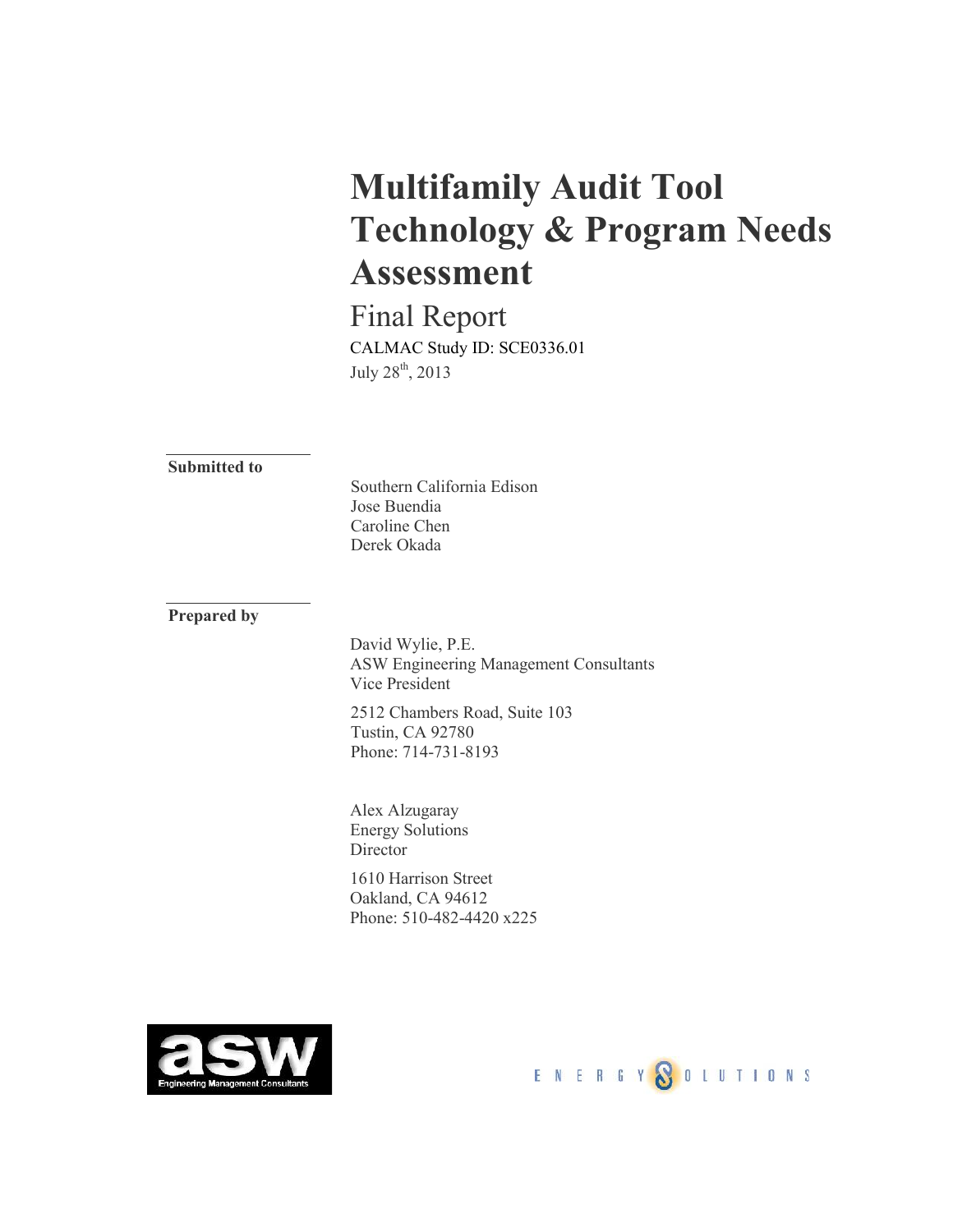#### **Acknowledgments**

This report was developed by David Wylie and Christine Baginski of ASW Engineering Management Consultants and Alex Alzugaray of Energy Solutions with valuable input from Rick Ridge, Ridge and Associates, Jim Davenport, McLain Instructional Design. It was performed at the direction of Jose Buendia and Derek Okada, Southern California Edison, and Caroline Chen, StatWizards LLC, an M&E Consultant. It received effective input from Matt Evans, Gary Suzuki, and Dany Susanto of Southern California Edison.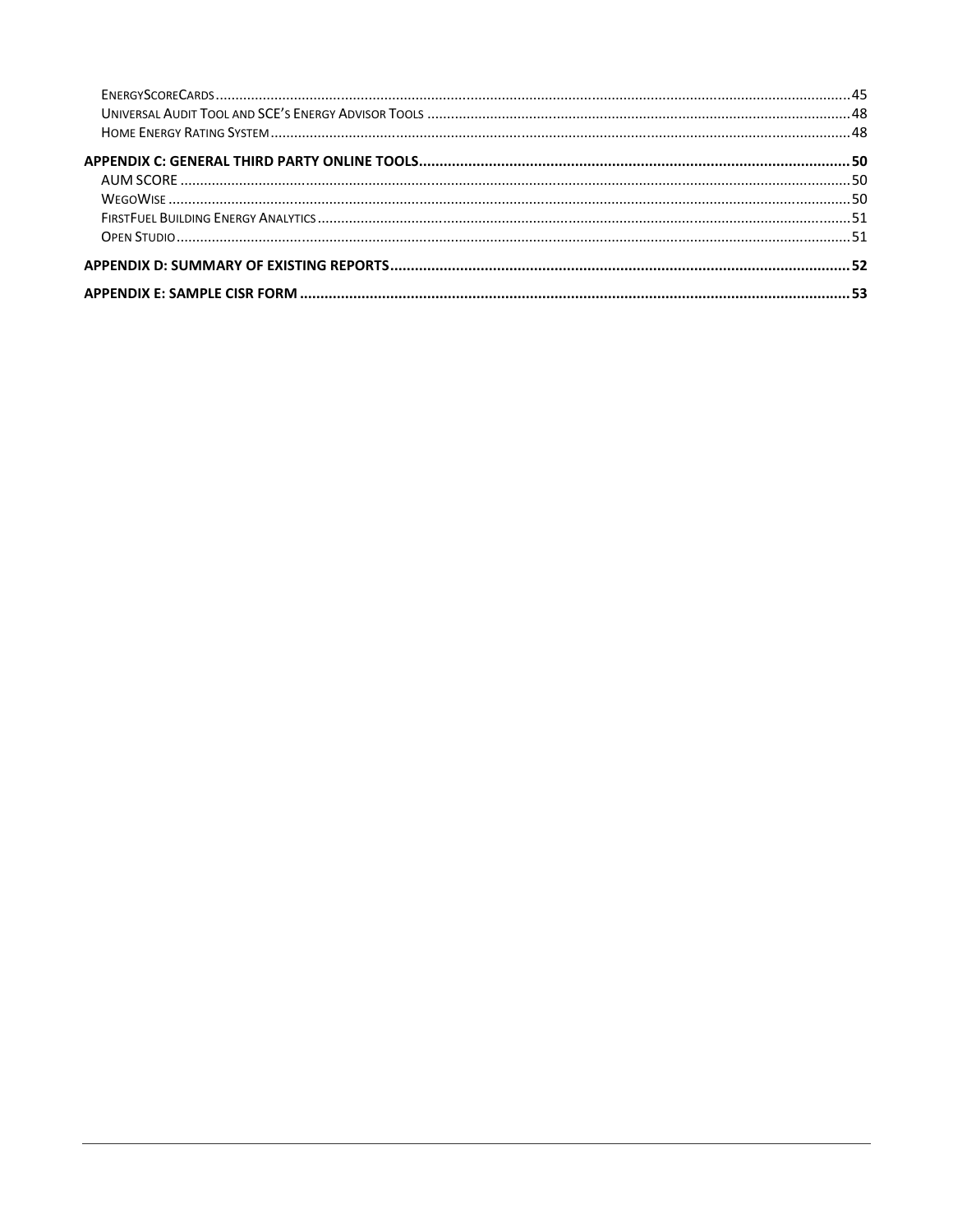## **Executive Summary**

This report describes an assessment of software tools that can be used to evaluate and improve the energy efficiency of multifamily properties. The report provides a detailed examination of specific software tools and categories of tools while also examining their role in facilitating energy management project processes.

The multifamily property segment is a complex blend of residential and non-residential market elements. This market segment can benefit from online software resources similar to those that are available to the broader market but also requires software solutions that target specific elements of its diverse needs.

This report explores a utility-focused approach to better identify, and provide appropriate resources for, specific online multifamily users. It evaluates software solutions that help address the complexity of the market while taking advantage of the availability and functionality of existing software tools. While existing software tools provide a basis for meeting the segment's needs, additional software development and enhancement will also be required.

While this report focuses on the organization of the utility multifamily online services, it also takes into account other utility and non-utility resources to provide a vision for an integrated utility approach. This integrated approach will provide services to even the most basic user associated with a multifamily property while guiding more sophisticated users to advanced resources.

Of the dozens of software tools explored in the context of this report, a few have risen to the top. The consensus among the evaluation team and program stakeholders is that these few "top tools," in addition to newly designed solutions, can best meet the needs of the various members of this market.

The following key recommendations are further explored in this document:

- 1. Enhance and develop Southern California Edison's Energy Advisor software tool, a component of the Universal Audit Tool; specifically:
	- Enhance the existing Home Energy Advisor software to better serve tenants
	- Develop a new Multifamily Property Energy Advisor software tool to better serve single property owners
- 2. Develop a multifamily Property Owner Portfolio process
- 3. Enhance integration with ENERGY STAR® Portfolio Manager

### **Report Background**

A number of valuable statewide coordination efforts and market reports exist that add perspective on needs and characteristics of the multifamily market. These resources augment Southern California Edison's (SCE) direct market knowledge gained through the implementation of energy management programs. Motivated by recent market and regulatory changes, SCE commissioned this report that specifically evaluates online and stand-alone multifamily software tools.

A subset of the changes that motivated this report includes:

- The American Recovery and Reinvestment Act of 2009 (ARRA) funded non-utility program activity in the residential and multifamily market sectors and was supported by distinct software tools. After the ARRA period concluded, there was interest in better understanding the functionality offered by these tools and their role in the delivery of ongoing multifamily services.
- The Home Energy Rating System (HERS) program originated in the residential new construction market segment but expanded to serve existing buildings. More robust multifamily property procedures are in development though the opportunity to share data or software infrastructure was not well understood.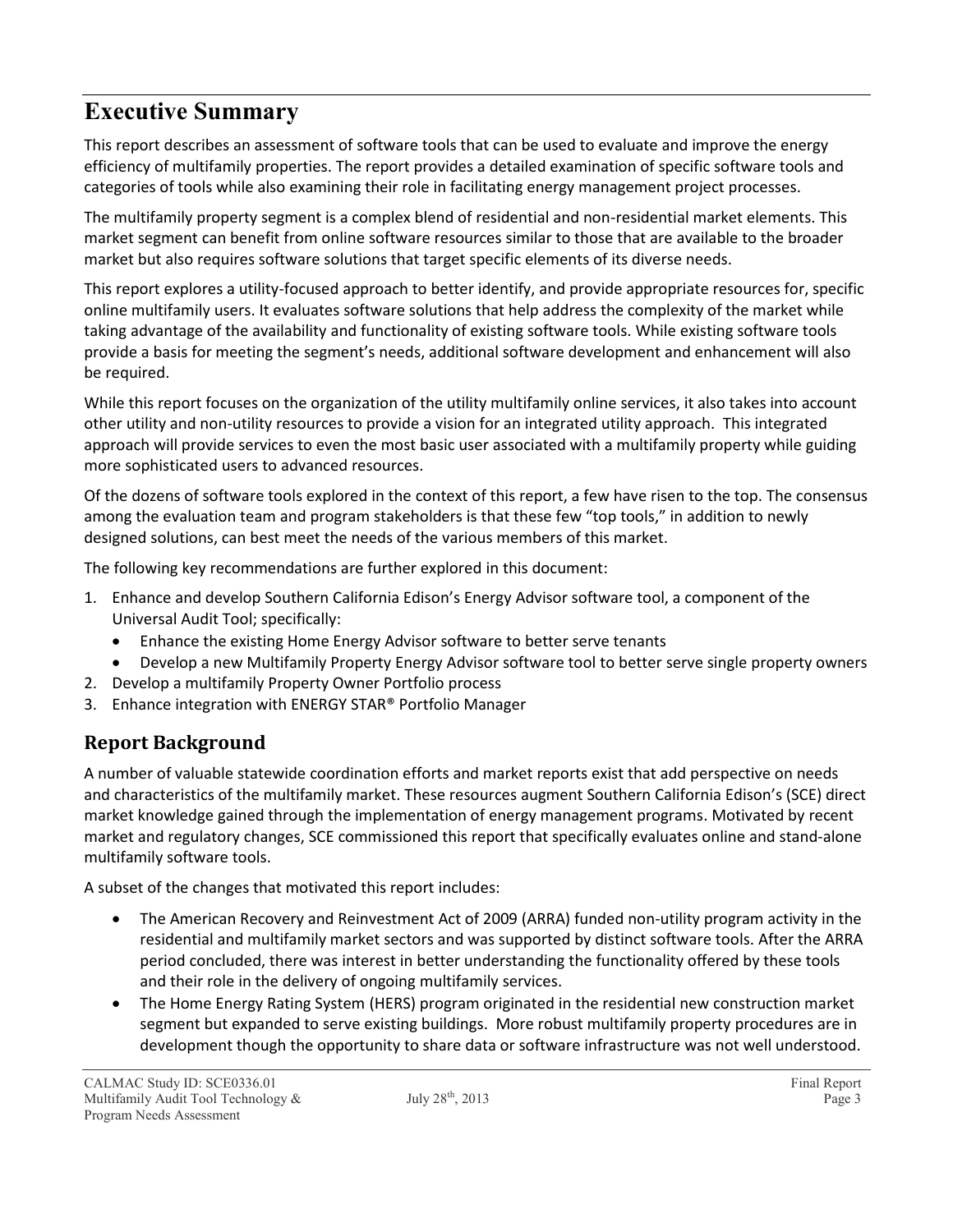- Software as a service (SaaS) products developed by private sector firms and directly marketed to segment actors entered the market and offered an unknown range of services.
- Regulatory direction for the Universal Energy Audit Tool required development of a multifamily module.
- The utility role of a single point of contact to help multifamily customers navigate program services was developed by the utility.

In addition to providing perspective on the implications of these changes, SCE specifically wished to better understand how online services might be more effective in serving both small and large multifamily properties.

### **Report Process**

The early stages of this research project included review of existing documentation, interviews with SCE program managers, and an initial examination of audit and benchmarking software options. These initial discussions centered on gaining an understanding of the various features and capabilities of the software tools that might be of interest.

Another of the early efforts was to understand the scope of the research project by considering and documenting the following set of researchable questions that established the study's focus.

- 1) Property size and target tenants:
	- a. What are the MF-audit tool needs for different size property owners/managers?
	- b. What is the role of HERS Raters and their tools in the context of multi-family market?
	- c. Who will actually use this tool?
	- d. How would they use this tool and why? What are the benefits for them?

2) Scope of the tool, needs, and configuration options for multi-family property owners and managers

- a. Is this an energy audit tool or is this a energy usage monitoring tool?
- b. What are the EE/DR/Solar/IDSM, etc. needs?
- c. What are the data and IT needs to support benchmarking interfaces to meet requirements and to evolve with requirements?
- d. Can these capabilities be configurable in a single tool? If yes, how? If not, how can the various tools with these capabilities be integrated in to a useful toolbox?
- e. How can this tool help property owners/managers prioritize their investment and/or rank the expected returns on the investment?
- 3) What are the available MF-tools in the market place, including the ARRA funded Compass Multi-Family Portfolio Tracker and recently released HERS Rater tool?
	- a. What tools are available commercially? How do they work? What do they support?
	- b. How would the ARRA funded MF-audit tool compare against these commercially available products?
- 4) How can customer needs be matched to available capabilities?
	- a. Can the available capabilities meet the needs, specifically of low income properties? of large and diverse properties? of HERS Raters? What is their role and how do they fit in this?
	- b. What are the gaps? Which gap needs to be filled?
	- c. When can we make these capabilities available?

#### Appendix A: The Researchable Questions provides complete details and findings for these questions.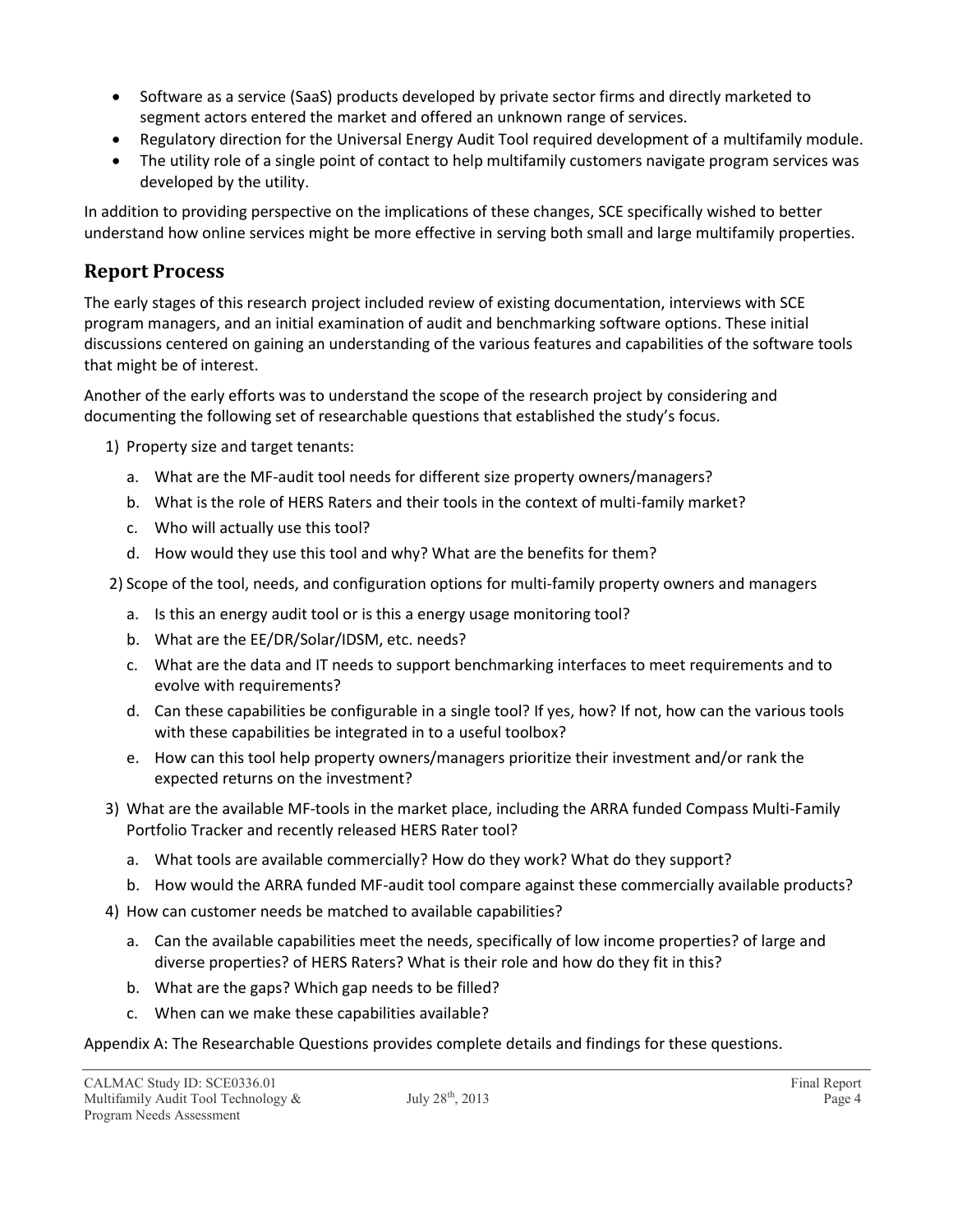Throughout this project, the evaluation team has worked closely with SCE program managers to construct an initial project plan and to identify existing resources that could help inform the plan and assessment processes.

The research process did not proceed down a direct path to a single solution; and when we began this project, there were a fair number of unknowns. The early phases involved identifying possible roadblocks to our process and understanding the numerous challenges to our evaluation. This project was marked by a series of coordination meetings with the evaluation team and SCE, periodic draft and final status reports that represented project deliverables, which led to feedback and guidance on how to proceed. The scheduled meetings with the SCE program and evaluation teams helped to develop and refine the scope and design of the research project, and included reviewing and revising the Work Plan and researchable questions with the intention of fashioning the work to meet the needs of project stakeholders. This direct contact provided ongoing feedback, opportunities to take stock of where we were in the research process, examine our original path, make mid-course corrections, or pause to take time to digest and assess our discoveries and adjust our strategy as needed.

An example of how a change of course and focus was warranted involves the need for specific tools for multifamily property owners. While the initial research focused primarily on serving whole building single property and property portfolio owners, the California Public Utilities Commission Energy Division also emphasized the need for simplified and user-friendly self-help tools targeted to common-area assessments for multifamily property managers and owners. The evaluation team subsequently shifted focus and worked towards developing recommendations that would provide a path for multifamily properties to initially acquire easily accessible and actionable information and, as necessary, progress to more comprehensive analysis.

After reviewing previously completed studies, the evaluation team conducted interviews with SCE stakeholders to identify current and desired software functionality from the utility perspective. This was followed by an investigation into actual ARRA and market software tools.

The evaluation team and SCE reviewed several software tools—some were demonstrated in a webinar format, others through telephone interviews. Additionally, some tools were reviewed using online demonstrations, including the Performance Systems Development, Energy Benchmarking Tool for Multifamily and Commercial Buildings (Compass) and EnergyScoreCards software tools.

The evaluation team interviewed utility personnel in initial information gathering on the ENERGY STAR Portfolio Manager and the online Business Energy Advisor, which is an SCE component of the Universal Audit Tool. The evaluation team also interviewed Home Energy Rating System (HERS) Providers and Raters for an initial understanding of the HERS multifamily audit landscape.

This initial tool research reached the following conclusions:

- No single tool can meet all of the desired objectives
- Access to energy usage data is a key barrier
- Benchmarking is a key process step

With this in mind, the evaluation team analyzed the collection of tools that would meet the objectives and explored the interaction between the potential offerings.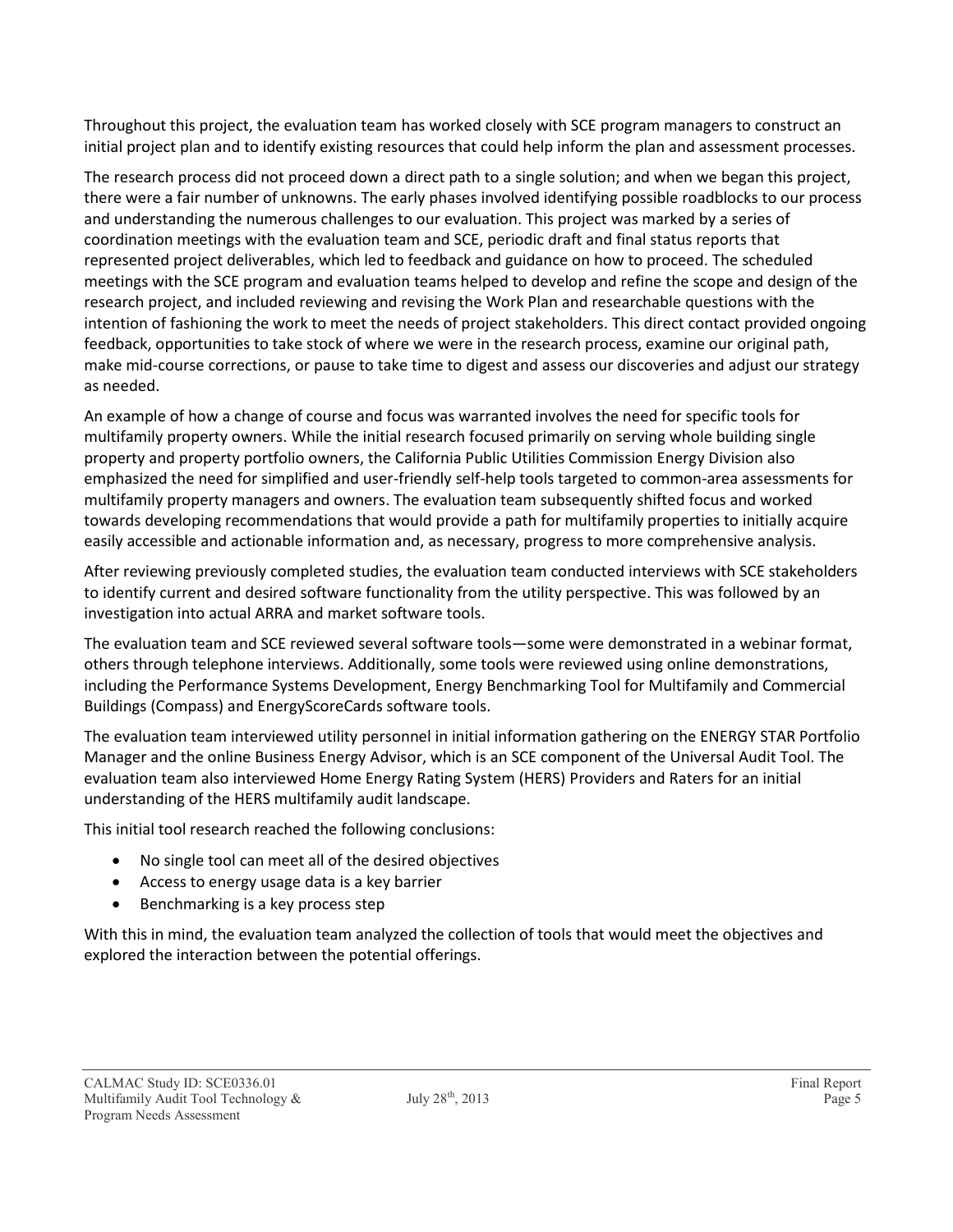### **Recommendations**

The recommendations that the evaluation team developed are responsive to regulatory and energy management programmatic objectives. The recommendations include both developments of new software as well as enhancements to existing software functionality.

The evaluation team envisions enhancements to the SCE website landing page designed specifically for multifamily users, which will direct users to tools that will meet their individual needs. Specifically, those users in search of self-help tools with accessible information will be directed to Energy Advisor software tools while more comprehensive support will be provided through a programmatic process that is introduced in the table below and described in detail in the body of this report.

Figure 1 illustrates how there are several user segments whose needs are addressed by varying primary software tools. These tools will be accessed via program interfaces and will result in outcomes targeted to the user segments. (Items in bold in the table below are the specific recommendations and are described below.)

| <b>User Segment</b>                                 | <b>Primary Tool</b>                                                                                                                                                   | <b>Program Interface</b>                                                                        | <b>Outcome or Results;</b><br><b>Comments</b>                                                                  |
|-----------------------------------------------------|-----------------------------------------------------------------------------------------------------------------------------------------------------------------------|-------------------------------------------------------------------------------------------------|----------------------------------------------------------------------------------------------------------------|
| <b>MF</b> tenants                                   | <b>Residential Universal Audit</b><br>Tool (UAT) Module - home-<br>owner configuration<br><b>Enhanced Home Energy</b><br><b>Advisor to better serve MF</b><br>tenants | <b>Home Energy Advisor</b><br>(existing software)                                               | Survey with suggestions<br>for low- or no-cost<br>actions for hardware and<br>behavior; on-going<br>engagement |
| <b>MF</b> property<br>owners<br>(common area)       | <b>Property Owner UAT</b><br>Module                                                                                                                                   | <b>MF Property Owner</b><br><b>Energy Advisor (new</b><br>software)                             | <b>Recommendations based</b><br>on data input; multi-<br>tenant usage data<br>unavailable                      |
| <b>MF</b> property<br>owners<br>(comprehensive)     | <b>ENERGY STAR Portfolio</b><br><b>Manager</b> using property-<br>level data (DOE)                                                                                    | <b>MF Property Owner</b><br><b>Portfolio Process</b><br>(program process)                       | Identifies appropriate<br>software and program<br>resources based on<br>project needs                          |
| Utility consultants,<br>contractors, HERS<br>Raters | Standard available software<br>tools (e.g., eQuest,<br>EnergyPro, etc. energy and<br>financial analysis, tracking)                                                    | <b>EUC-MF</b> add-on<br>program service (for<br>fee) to support energy<br>audit, modeling, etc. | Detailed facility analysis;<br>strategy for upgrades,<br>change of energy use<br>patterns, etc.                |
| Small commercial<br>businesses                      | Commercial UAT by<br>segment                                                                                                                                          | <b>Business Energy Advisor</b><br>(existing software)                                           | <b>Recommendations based</b><br>on data input                                                                  |

Figure 1: Recommendations for multifamily energy efficiency software tools

#### **Home Owner Energy Advisor**

While the existing Home Energy Advisor software tool takes into consideration occupants (i.e., tenants and renters) of multifamily property units, the evaluation team envisions refinements to better tailor the user experience for different subsets of this user group. Occupants may bring different perspectives depending on whether they are a renter or an owner, and the software solution can be refined to better capitalize on these distinction. By tailoring the specific message to a specific user, the utility can better engage the user in the efficiency conversation to motivate behavioral, low- or no-cost measures, or equipment investments.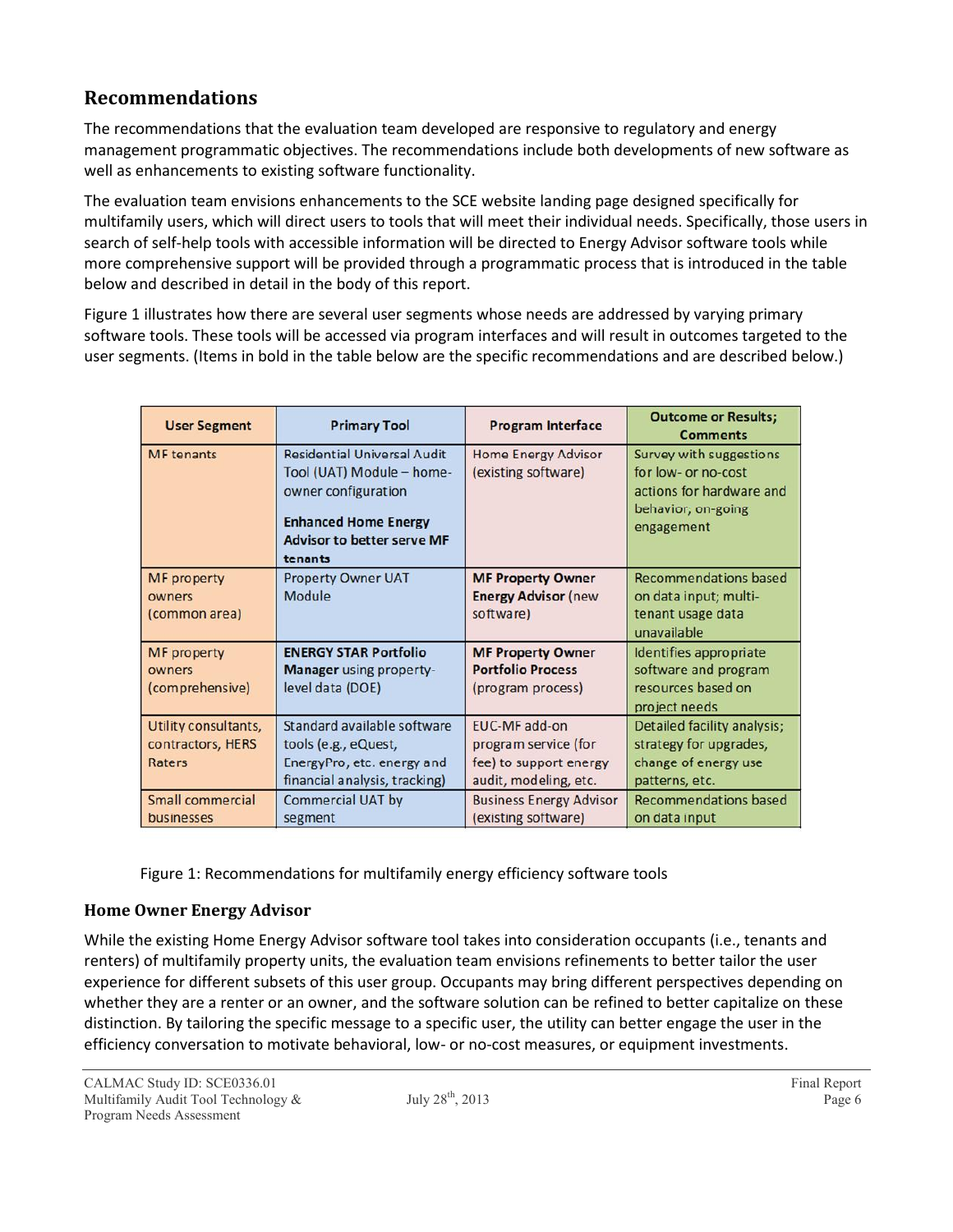#### **MF Property Owner Energy Advisor**

To better engage multifamily property owners as a specific target group, the evaluation team recommends developing a new MF Property Owner Energy Advisor tool as an additional offering similar to that of the existing Business Energy Advisor and Home Energy Advisor tools.

The Energy Advisor series of software tools is designed to provide accessible information to online users in a self-help format.

This new software tool in the Energy Advisor series would focus on serving a single property and would provide information on specific common-area measures appropriate for multifamily properties such as pool pumps, onsite laundry, and parking lot lighting. The tool would primarily be designed to meet the immediate needs of a casual user (e.g., the multifamily property owner or manager) while striving to show the possible benefits of a comprehensive strategy of energy efficiency upgrades.

#### **MF Property Owner Portfolio Process**

While the Energy Advisor series of tools can provide a vehicle for initial customer engagement, the evaluation team envisions the design and implementation of a multifamily property owner portfolio process that would serve to guide participants through the complexity and variation that is seen in the multifamily market. Even prior to this report, SCE program staff showed strong interest in mobilizing in this direction.

This process is facilitated by a knowledgeable utility single point of contact<sup>1</sup> to help lead users to appropriate software and program resources. Key to this process is the concept of benchmarking as it can help property owners better understand their energy consumption and prioritize upgrade activities across multiple properties.

The utility single point of contact can better guide the property owner through the additional project process steps by directing them to programmatic resources as well as appropriate fee-for-service offerings such as software as a service (SaaS) tools, HERS Raters, or additional applicable services.

#### **ENERGY STAR Portfolio Manager**

ENERGY STAR Portfolio Manager is a well-known and respected industry-leading online energy management tool. This interactive software lets MF property owners and managers measure and track energy consumption and costs for a single building or multiple buildings and is available to users nationwide at no cost. By benchmarking properties, users can better identify and begin to address energy management opportunities whether they occur at a single building or across a number of represented properties.

Although at this time this software does not provide an ENERGY STAR Energy Performance Score (a 1-100 building rating score) for multifamily properties as it can for individual commercial buildings, it is able to provide performance metrics including weather-normalized energy use intensity (EUI). At the time of this report, this software recently completed an upgrade to make it more user-friendly and to enhance the tool's features.

The evaluation team's recommendation is to use ENERGY STAR Portfolio Manager to benchmark multifamily properties because of established working relationships between ENERGY STAR and existing utility processes. Of

 $^1$  The role of the single point of contact was highlighted in the Southern California Edison 2013-2014 Energy Efficiency Program Implementation Plans, January 2013, in the description of the "Energy Upgrade California Multifamily Path."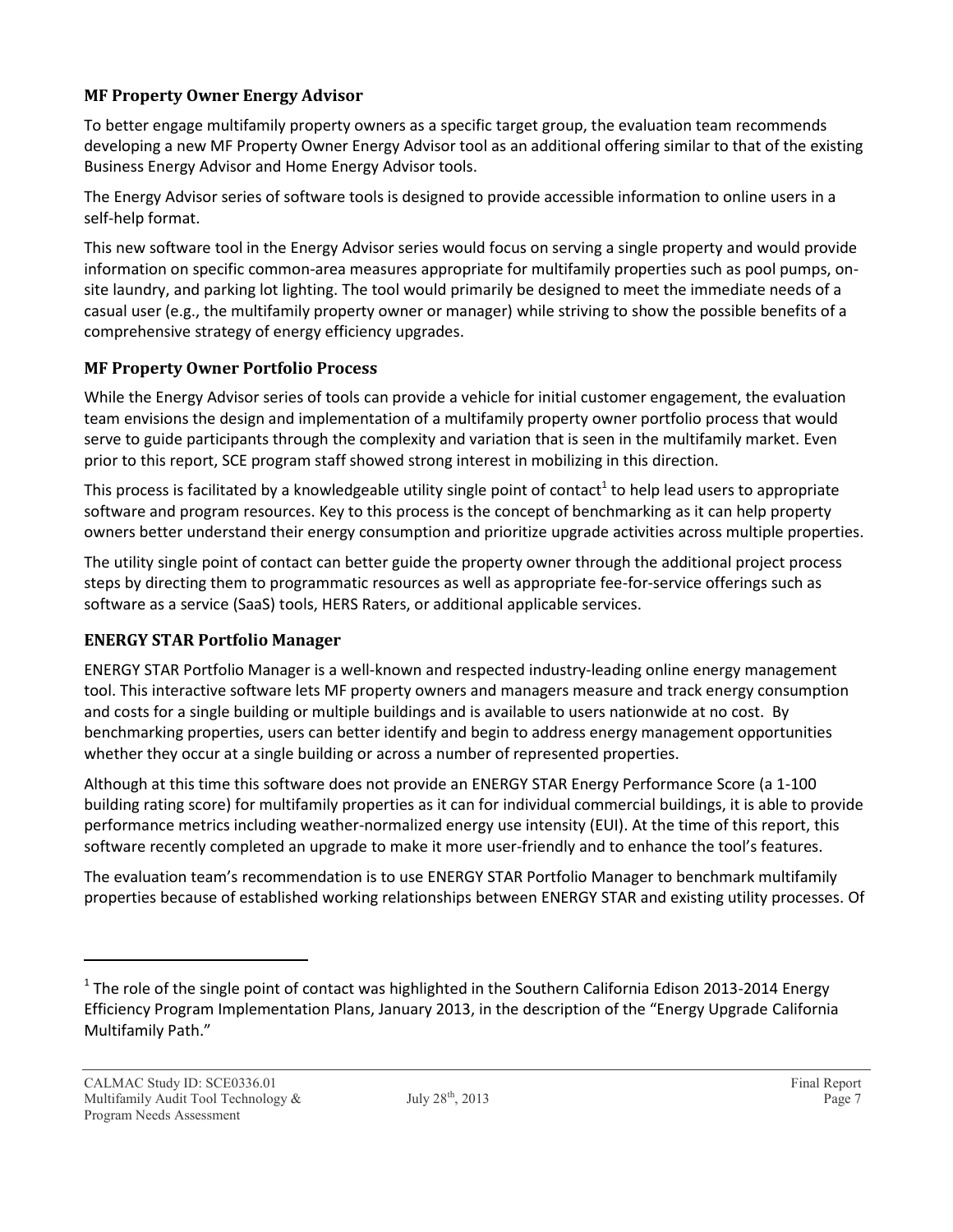particular interest to this study is ENERGY STAR Portfolio Manager ability to provide a framework for managing customer privacy considerations as well as data aggregation barriers.

Advantages to using ENERGY STAR Portfolio Manager include the availability of a no-cost framework to address complex requirements of multi-meter, multi-account holder buildings and a standardized platform that facilitate sharing customer data with third parties. Using this tool, the utility may receive information on property characteristics and can avoid significant revisions or upgrades to currently available utility software tools.

### **Report Structure**

This report provides a detailed look at specific software tools and categories of tools while also examining the role of those tools in helping to facilitate energy management projects. The evaluation of software tools takes into account the complex market landscape.

The report is divided into five major sections:

- Multifamily Market Segment Observations understanding the multifamily market segment, managing energy use data, and the importance of benchmarking
- Software Tool Types and Program Integration a discussion of the different types of software tools and how they are used to provide actionable information to improve facility efficiency
- Market Summary a description of market roles and available utility and non-utility program resources
- Recommendations a discussion of the specific recommendations by the evaluation team
- **•** Appendices

For readers that may be less familiar with the multifamily market space, including more recent developments such as the utility single point of contact, we recommend an initial review of the Market Summary section of the report.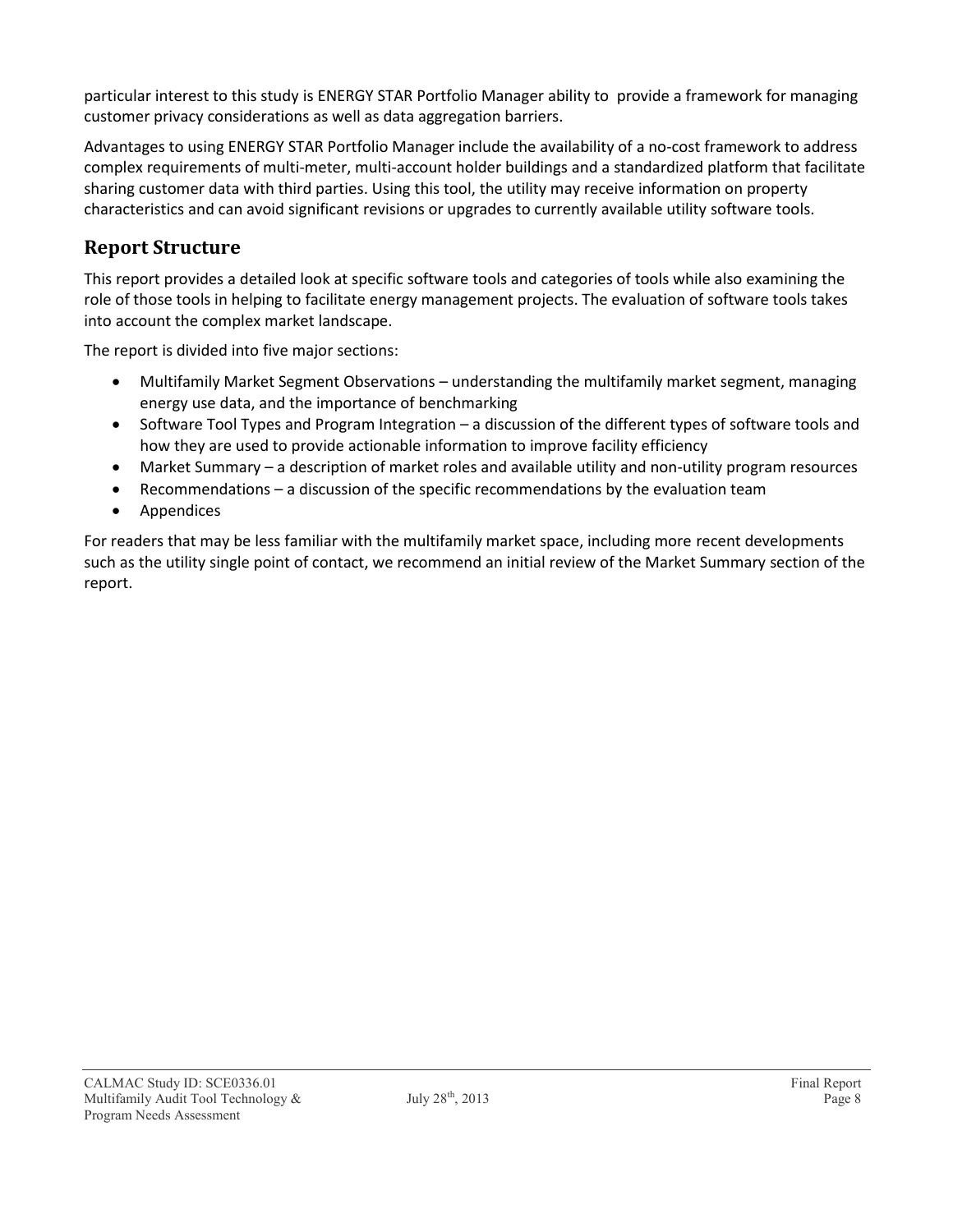## **Multifamily Market Segment Observations**

The multifamily market segment must contend with barriers and embrace opportunities. In the context of a unique and diverse market segment, an essential consideration is managing energy use data and providing benchmarking capabilities.

### **Unique and Diverse Market Segment**

In making services available for the entire multifamily market segment, the utility is charged with serving a broad group of actors. The responsibility of specific owners or managers can include any combination of property size and total number of properties. The two extremes are represented by the owner of a small single property with only a few tenants, and the professional manager of a large property portfolio of buildings.

Whether representative of a small or large total footprint, these property owners and managers often need assistance in assessing a unique measure mix that may not apply to traditional residential or commercial customers.

These various measures can include coin operated clothes washers and dryers, swimming pool pumps, domestic water heating, and space heating and cooling among others. The services offered must accommodate this unique measure mix and enable both self-guided and professionally managed energy management projects.

One of the challenges of this study was to gain an understanding regarding the complexity of all of the players who have interest in this topic, who might be potential users of the auditing and benchmarking software tools or may have interest in the outcomes derived from using them.

In addition to the multifamily property owners and tenants, there are other players from many organizations with differing functions and roles. Some examples include the contributing utilities that have program designers and implementers and have measurement and evaluation interests; consultants and contractors, including auditors, analysts, equipment vendors, builders, and more. In addition, providers of project financial support, such as lenders, the utilities, and regional energy networks (RENs) also are involved.

### **Managing Energy Usage Data**

To make better energy efficiency decisions, property owners need a clear understanding as to exactly how energy is being used at their facilities. Obtaining and analyzing utility customer energy usage data is essential to this process but managing its acquisition, flow, and retention is a challenging proposition. Some online tools allow customer data to be manually entered by users. While this can be a useful alternative for self-help software used for projects with a small scope or a limited number of utility meters, it proves inadequate in more complex scenarios.

In the multifamily segment, energy advocates must overcome the barrier of securing and organizing confidential customer energy usage data. They must first associate multiple meters to a specific property and then secure actual energy use consumption for each of those individual meters. While Figure 2 on the next page helps visualize the nature of this challenge, it is important to note that this consideration can extend to the management of hundreds if not thousands of unit meters per property.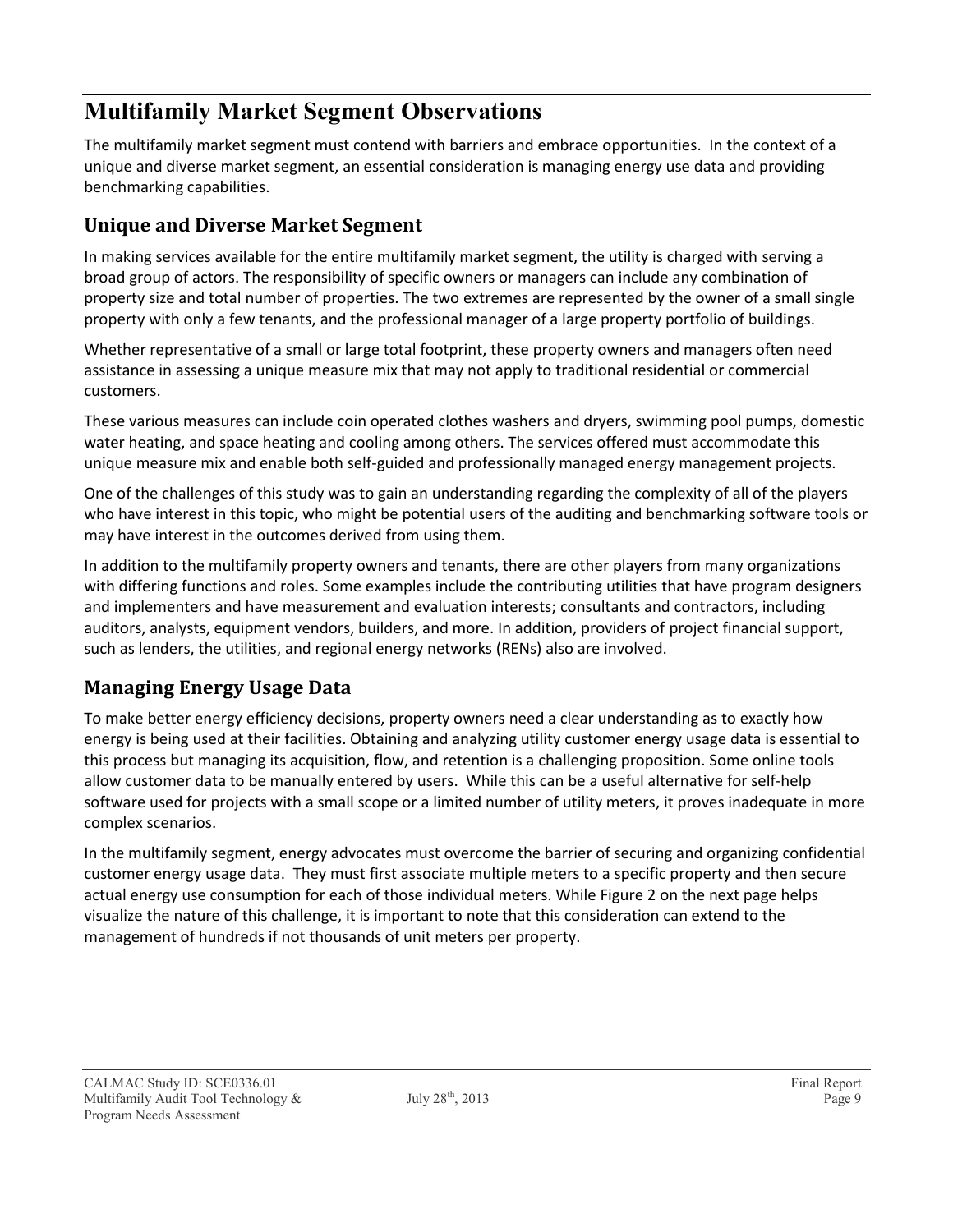

#### **Figure 2: Multiple accounts with multiple customers of record per property**

Data records maintained by the utility do not currently include building designations and the utility cannot easily or automatically provide data for a multi-meter building. This requires an energy advocate familiar with the property to associate specific meters with the specific property. Further in a multifamily property, it is rare that the owner or manager is the account holder for all of the common area and unit meters that serve a given property. Most often there are multiple utility customers, each protected by customer privacy policy, associated with any given multifamily property. To overcome the privacy barrier and gain access to meter data, the energy advocate must use Customer Information Standard Request (CISR) forms or Rule 15 /15 as data release mechanisms. Once this is accomplished, a database structure must also be available to document the findings, house the data, and operate within privacy constraints.

#### **Releasing Customer Usage Data**

The following methods for releasing customer energy usage data were considered:

- CISR form
- Rule 15/15

#### **Customer Information Standardized Request (CISR)**

The Customer Information Standardized Request (CISR) form is a document that gives a utility account owner's permission to the utility company to release confidential energy usage data to a specific third party. A sample of this form is found as an appendix to this report. Online the form is also referred to as an "Authorization Form".

In the multifamily environment where there can be a hundred or more individual account holders associated with a property, CISR forms are difficult to use. In order to have a complete picture of the energy use, each individual account holder in a target property must provide a fully executed CISR form.

The benefit of having a complete set of CISR forms for a building is to provide high resolution insight into individual usage or aggregating individual usage information together for building zone analysis (e.g., analysis to compare north side of the building to the south side.) This benefit is not realized with other forms of data release authorization as they rely on aggregating data usage.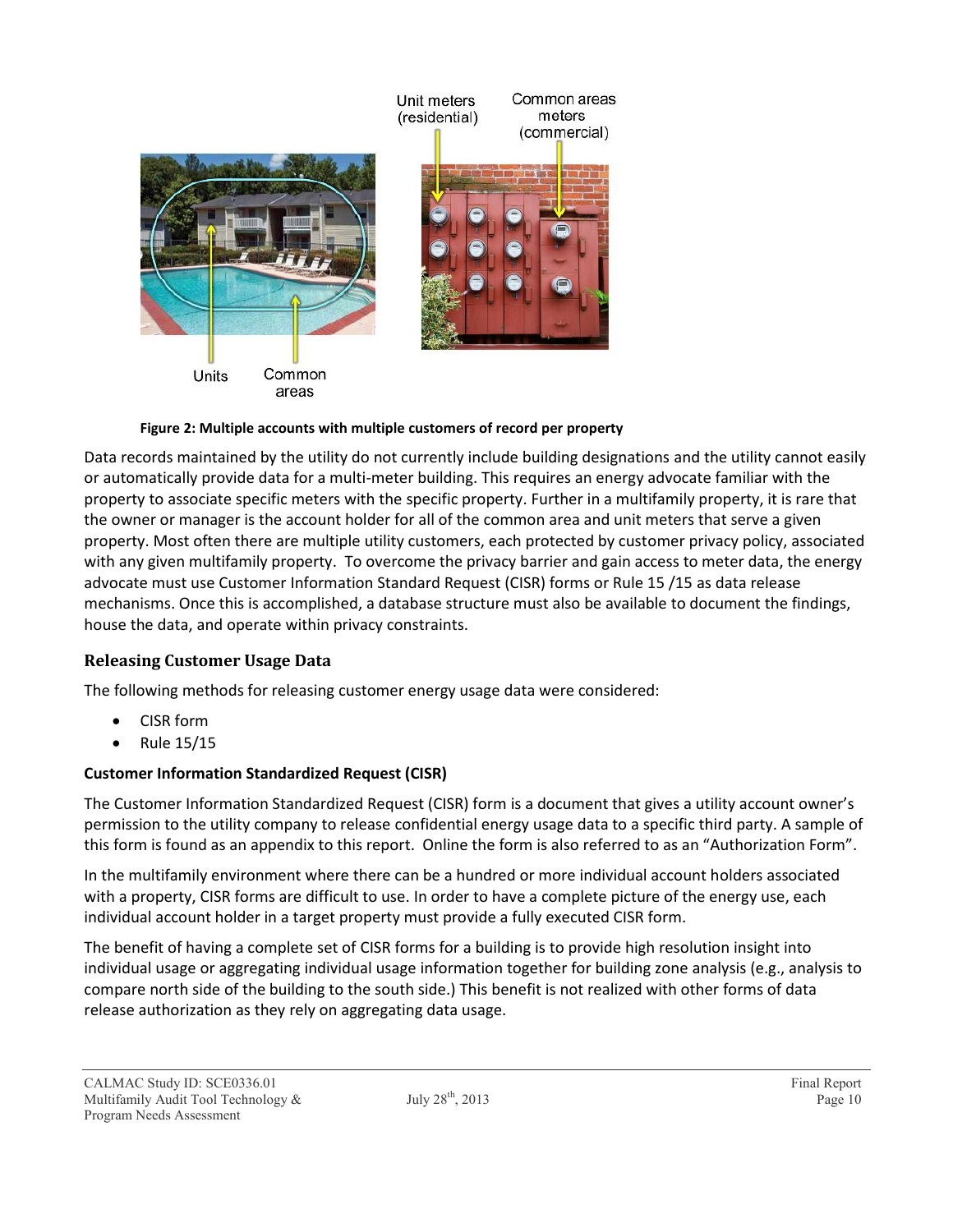CISR forms stay in effect for up to three years, but tenant turnover can be a barrier to data requests later in the effective period because the current account holder is required to provide the completed form. If the original tenant no longer resided in the unit, a new CISR form must be provided to capture the associated meter data.

A typical CISR process for a MF property owner to access usage information might include:

- Owner decides to take action, typically informed by contract or utility representative
- Coordinates with contractor or utility representative
- Obtains CISR form
- Identifies all the account holders in the building
- Executes CISR form with each account holder in the building
- Submits CISR form and gains access to usage information up to twice a year for up to three years if submitting manual requests or as monthly billing data is generated if using automatic benchmarking services associated with ENERGY STAR Portfolio Manager
- Utility validates that CISR forms are available for the requested meters and releases the requested and authorized data

#### **Rule 15/15**

Rule 15/15 is a rule<sup>2</sup> issued by the California Public Utilities Commission Energy Division that states that if a building has fifteen or more accounts and no single account makes up more than fifteen percent of the total energy usage, then the utility can release aggregated building energy usage information. Ideally, this rule will allow for building level energy usage information to be released without needing authorization from account holders (i.e., CISR forms.)

SCE indicated that existing programming logic was in place to make this aggregation of multiple accounts from multiple account holders possible. Other than test cases however, no actual multifamily customers have used this option. Application of this rule for benchmarking purposes would primarily occur through ENERGY STAR Portfolio Manager and a typical process is still being defined.

#### **Storing and Processing the Data**

In addition to examining methods for authorizing data release, three methods for storing and processing the acquired data were considered:

- ENERGY STAR Portfolio Manager
- My Account
- Approved utility partner

#### **ENERGY STAR Portfolio Manager**

ENERGY STAR Portfolio Manager typically relies on a property energy advocate to establish an ENERGY STAR Portfolio Manager profile for a building. SCE customers that establish a building profile can opt to have monthly usage information for one or more accounts automatically transferred from SCE to ENERGY STAR Portfolio Manager. This is accomplished by populating a list of service account numbers or meter numbers and selecting the SCE web services option in the user's ENERGY STAR Portfolio Manager profile.

Once data is populated into ENERGY STAR Portfolio Manager, access to data can also be made available to additional parties with the user's authorization. That is for those interested users, usage data can be exported to

 $2^{2}$  CPUC Rulemaking 94-04-031 Decision 97-10-031October 9, 1997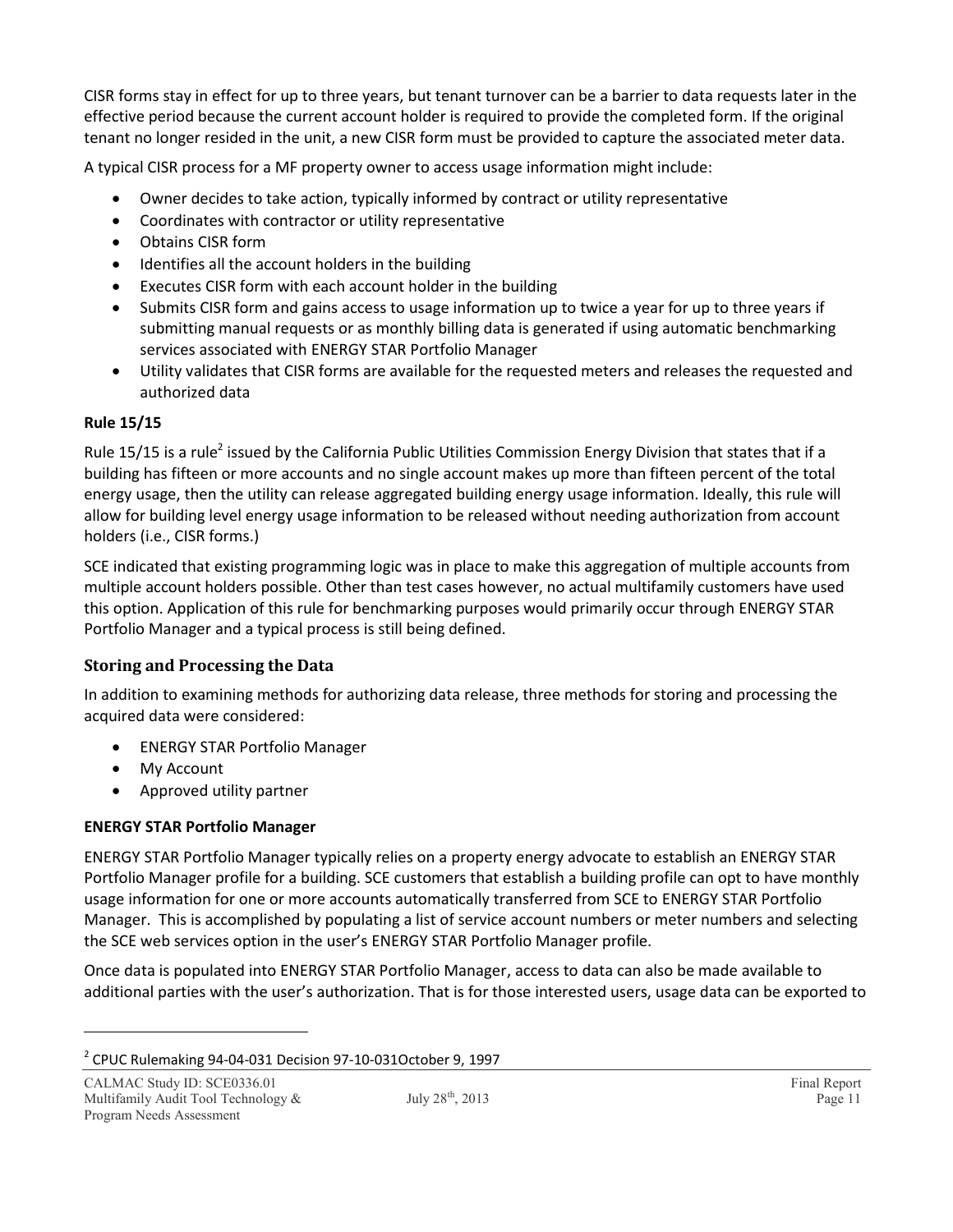third party tools like Building Performance Compass or Energy Scorecard thus enabling those SaaS products and the associated higher level of service.

A typical process might include:

- Property energy advocate decides to take action
- Property energy advocate physically collects meter numbers at the meter or is assisted by utility rep to identify meters numbers electronically
- Property energy advocate navigates to ENERGY STAR Portfolio Manager and manually enters meter ID associated with the building into ENERGY STAR Portfolio Manager
- Property energy advocate elects to provide energy usage information to ENERGY STAR Portfolio Manager (using the automated data upload process); as part of this same agreement, agrees to allow SCE access to building profile information in exchange for SCE providing usage data.
- The utility validates the data request, including eligibility under Rule 15/15 or completed CISR forms
- The utility releases energy usage information in aggregate or by meter numbers depending on release procedures
- Property energy advocate can authorize the release of data from ENERGY STAR Portfolio Manager to SaaS providers.

#### **My Account**

My Account is a way that SCE account holders, after logging in at Edison's website (sce.com), can gain direct access to their account information. This functionality is intended for the account holder and allows for aggregation of multiple accounts. Because billing and payment information is also available through this site, aggregating accounts from multiple account holders via My Account mechanism is not possible. My Account does not meet the needs of property owners and managers that seek to perform a portfolio or whole building approach because it does not support the typical multifamily scenario where multiple account holders are associated with property unit and common area meters.

When originally engaging in this discussion, it was thought that entering the SCE site through My Account would allow for access to secure account information and access to benchmarking tools without additional logons. This type of logon is not currently available though it is being evaluated by SCE for implementation. Currently an SCE customer is required to logon to each functional site depending on what service is being selected. As an example, account holders are required to logon to access billing and payment functionality and are required to separately logon to access Energy Advisor suite of audit services. If a single log in could be implemented, SCE account holders would have a more seamless transition from SCE core sites to approved utility partner sites such as the Home Energy Advisor and the proposed MF Property Owner Energy Advisor.

Individual account holders do have the ability to export usage and billing information via Green Button functionality but consolidating this information across a large number of account holders would prove administratively burdensome.

SCE indicated that between 35 and 40 percent of eligible service accounts have been activated and of these approximately 40 to 50 percent have accessed the site in the last 90 days.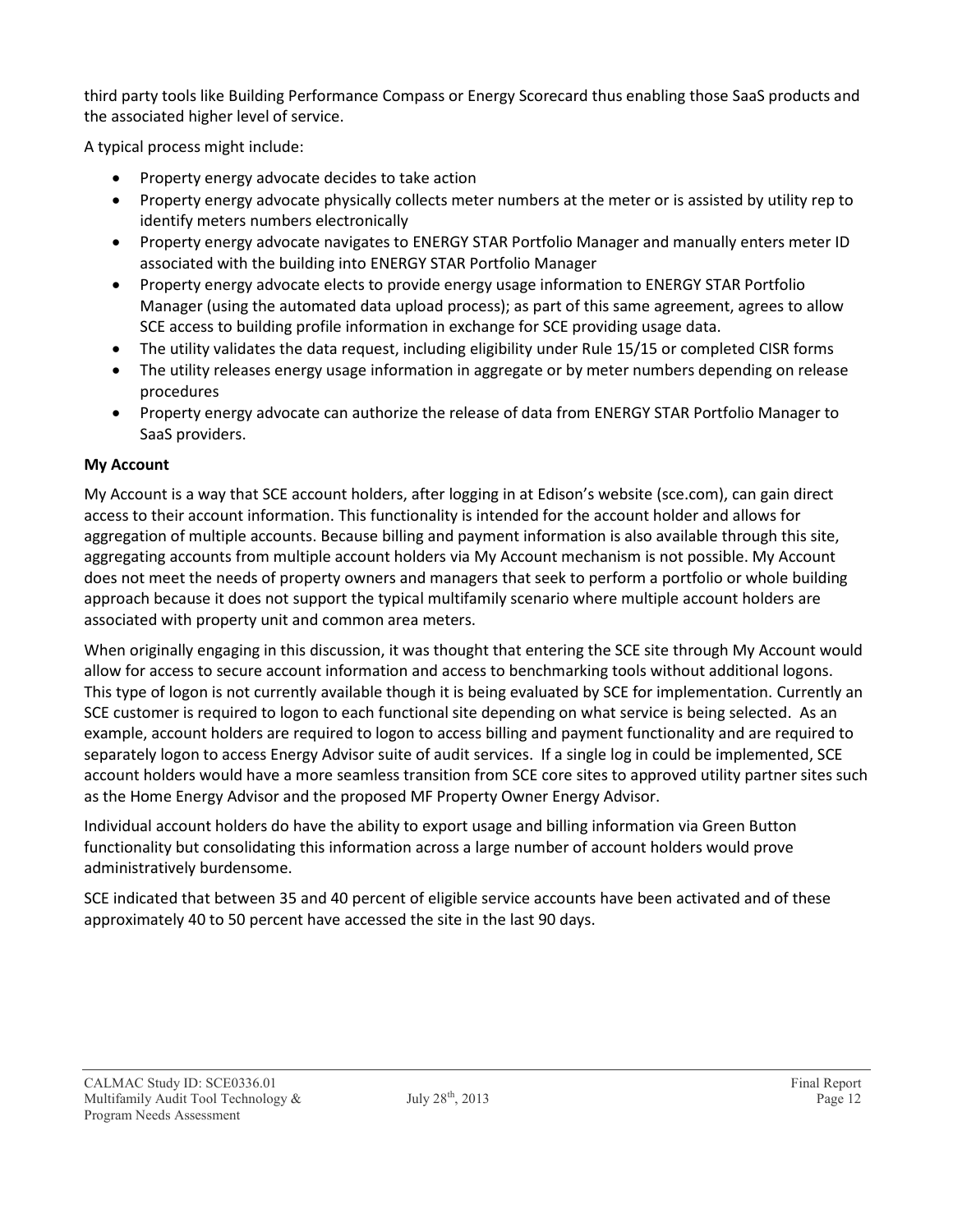#### **Approved Utility Partners**

Approved Utility Partners are third party actors that the utility has a formal, contracted relationship with to provide customer services. The utility is authorized3 to share customer information that would otherwise be considered private in order to enable the third party to effectively provide customer level services.

Utility Partners that gain access to usage data in this manner are also responsible for maintaining customer privacy. Because of this requirement, Utility Partners are currently best positioned to serve measure and behavioral approaches as opposed to the more complex whole building or portfolio approach efforts. In order to serve the more complex objectives, tools would need to aggregate multiple accounts from multiple account holders according to Rule 15/15 rules or track information release authorizations through properly executed CISR forms. In the software tools reviewed as part of this evaluation, features that provided active management of customer privacy concerns in multi account holder properties were not seen.

Addressing multifamily property privacy considerations may have pure software solutions for Rule 15/15 but would likely require both software and program implementation integration to manage the CISR form process.

#### **Benchmarking Role**

From a program implementation perspective, benchmarking is a primary utility interest in serving the multifamily market. Benchmarking within an organization's portfolio of facilities is particularly effective in prioritizing and evaluating projects.<sup>4</sup> While benchmarking is primarily the responsibility of the customer, it holds a unique role in facilitating energy efficiency projects and success of publicly funded multifamily programs.

Benchmarking can be used to prioritize possible projects and upgrades and to effectively direct program participants to address the poorest performing facilities rather than allocating limited resources equally across multiple facilities. SCE provided an example of a MF property owner with a portfolio of 10 properties and a limited budget for upgrades and repairs of \$100,000. An observed practice is that the owners distribute available funds equally across the properties rather than focusing the available resources to address the poorest performing facilities. This simplified approach to budgeting is more likely to occur when property owners do not have software tools to benchmark the properties. When this budgeting practice does occur, it results in the total available funds being equally distributed at \$10,000 per property. This positions the poorest performing properties on an equal funding level with the best performing properties as opposed to weighting funding levels towards the property with the greatest need.

An example of benchmarking results for multiple facilities is shown below in Figure 3 below. While the results may appear to be a simple output, it provides a powerful tool for marketing and prioritization that can be used in addressing the poorest performing facilities as well as setting goals for a full property portfolio. This process not only better allocates the property owners' resources but also the utility's. Before conducting an energy audit, a preliminary benchmarking analysis that compares the energy use of each building with other similar buildings can serve to determine the priority for which buildings should be audited, and the type of audit that is appropriate.

<sup>&</sup>lt;sup>3</sup> CPUC Rulemaking 08-12-009 Decision 11-07-056 July 28, 2011. http://docs.cpuc.ca.gov/published/FINAL\_DECISION/140369.htm

<sup>&</sup>lt;sup>4</sup> This concept is also supported in the report "Improving California's Multifamily Buildings: Opportunities and Recommendations for Green Retrofit and Rehab Programs" Findings from the Multifamily Subcommittee of the California Home Energy Retrofit Coordinating Committee, April 11, 2011.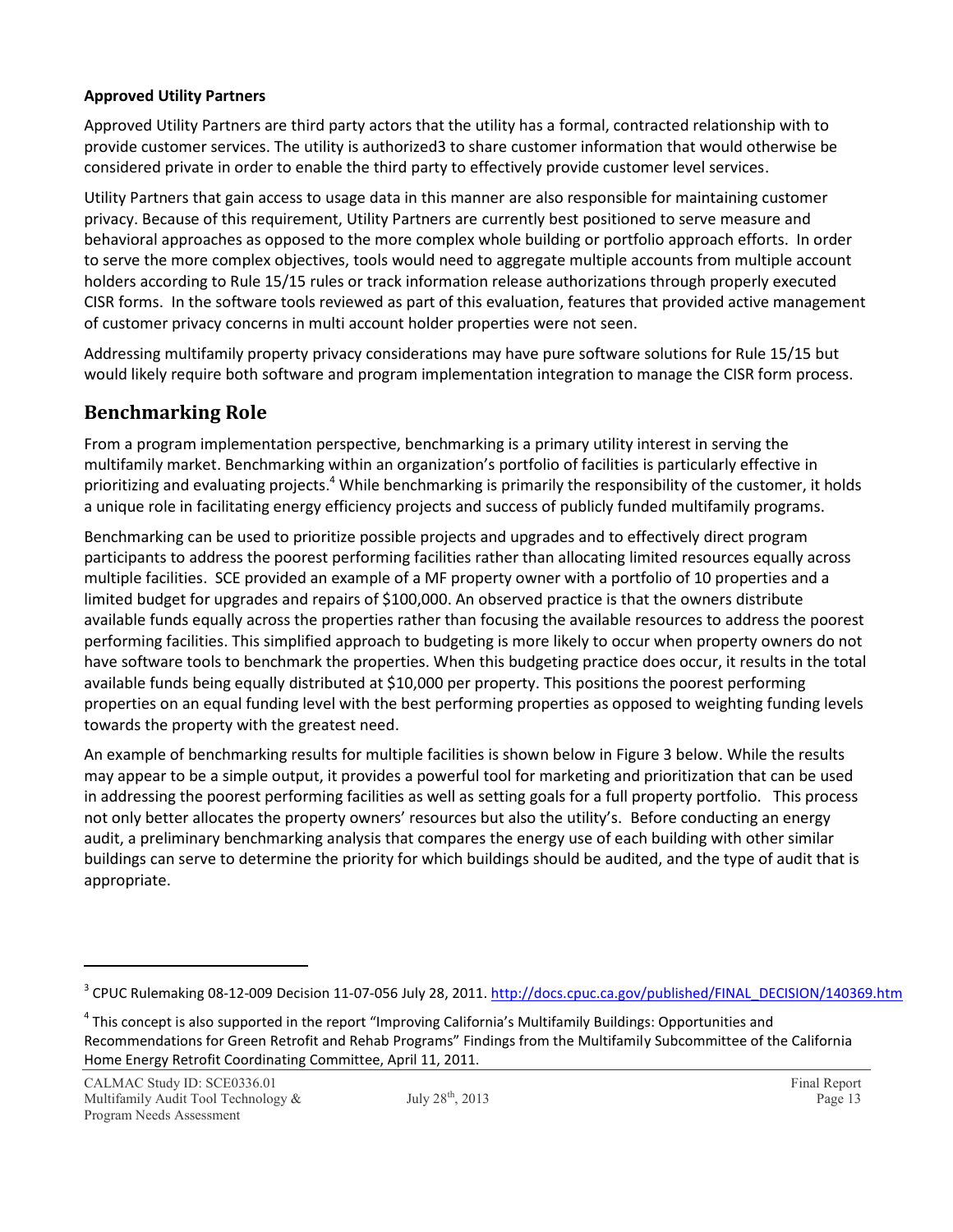

**Figure 3: Example benchmarking results for a portfolio of multifamily properties**

Benchmarking is also a valuable tool for single property owners in that it provides perspective on their performance relative to their peers or applicable standards. Results can help differentiate properties from competing properties by providing information to attract new or maintain current tenants. This information might appeal to environmental sensibilities of lower carbon footprints or economic realities of lower monthly utility costs. Energy Efficiency Finance Programs are still relatively new but they too can take advantage of benchmarking as a way to justify arguments of reduced risk of default.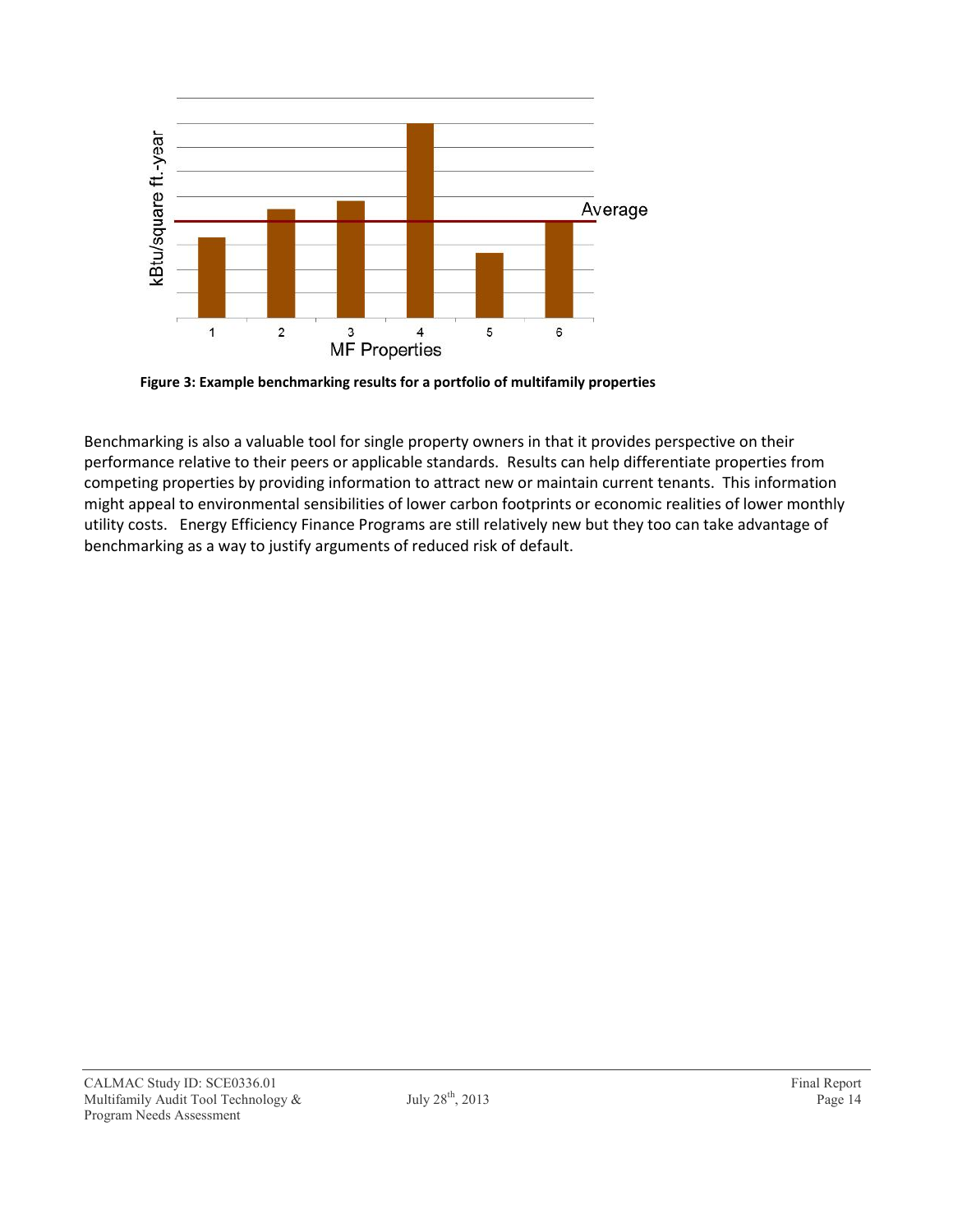## **Software Tool Types and Program Integration**

In looking to potential software solutions, it was necessary to determine the underlying process that needed to be facilitated and the scope of capabilities the new software should support. While multiple stakeholders were motivated to have "audit" tools available for the multifamily market, each stakeholder had a different vision of what was meant by an audit tool. To facilitate the evaluation, specific process steps were identified so that a common understanding of functionality could be understood when reviewing specific software tools.

Through the process of evaluating software tools, it became apparent that there were at least three general categories of tools. A summary matrix of the specific tools that we reviewed is provided at the end of this section with more detailed tool specific information found as an appendix to this report.

### **Process Steps for Energy Management Projects**

Software evaluated as part of this effort is intended to facilitate key process steps that are applicable to energy management projects. These process steps were identified through our review of existing market studies, interviews with SCE program management staff, as well as professional experience. These functional process steps include benchmarking, auditing, energy analysis, financial analysis, and implementation/tracking.

The evaluation team's review of available software tools showed that no single tool was positioned to meet all the process steps and that multiple tools would be required. This conclusion held true at the software tool level and was further reinforced after considering the objectives of the various potential users. Meeting primary user objectives may include a need for simplified savings calculators for specific equipment, management of broad building portfolios, or whole building analysis. Filling each of these objectives requires a unique functionality in one or more of the identified process steps.

The requirements pointed to the need for a range of tools from self-help formats that require no previous familiarity with the software, up to and including professional grade software packages that require high levels of familiarity and training. While self-help tools offer accessibility of simplified information to a broad group, professional grade software packages offer very detailed site or property portfolio analysis.

Figure 4 outlines the identified process steps. Self-help tools provide simplified introduction to many of the other elements. Benchmarking tools are used to compare similar buildings; examples include ENERGY STAR Portfolio Manager, Building Performance Compass, and EnergyScoreCard. Auditing tools are used to collect facility data, which can be as simple as a "clipboard" (screening) audit to a more comprehensive investment grade audit. Energy Analysis software tools are used to calculate energy use and savings; examples tools include EnergyPro, eQuest, and MICROPAS. Financial analysis tools, are used to project and track project costs, monetary savings, utility company incentives, life cycle costing, funding sources, and other purposes; and finally implementation and tracking tools facilitate project implementation management for contractors and subcontractors, incentives payments, energy savings vs. baseline operations, measurement and evaluation (M&E), and more.



**Figure 4: Process steps for comprehensive projects**

CALMAC Study ID: SCE0336.01 Final Report<br>
Multifamily Audit Tool Technology & July 28<sup>th</sup>, 2013 Page 15 Multifamily Audit Tool Technology  $\&$  July 28<sup>th</sup>, 2013 **Page 15** Page 15 Program Needs Assessment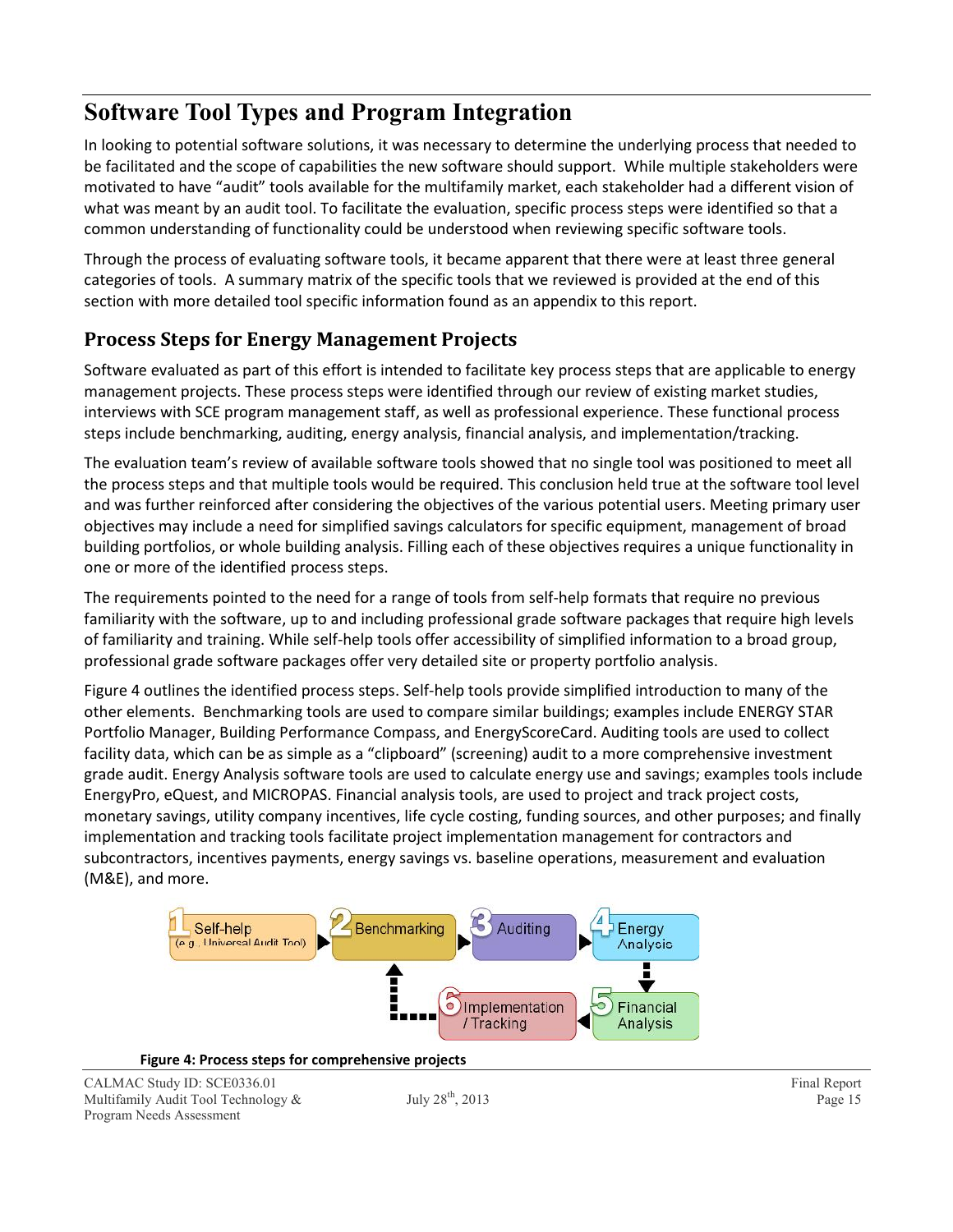### **General Software Tool Categories**

The evaluation team observed a wide range of capabilities and identified three general categories of software tools:

- Traditional self-help energy auditing tools
- Software-as-a-Service (SaaS)
- Tools used by professionals

ENERGY STAR Portfolio Manager falls outside of these three categories and is discussed later in this report as a distinct product.

#### **Traditional Self-Help Energy Auditing Tools**

The traditional self-help energy auditing tools are typically user-friendly and address the identified process steps in a simplified form through the use of algorithm-based savings calculations that focus on specific measures within individual properties. This is in contrast to more advanced tools that apply building simulation models or serve multiple property portfolios.

The utility was very familiar with this class of software product and had both previous and current relationships with primary vendors to provide perspective on capabilities. Tools were generally focused towards residential or commercial customers and messaging was typically not tailored to the multifamily property segment. The simplified approach was not conducive to whole building analysis that would normally require detailed engineering analysis. The tools were also incapable of handling the data complexity that accompanies multicustomer, multi account properties required to perform portfolio approach analysis. Generally the providers of these tools are open to adapting their code framework based on client need and interest (such as customizing capabilities or adding features, creating new subroutines, etc.)

#### **Software-as-a-Service**

Software-as-a-Service (SaaS) products have recently entered the market and demonstrate new capabilities. The companies representing these software products are establishing their approach to the market that can be direct-to-market or utility supported. A number of similar products were observed, and while each generally had a distinguishing characteristic, none were positioned to lead in all aspects of the multifamily market. Some characteristics included:

- Focus is on making use of more readily available energy use consumption data to benchmark facilities.
- Typical features help prioritize projects and track implemented projects through ongoing data analysis.
- The tools generally do not evaluate specific energy efficiency measures but provide a framework to track and evaluate performance of proposed measures once measure performance parameters are established. As an example, these systems would not help calculate the savings from replacing a one hundred watt incandescent lamp with a twenty five watt compact fluorescent, but after informed that the CFL would save 12 kWh annually, the tool would analyze energy use consumption data to help evaluate whether those savings were actually realized.
- These products are limited by the privacy and aggregation issues associated with the management of utility customer energy use data and operate under the assumption that the utility or customer will provide the data.
- While potential users would need time to familiarize themselves with the software processes and capabilities, reasonably computer literate users would be able to manage the software after a short orientation, which can be provided in conjunction with managing their specific properties.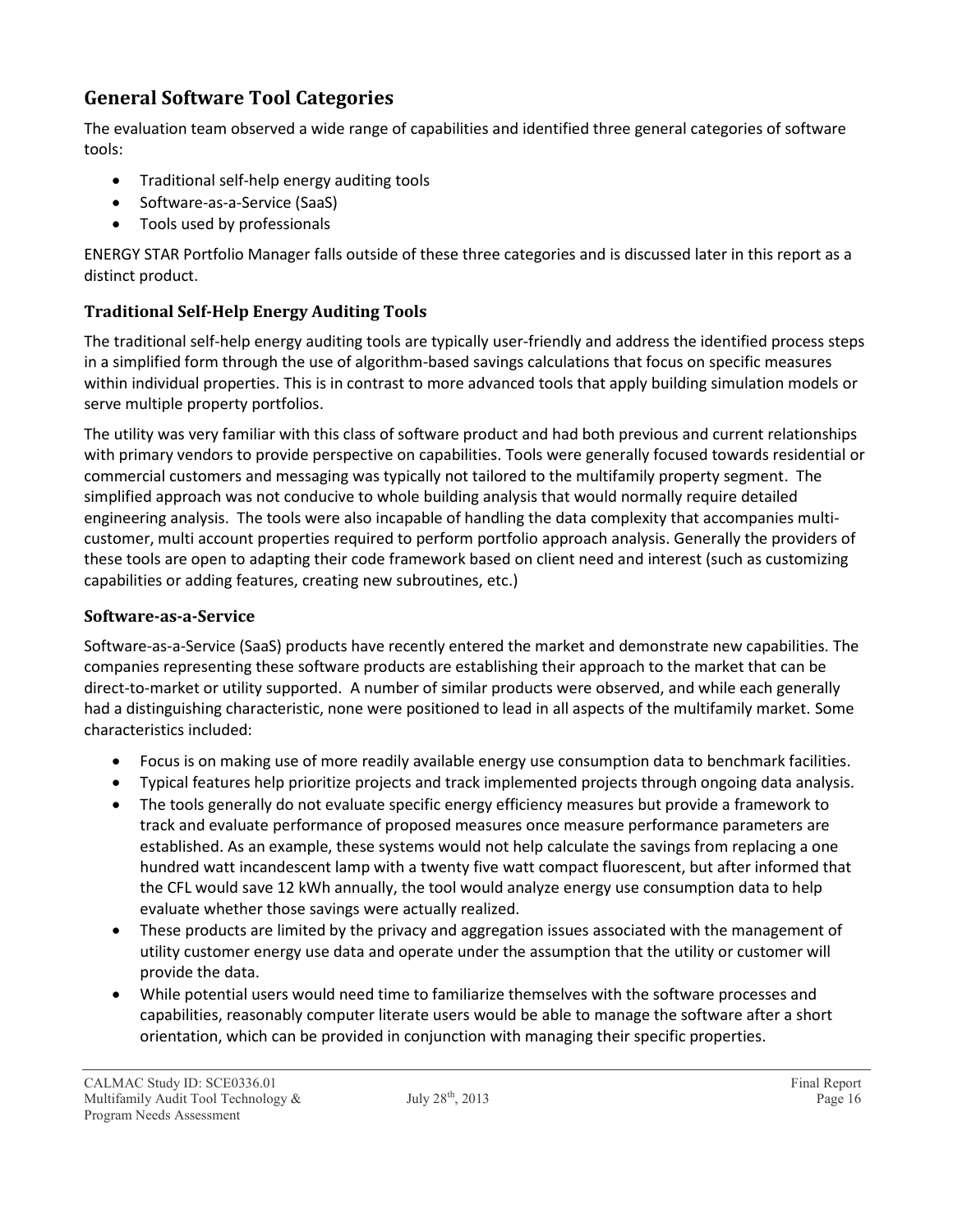For an additional fee, some SaaS providers augmented their software offering with building science professionals to provide measure level recommendations and analysis. While these building science professionals were not HERS Raters, they filled some of the same functions that might be provided by HERS Raters.

#### **Tools Used by Professionals**

The tools that are typically used by professionals employ more sophisticated computer building models that make use of detailed data inputs.

- Users likely require specific training on the software itself prior to the consideration of a specific project.
- Users benefit from having a formal or informal background in building sciences.
- These tools can be applied to evaluate specific measures within a property or to assist in a whole building analysis.
- Historic energy usage information can help calibrate the tool output to increase confidence that the savings predictions can be relied on.
- At the hands of a well-trained user, these tools can be relied upon to predict savings with a high degree of accuracy.

### **Tool Matrix**

Each of the process steps described above may have software tools that add value by converting data into information or by reducing the utilization costs associated with providing a given step. Some tools serve multiple process steps while other tools are specific to only one area.

To better understand the possible configurations, the evaluation team surveyed a number of software tools. The matrix shown as Figure 5 on the following pages provides each software package as a column in the table with evaluation metric listed as rows of the table. A number of software tool providers indicated that they had established development paths that were being pursued and that these activities could be adjusted depending on client commitments and objectives.

The provided matrix is intended to summarize the various tools and their relative functionality at the time of the evaluation. It provides a high level gap analysis. Usability of features varies between tools and functionality may not be attributed if overly complex for target audience or multiple manual process steps are required. In the evaluation metric "Target User", the value "Advocate" refers to the property Energy Advocate as defined later in this report and is different than a typical "customer" in that the Energy Advocate is assumed to have some minimal background in energy or general project implementation process steps. For tools with multiple target users, functionality may vary between the target user groups meaning that a utility representative may have access to broader functionality than a customer even if they were both using the same tool.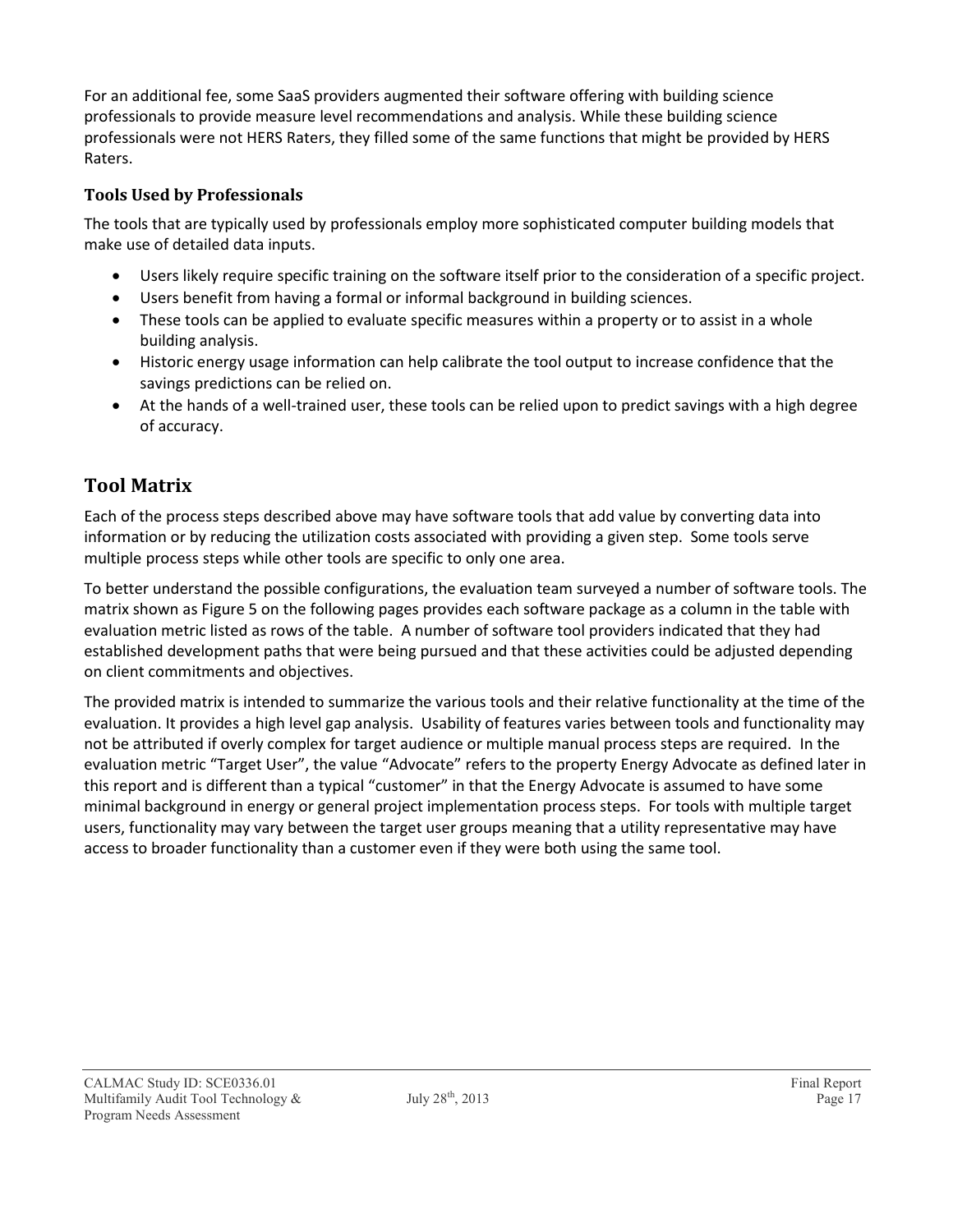|                                      | Home<br><b>Energy</b> | <b>Business</b><br><b>Energy</b> | <b>Energy</b><br><b>Star</b><br><b>Portfolio</b> | <b>Building</b><br><b>Performance</b> |                 | <b>Energy</b><br><b>Score</b> |
|--------------------------------------|-----------------------|----------------------------------|--------------------------------------------------|---------------------------------------|-----------------|-------------------------------|
| <b>Evaluation Metric</b>             | <b>Advisor</b>        | <b>Advisor</b>                   | <b>Manager</b>                                   | <b>Compass</b>                        | <b>AUMScore</b> | <b>Cards</b>                  |
| <b>User</b>                          |                       |                                  |                                                  |                                       |                 |                               |
|                                      |                       |                                  | Utility/                                         | Utility/                              |                 | Utility/                      |
|                                      |                       |                                  | Customer/                                        | Customer/                             | Customer/       | Customer/                     |
| <b>Target User</b>                   | Customer              | Customer                         | Advocate                                         | Advocate                              | Advocate        | Advocate                      |
| <b>Training Requirement</b>          | None                  | None                             | Low                                              | Medium                                | Low             | Medium                        |
| Features / Tool                      |                       |                                  |                                                  |                                       |                 |                               |
| Benchmarking                         | $\sqrt{ }$            | $\sqrt{ }$                       | $\sqrt{ }$                                       | $\sqrt{ }$                            | $\sqrt{ }$      | $\sqrt{ }$                    |
| Auditing                             | $\sqrt{ }$            | $\sqrt{ }$                       | $\cdots$                                         | $\cdots$                              | $\cdots$        | $\cdots$                      |
| Measure energy analysis              | $\sqrt{ }$            | $\sqrt{ }$                       | $\cdots$                                         | $\cdots$                              | $\cdots$        | $\cdots$                      |
| Financial analysis                   | $\sqrt{ }$            | $\sqrt{ }$                       | $\cdots$                                         | $\cdots$                              | $\cdots$        | $\cdots$                      |
| Project tracking & evaluation        | $\cdots$              | $\cdots$                         | $\cdots$                                         | V                                     | $\sqrt{ }$      | $\sqrt{ }$                    |
| Identifies EE options                | $\sqrt{ }$            | $\sqrt{ }$                       | $\cdots$                                         | $\cdots$                              | $\cdots$        | $\cdots$                      |
| <b>Markets</b>                       |                       |                                  |                                                  |                                       |                 |                               |
| MF tenant-renter                     | $\sqrt{ }$            | $\cdots$                         | $\cdots$                                         | $\cdots$                              | $\cdots$        | $\cdots$                      |
| MF tenant-owner                      | $\sqrt{ }$            | $\cdots$                         | $\cdots$                                         | $\cdots$                              | $\cdots$        | $\cdots$                      |
| MF property owner single-site        | $\cdots$              | $\cdots$                         | $\sqrt{ }$                                       | $\cdots$                              | $\sqrt{ }$      | $\sqrt{ }$                    |
| MF property owner multiple-site      | $\cdots$              | $\cdots$                         | $\sqrt{ }$                                       | V                                     | $\sqrt{ }$      | $\sqrt{ }$                    |
| Small commercial                     | $\cdots$              | $\sqrt{ }$                       | $\cdots$                                         | $\cdots$                              | $\cdots$        | $\cdots$                      |
| Integration                          |                       |                                  |                                                  |                                       |                 |                               |
| Portfolio Manager data compatibility | $\cdots$              | $\cdots$                         | V                                                | V                                     | $\sqrt{ }$      | $\sqrt{ }$                    |
| Automated utility usage data support | $\sqrt{ }$            | V                                | $\sqrt{ }$                                       | $\cdots$                              | $\cdots$        | $\cdots$                      |

**Figure 5: Tool Matrix (page 1)**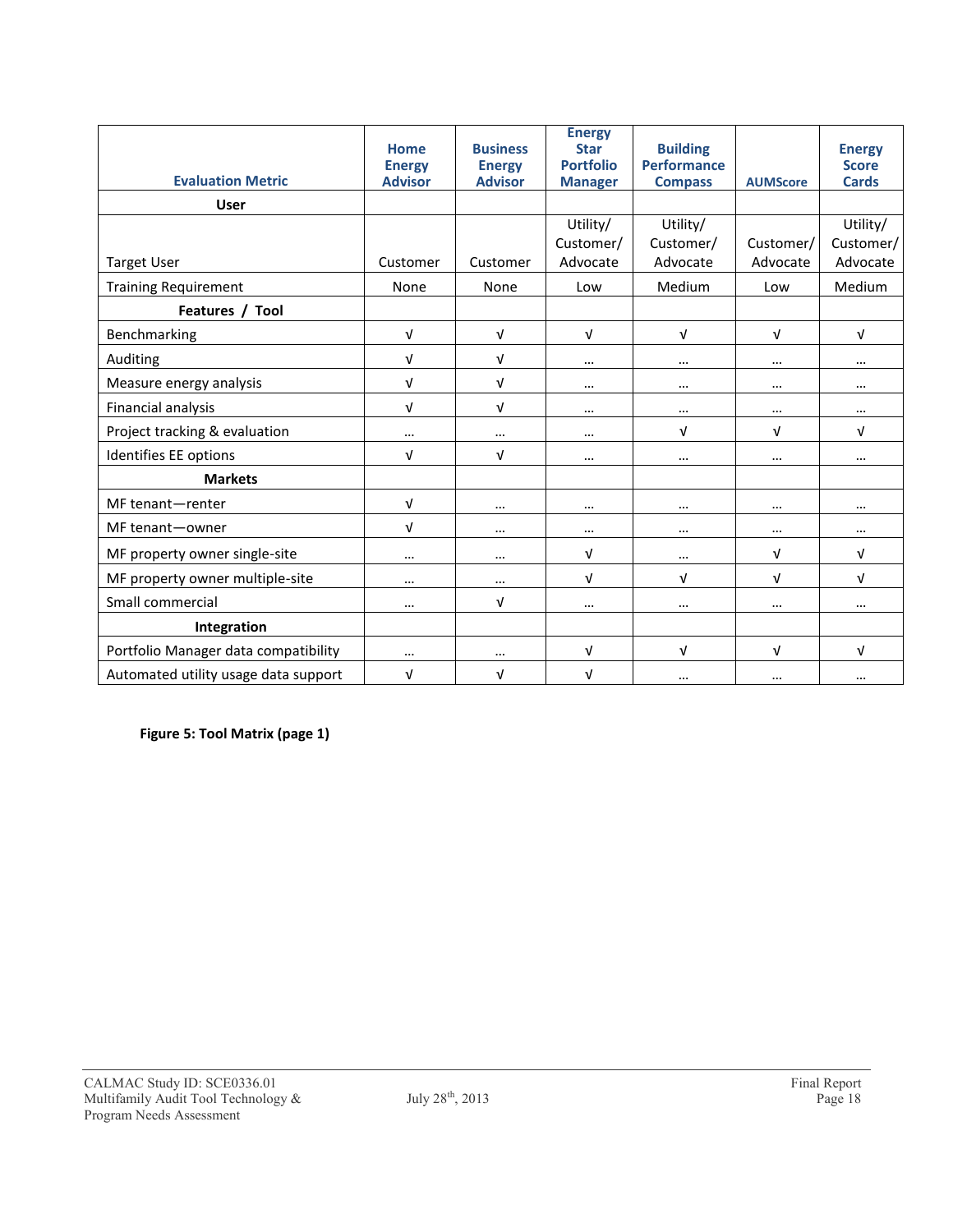| <b>Evaluation Metric</b>             | <b>WegoWise</b> | <b>First Fuel</b><br><b>Building</b><br><b>Energy</b><br><b>Analytics</b> | eQuest     | <b>EnergyPro</b> | <b>Micropas</b> |
|--------------------------------------|-----------------|---------------------------------------------------------------------------|------------|------------------|-----------------|
| <b>User</b>                          |                 |                                                                           |            |                  |                 |
|                                      | Customer/       |                                                                           |            |                  |                 |
| <b>Target User</b>                   | Advocate        | Consultant                                                                | Consultant | Consultant       | Consultant      |
| <b>Training Requirement</b>          | Low             | High                                                                      | High       | High             | High            |
| Features / Tool                      |                 |                                                                           |            |                  |                 |
| Benchmarking                         | $\sqrt{ }$      | $\sqrt{ }$                                                                |            | $\cdots$         |                 |
| Auditing                             | $\cdots$        | $\sqrt{ }$                                                                | $\cdots$   | $\cdots$         | $\cdots$        |
| Measure analysis                     | $\cdots$        | $\sqrt{ }$                                                                | v          | $\sqrt{ }$       | V               |
| Financial analysis                   | $\cdots$        | $\sqrt{ }$                                                                | $\sqrt{ }$ | $\sqrt{ }$       | $\sqrt{ }$      |
| Project tracking & evaluation        | V               | $\sqrt{ }$                                                                | $\cdots$   | $\cdots$         | $\cdots$        |
| Identifies EE options                | $\cdots$        | $\sqrt{ }$                                                                | $\sqrt{ }$ |                  | $\cdots$        |
| <b>Markets</b>                       |                 |                                                                           |            |                  |                 |
| MF tenant-renter                     | $\cdots$        | $\cdots$                                                                  | $\cdots$   | $\cdots$         | $\cdots$        |
| MF tenant-owner                      | $\cdots$        | $\cdots$                                                                  | $\sqrt{ }$ |                  |                 |
| MF property owner single-site        | $\sqrt{ }$      | $\cdots$                                                                  | $\sqrt{ }$ | $\sqrt{ }$       | $\sqrt{ }$      |
| MF property owner multiple-site      | V               | $\cdots$                                                                  | $\cdots$   |                  | V               |
| Small commercial                     | $\cdots$        | $\cdots$                                                                  | $\sqrt{ }$ | $\sqrt{ }$       | $\sqrt{ }$      |
| Integration                          |                 |                                                                           |            |                  |                 |
| Portfolio Manager data compatibility | $\sqrt{ }$      | $\sqrt{ }$                                                                | $\sqrt{ }$ | $\sqrt{ }$       | V               |
| Automated utility usage data support | $\cdots$        | $\cdots$                                                                  |            |                  |                 |

**Figure 5: Tool Matrix (continued)**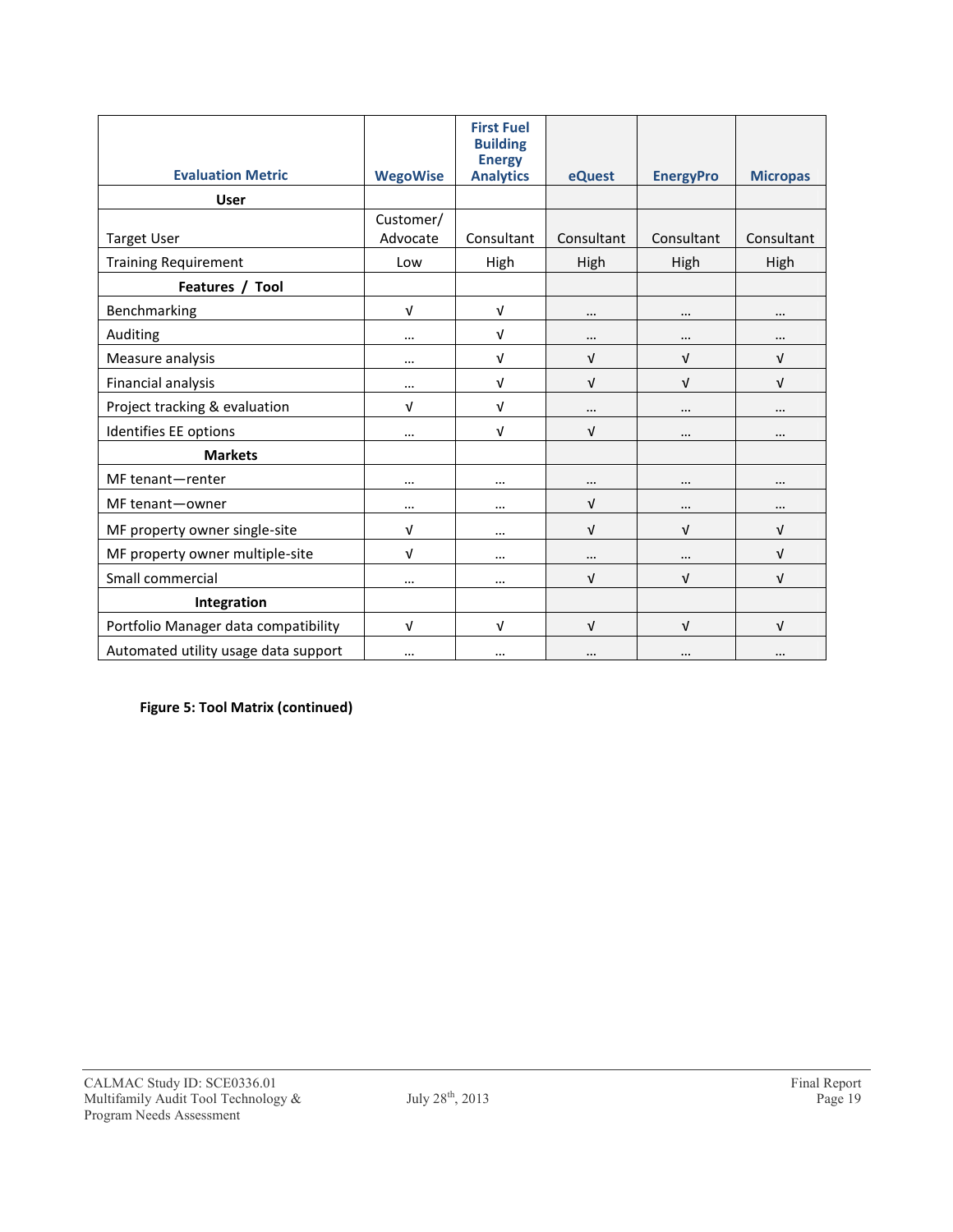## **Market Summary**

The following qualitative summary demonstrates the complexity of the multifamily segment and delineates available program resources that can be used to meet the needs of specific actors.

The section below on principal actors describes the types of multifamily actors that may seek services; the actor engagement section describes different service expectations that each might have. Project roles then describes the typical roles that need to be filled in order to complete energy management projects while a section on program resources details both utility and non-utility services that can assist in the process.

This background is provided for a better understanding of the opportunity and requirements of software solutions intended to serve the multifamily market. While barriers specific to low income properties are not called out by this report, the sub segment shares common barriers with market rate properties and so benefits from mitigation of these common barriers. 5

### **Principal Actors**

The evaluation team identified two distinct principal actor types: occupants and multiple property owners. The specific needs for auditing and benchmarking software tools must be met for these two types of potential users. The actors can be further categorized to distinguish between income or equity property owners, self-managed or professionally managed properties, and low-income or market-rate properties.

#### **Multifamily Occupants**

Occupants of multifamily properties can be either owners or renters of units found within a particular property. In most situations, occupants are responsible for the energy consumption within the unit, but may receive centralized heat, air conditioning, or hot water from systems maintained by the property owner.

#### **Multifamily Property Owners**

Property owners may control a single multifamily property or multiple multifamily properties. These properties may be self-managed or may be managed through a property management firm.

Typically property owners are responsible for energy consumption in common use areas and any additional services that the property may provide, such as centralized heat, air conditioning, or hot water. A given property may represent as few as two units or as many as hundreds or even thousands of units.

### **Actor Engagement**

The utility's engagement with the market actor will vary depending on the type of market actor that is seeking services and the specific objectives that are being pursued. Multifamily occupants are most likely interested in reducing energy consumption through the implementation of specific measures, such as installing energyefficient lighting, ENERGY STAR refrigerators and other appliances (if not provided by the property owner), or through behavioral approaches, such as turning off lighting, adjusting the thermostat or water heater setting, closing or opening windows or curtains, etc.

<sup>&</sup>lt;sup>5</sup> In Improving California's Multifamily Buildings: Opportunities and Recommendations for Green Retrofit and Rehab Programs report, low income properties were found to share all five common barriers associated with market rate properties while facing a unique financing barrier. As such, by addressing the five common barriers, the proposed framework serves both low income and market rate properties.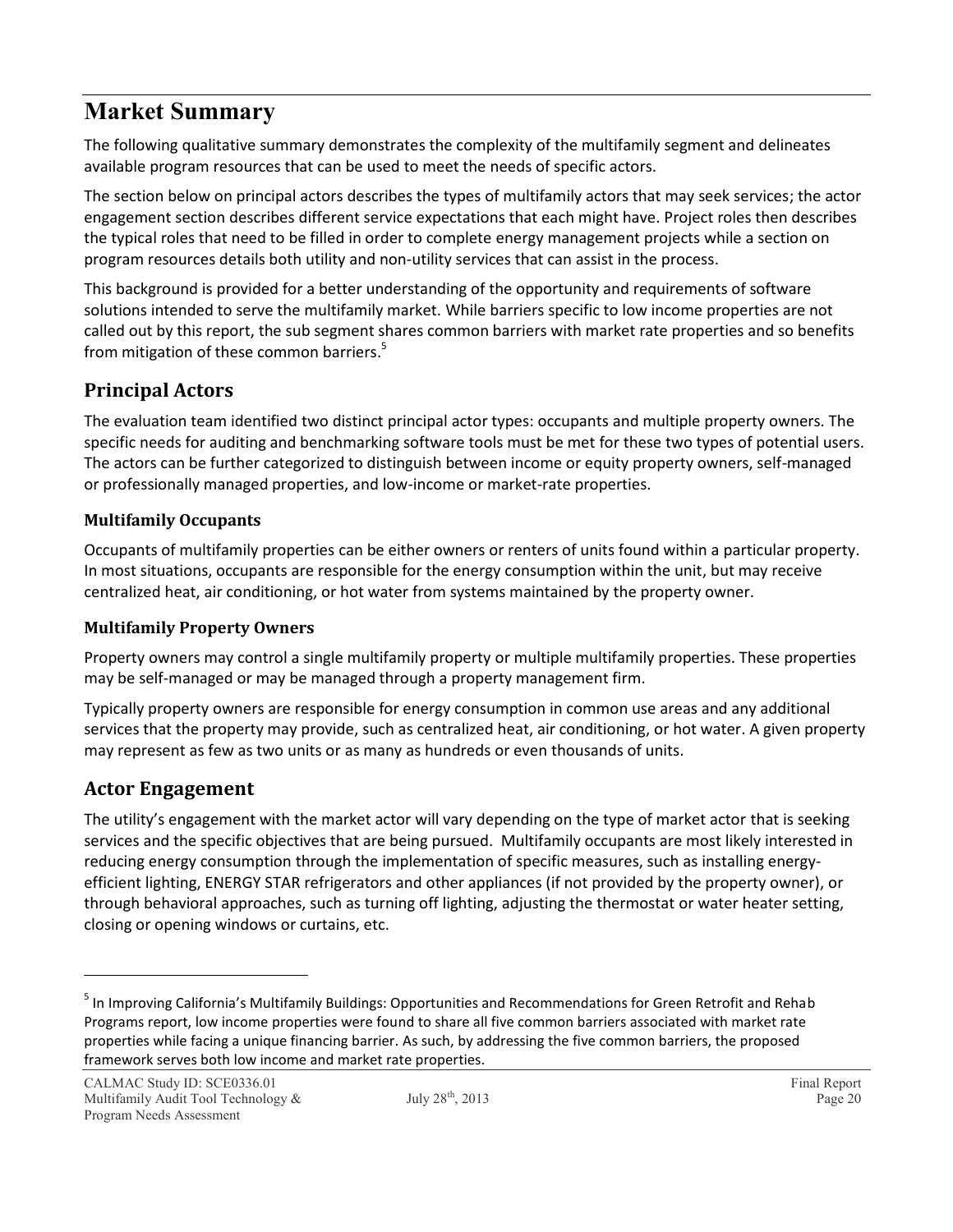Owners of single or multiple multifamily properties may also share this perspective, or may prefer a more holistic, whole-building approach to energy efficiency; owners of multiple properties face a unique challenge of assessing needs and distributing resources across multiple properties.

#### **Measure and Behavioral Approach**

The measure and behavioral engagement approach focuses on a specific piece of equipment or behavioral measure and helps the user evaluate the value of adopting the measure. It requires measure specific information but does not consider the system in the context of the overall property.

The benefit of this approach is that it can directly address a specific opportunity identified by the user; the downside is that it may not identify more valuable opportunities that are present on the property. The level of sophistication applied to this approach can range from simplified self-help approaches to a detailed engineering approach.

#### **Whole Building Approach**

The whole building approach considers the range of opportunities present at the multifamily property and the interrelation of those opportunities with each other. Assuming adequate availability of funding, this more sophisticated, comprehensive approach can result in deeper energy savings per facility but likely requires a higher level of commitment by the owner and more advanced knowledge of energy management principals. For all but the most advanced owner, this approach likely requires external professional consulting.

#### **Portfolio Approach**

Owners of multiple properties may be interested in taking a portfolio approach that leverages benchmarking principals to determine which of their properties would most benefit from energy management activity.

This approach is used to identify relative energy consumption usage between different properties in a portfolio so that properties can be prioritized by need. Properties with similar characteristics that point to an energy efficiency opportunity can be grouped together to take advantage of the economies of scale. For example if a property owner has multiple facilities showing high base load consumption, they may opt to hire a lighting contractor to serve all the properties identified with a high base load. Because of the larger project, the owner will be able to better negotiate price with the contractors. Once prioritized, an owner can adopt a measure or whole building approach depending on objectives and familiarity with the property.

### **Project Roles**

For multifamily owners, energy efficiency projects run smoother if certain project roles are filled. Depending on the size and scope of a given project, some of these roles may be condensed and filled by a single person that wears "many hats."

#### **Single Point of Contact**

A key idea involves the availability of a SCE representative that acts as a single point of contact to support MF facility owners or operators. (The importance of this role was highlighted in the Southern California Edison 2013- 2014 Energy Efficiency Program Implementation Plans, January 2013, in the description of the "Energy Upgrade California Multifamily Path," and in other research the evaluation team has done.)

The single point of contact will play an integral role in both the whole building and portfolio approach and will help interpret initial benchmarking information. The single point of contact will present programmatic resources the customer might leverage and encourage customers to actually initiate projects. The degree of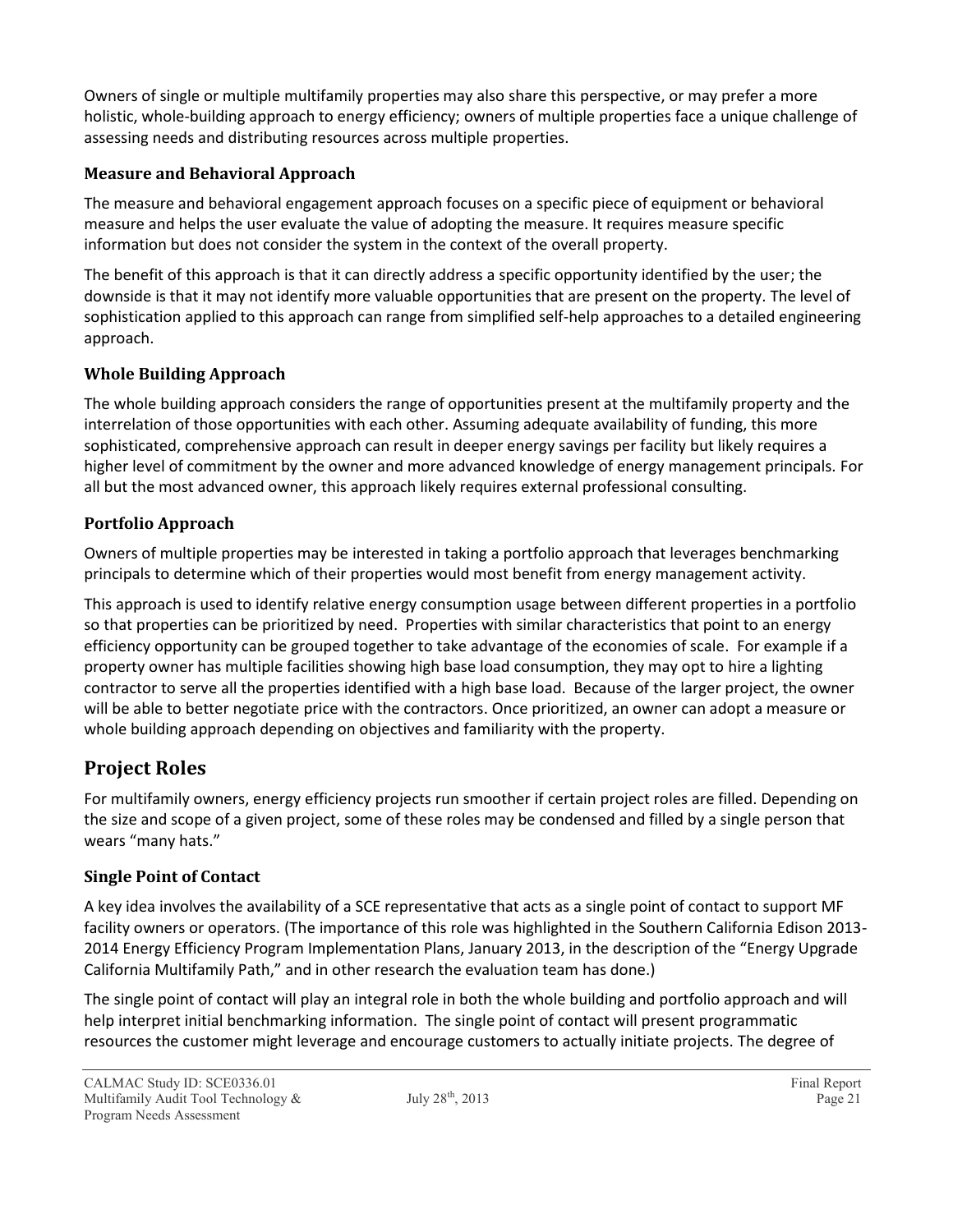involvement and the exact role is something that is to be determined by SCE program staff. Conceptually, this individual may also be responsible for tracking major project milestones and notifying appropriate stakeholders of key decisions that need to be made or project roadblocks that need to be overcome. SCE may utilize existing Account Executives to serve the role of single point of contact for the MF owner. These Account Executives already have established relationships with select MF facility property owners and managers and will be able to quickly develop trust and rapport with decision makers in this market segment.

Additionally, the owners or managers of the larger MF facilities may have alternative resources available and may only need a single point of contact to acquire program incentive information.

#### **Energy Advocate**

Another key player in this process is the energy advocate or property champion, who is tasked with facilitating the process and actively driving a project forward. This individual could be someone at the customer's facility such as the owner or property manager or an outside consultant or contractor.

The energy advocate role might be used in different capacities at different phases of energy management projects and may be taken on by different people throughout the project. Further, the energy advocate functions may vary based on the type of project and characteristics of the multifamily property portfolio. For example, there may be an in-house energy manager for larger companies or facilities. For properties that cannot provide someone internally, this role may be assumed by the utility single point of contact, a vendor, or an energy consultant. Regardless of who assumes this role, there must be constant leadership and communication with all parties.

#### **Consultants and Contractors**

Consultants and contractors play a vital role in completing projects and they may be associated with a utility program, the HERS program, or an equipment distributor or manufacturer. For more complex projects, multiple contractors and consultants may be involved. This group is engaged by the energy advocate and helps to identify the specifics of a project and facilitates project execution. They may receive additional context and information from the utility single point of contact as appropriate.

Figure 6 below illustrates the various players and their relationships in the larger structure of implementing building analysis and energy efficiency upgrade projects.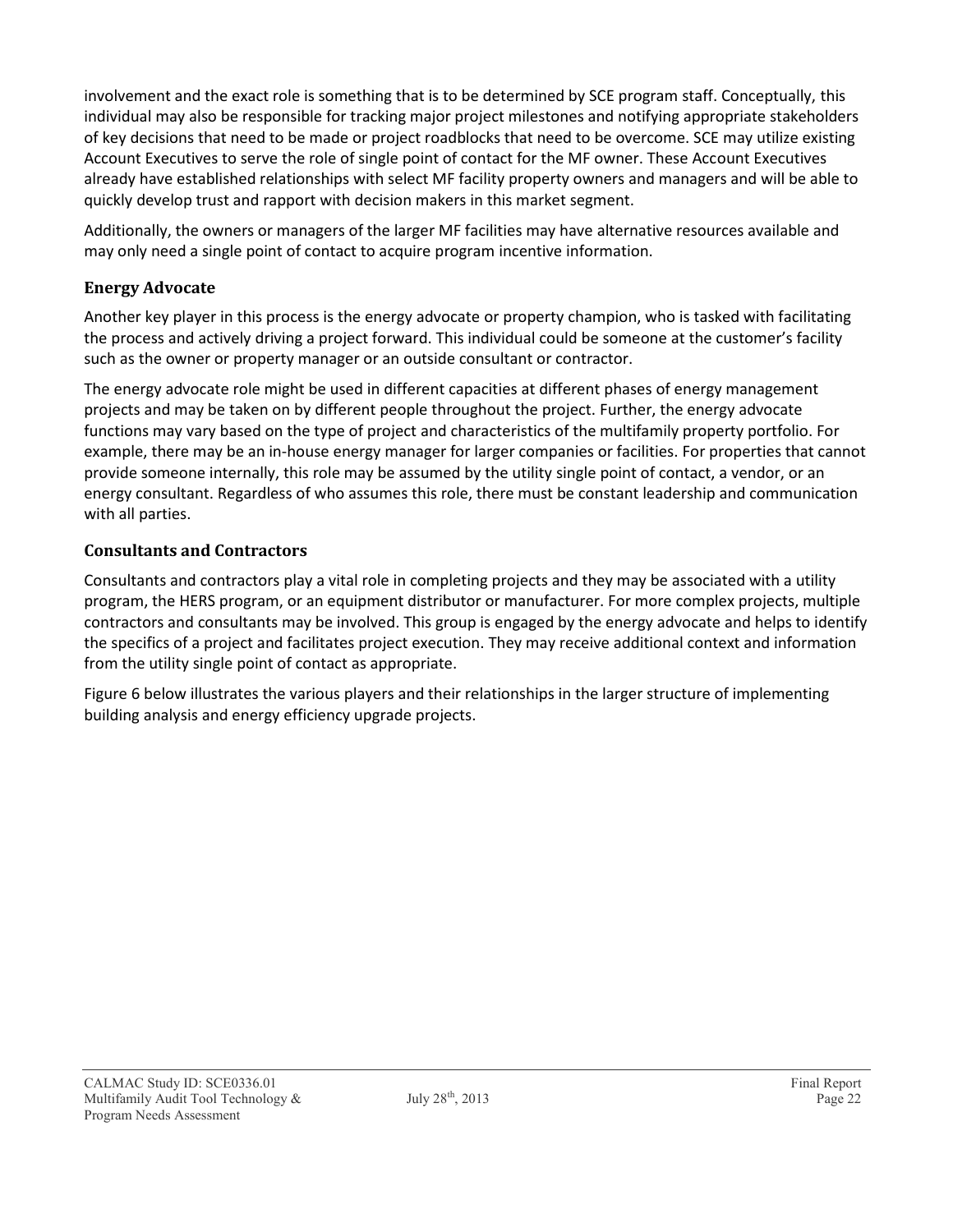

**Figure 6 Relationships of Project Roles**

### **Non-Utility Program Resources**

While a customer energy advocate will likely be able to navigate simple objectives on their own, the majority of users seeking assistance with property portfolio analysis or whole building measures will likely require additional support.

It is the role of the utility single point of contact to understand what resources are available and how those resources might be used to advance a customer's energy management objectives. In addition to in-house utility energy management programs, the single point of contact will be available to help navigate additional resources as appropriate. Two such resources are the Home Energy Rating System (HERS) program and the ENERGY STAR Portfolio Manager software.

#### **Home Energy Rating System (HERS)**

While HERS is intended to work within the multifamily market segment, policy development still needs to occur prior to being a reliable scaled resource. The HERS Provider CalCERTS has submitted a proposal to the CEC to develop and finalize CA standards regarding the HERS multi-family building approach and modeling but a regulatory calendar for evaluation of this proposal has not been established. As far as integration with utility programs, HERS Providers do not share reports and expect incentive programs to work directly with the HERS Rater or building owner to gain access to any individual property report as necessary. The remainder of this section provides some detail as to the history and outputs of the HERS Program so as to better understand their potential role in serving the multifamily market.

#### **HERS Background**

Public Resources Code (PRC) Section 25942 directed the California Energy Commission (CEC) to adopt a HERS program for residential dwellings.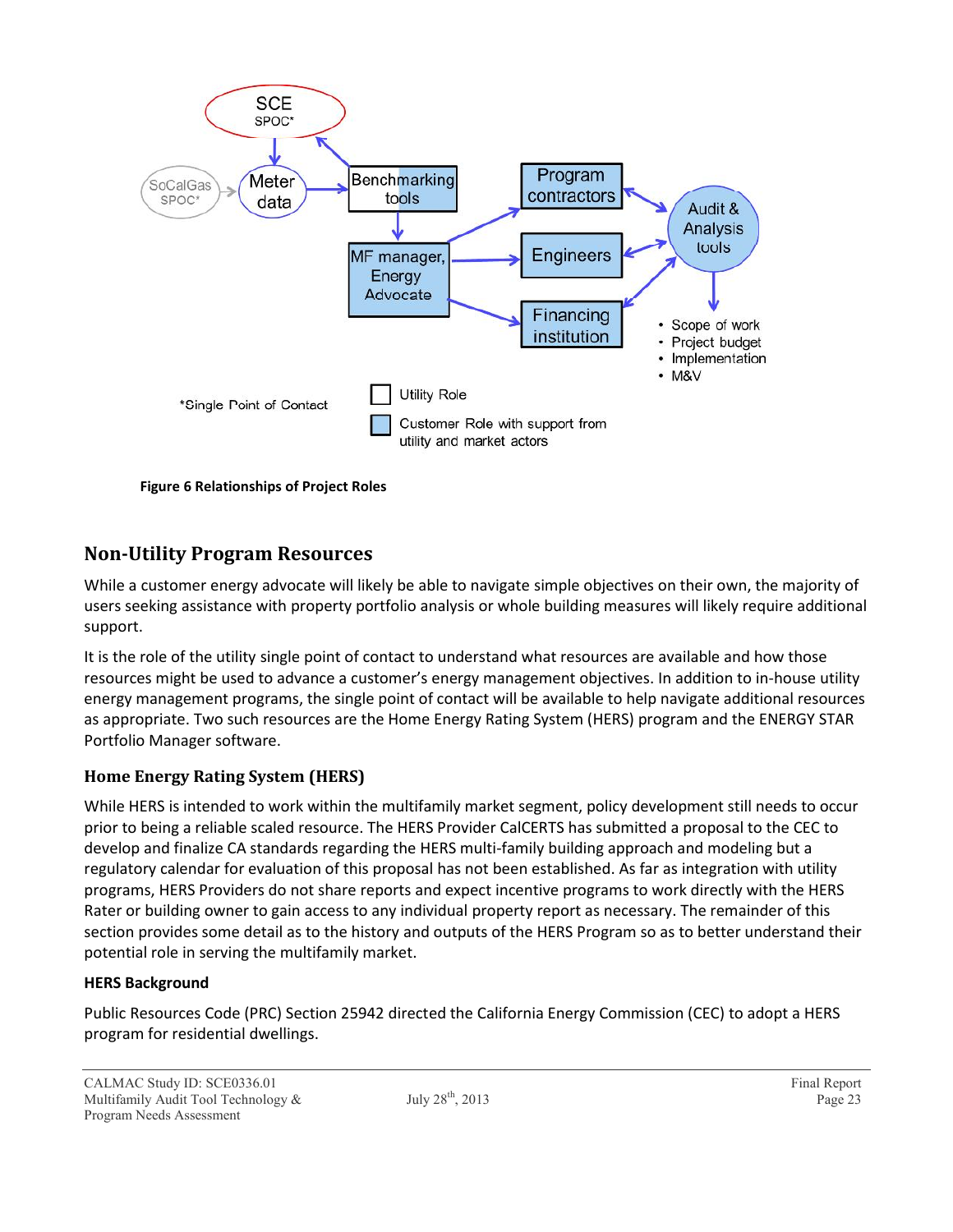- In 1999 Phase I (HERS I) established a basic operating framework for Raters to perform field verification and diagnostic testing for compliance with Title 24.
- In 2009 Phase II (HERS II) extended the original scope to include whole house home energy ratings of existing and newly constructed single family home and multi-family buildings of 3-stories or less.

The CEC approves HERS Providers who in turn train, certify, and audit HERS Raters. As of the writing of this report, there were three HERS Providers:

- California Certified Energy Rating & Testing Services (CalCERTS). Approved Activities: Field Verification for Newly Constructed, Additions, and Alterations of Residential & Nonresidential Buildings; California Whole-House Home Energy Ratings; HERS Building Performance Contractors.
- U.S. Energy Raters Association (USERA). Approved Activities: Field Verification for Alterations of Residential & Nonresidential Buildings; Enalasys as Third-Party Quality Control Program for Alternations of Residential & Nonresidential Buildings.
- ConSol Home Energy Efficiency Rating Services, Inc. (CHEERS). Approved Activities: Field Verification for Newly-Constructed Residential Buildings.

HERS Raters are independent contractors that perform site audit assessments and ratings, producing the HERS index value and HERS reports. A HERS Building Performance Contractor is a HERS Rater specifically designated by the CA Whole-House Home Energy Program.

#### **HERS Reports**

HERS Full Report is not a template report, but uniquely assembled by the HERS Rater to provide detailed feedback on a property. A HERS Full Report can sometimes reach 80 pages or more and provides a comprehensive review of the audit and assessment of the property. These detailed reports are generated only as needed. In addition to HERS Full Reports, modeling software produces briefer template outputs that the HERS Rater can modify as needed. Template outputs include:

- A HERS Index is a score rating the energy use of a home on a scale from 0 to 250.
- HERS Rating Certificate is a label that displays the HERS Index, energy impact, energy efficiency features.
- HERS Standard Approach Recommendations Report is a single page report covering recommendations for EE improvements, energy savings for each improvement, and HERS Index reduction for each improvement.

Figure 7 provides a sample of the California Home Energy Rating Certificate. The certificate provides a homeowner with some useful information about the house:

- An official HERS Index efficiency rating on a 0 to 250-point scale.
- The house's major energy-efficiency features as determined by the HERS Rater.
- An estimate of the house's annual energy use, operating cost, and greenhouse gas emissions.

A lower HERS Index indicates a more energy efficient home. A HERS Index of zero indicates a very-efficient "Net Zero Energy Home." This home consumes no more energy than it produces with solar or other renewable sources. A home with a score of 100 uses the same energy as a new home that meets California's 2008 Building Energy Efficiency Standards. And a home with score of 250 or more most likely has very high energy bills and many opportunities for efficiency improvements.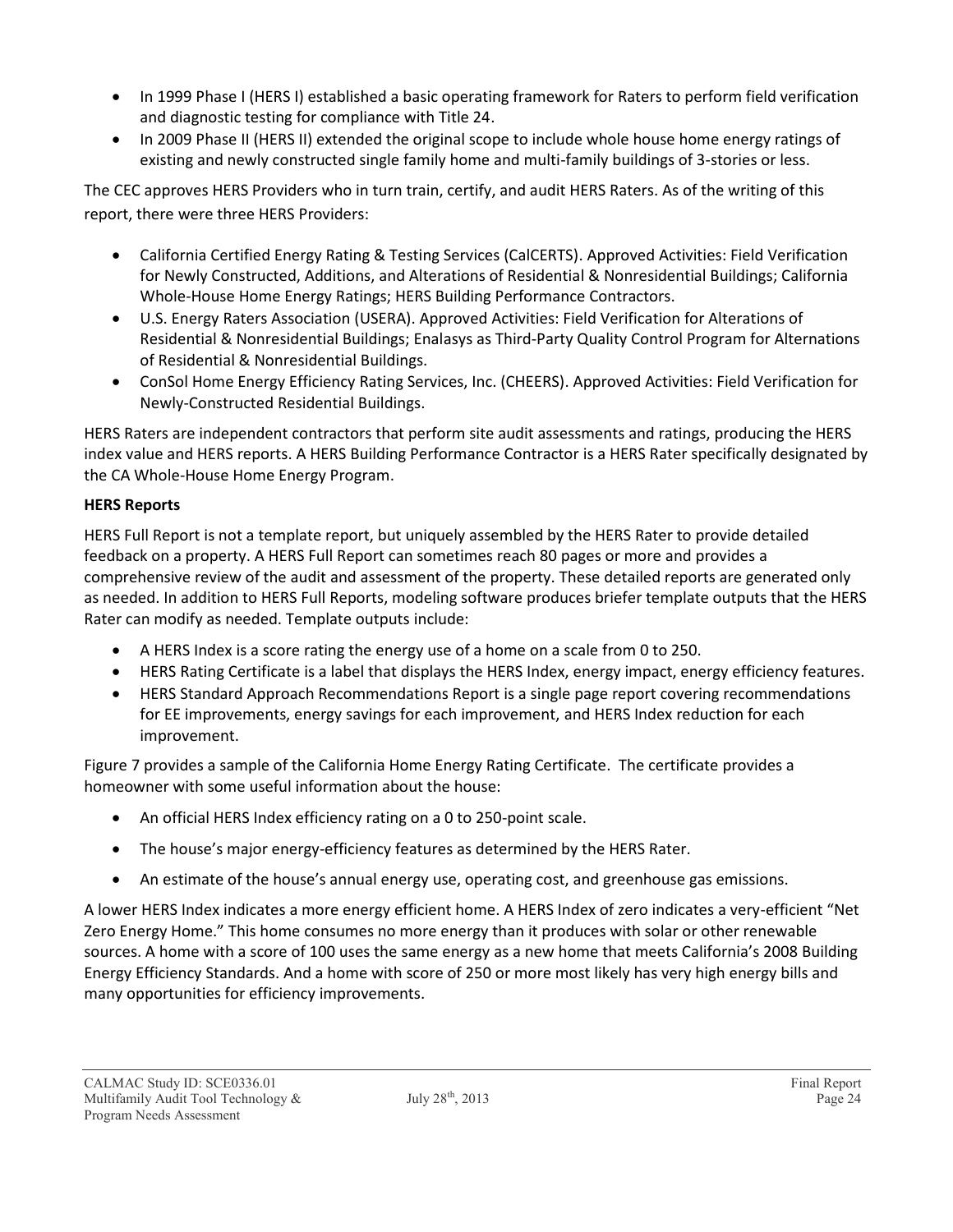Other information provided is the house's carbon footprint, indication of which features in the house use the most energy (which are often opportunities for upgrades), details about the house's insulation, windows, heating and cooling system, and water heating system.



**Figure 7: Example California Home Energy Rating Certificate**

#### **HERS Software**

For property specific analysis, HERS uses EnergySoft programming – specifically, an EnergyPro Residential module called Residential CalRate Pro (RM5) that is intended for use by professionally trained individuals. This module was developed in partnership with CalCERTS Residential.

High rise multifamily buildings must rely on alternative software including:

- The nonresidential EnergyPro software.
- The GreenPoint Rated calculation which combines the HERS low rise application modeling with the high rise envelope.
- The nonresidential Title 24 Performance calculations (not a good fit as it applies to Title 24 rules).
- EnergySoft. (Open to adding high rise calculations into the HERS module as a pilot project.)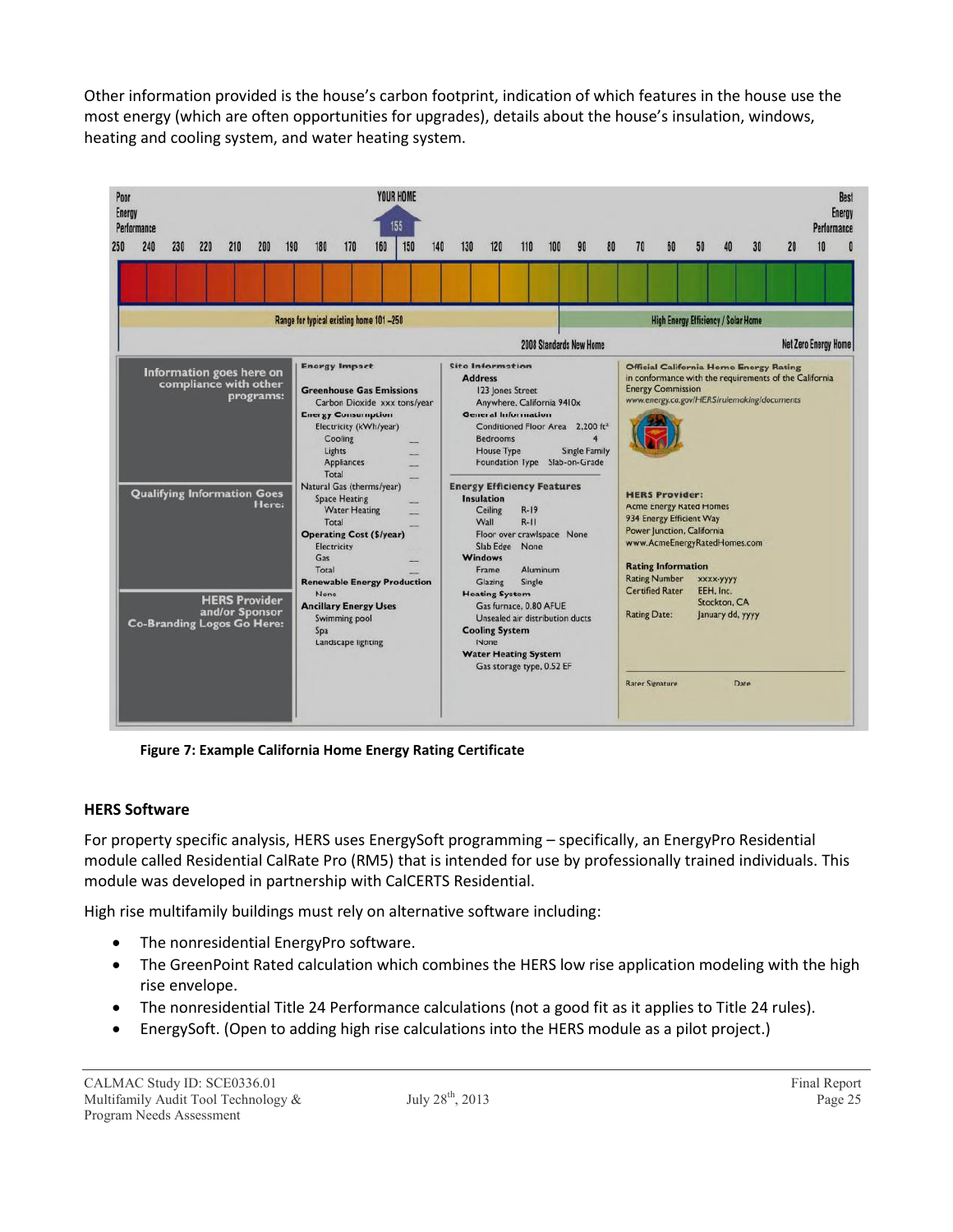In addition to the actual modeling software, each HERS Provider has a registry/repository that is separate from the other providers. Due to the ongoing policy development for the multifamily market, few multifamily reports are developed by HERS Raters or recorded in these registries.

A secondary clearinghouse resource might be the CA Tax Credit Allocation Committee. They have collected HERS reports for financing homes that demonstrate reduction in HERS II ratings by 10% (mostly impacts affordable housing homes, as opposed to market rate). Due to the same policy development constraints, this is primarily targeted for single family homes.

#### **ENERGY STAR Portfolio Manager**

The Environmental Protection Agency's (EPA) ENERGY STAR Portfolio Manager is an online energy management and tracking tool. In simple terms, this program allows building owners to track a building's energy (electricity, natural gas, or other energy sources) and water consumption, prioritize between property level energy efficiency investment opportunities, and verify improvements over time.

ENERGY STAR Portfolio Manager is a widely used commercial building benchmarking tool. The features that the literature emphasizes are the ability to identify under-performing buildings, verify efficiency improvements, and receive EPA recognition (an ENERGY STAR Rating) "for superior energy performance." ENERGY STAR Portfolio Manager is intended for comparing one building to other similar buildings nationwide and is not intended for use to evaluate projects at a given facility. ENERGY STAR Portfolio Manager also allows users to "connect" with utility billing systems to automatically receive energy usage data and to transfer data from ENERGY STAR Portfolio Manager to SaaS tools such as Compass and EnergyScoreCards.

For multifamily facilities, ENERGY STAR Portfolio Manager can be used to manage energy usage and help control energy consumption and operating costs. Within an energy advocate's building portfolio, it has been used to facilitate energy management competitions that encourage benchmarking energy performance, tracking improvements over time, and comparing usage against peers.

An ENERGY STAR Portfolio Manager update was released July 17, 2013 and a multifamily specific update is to follow that general update according to the development calendar. Currently multifamily properties are not among the building types that can receive an ENERGY STAR Benchmark Rating; however, according to the EPA website, "Multifamily housing communities can use Portfolio Manager to track weather-normalized energy use intensity (EUI), energy costs, greenhouse gas emissions, and water consumption." EUI is a useful tool in comparing relative efficiency of facilities in an owner's portfolio while an ENERGY STAR Rating is comparable to a peer benchmark.

A potential barrier property energy advocates may encounter in creating building profiles is the need for meter numbers. Energy advocates can collect meter numbers for both common use and tenant spaces at the meters. As manual collection of meter numbers becomes impractical with buildings with a large number of units, SCE staff indicated that they may in some cases explore leveraging their Customer Service System (CSS) to identify meter numbers for a given multifamily property. The energy advocate would still be required to manually enter each meter number as a part of creating the overall building profile, but they would receive support in identifying the appropriate meters.

SCE already has automated the process of uploading customer energy usage data to ENERGY STAR Portfolio Manager. Release of meter-level data requires customer authorization but aggregate data may be released according to Rule 15/15. As part of creating the automatic data transfer relationship between ENERGY STAR Portfolio Manager and the utility, the customer also authorizes SCE to receive associated property profile information including detailed inputs and benchmarking results. Figure 8 illustrates this relationship. This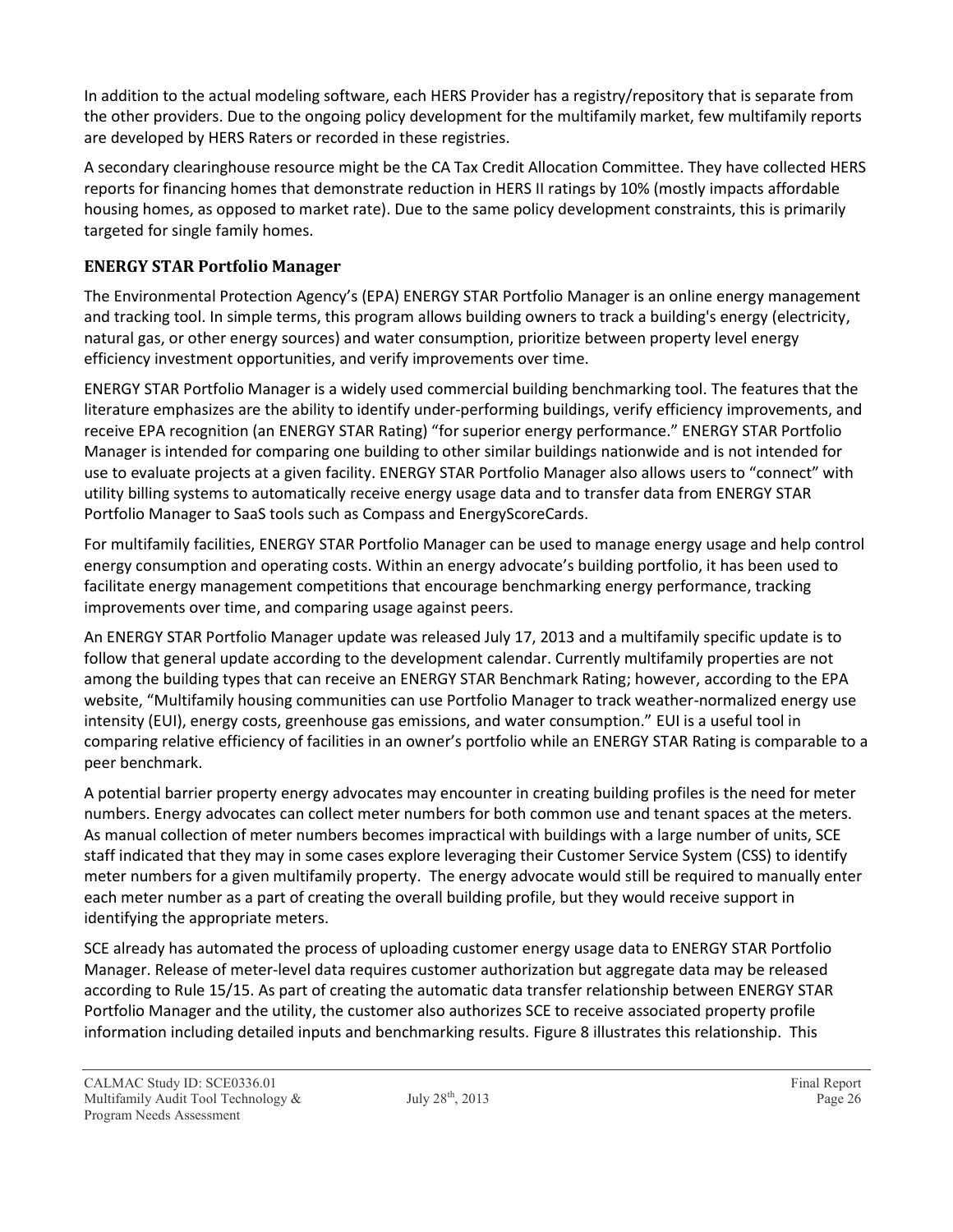attractive aspect of ENERGY STAR Portfolio Manager allows SCE to maintain visibility to the user-created building profile for further engagement with the property energy advocate.



**Figure 8: Data flow to and from ENERGY STAR Portfolio Manager**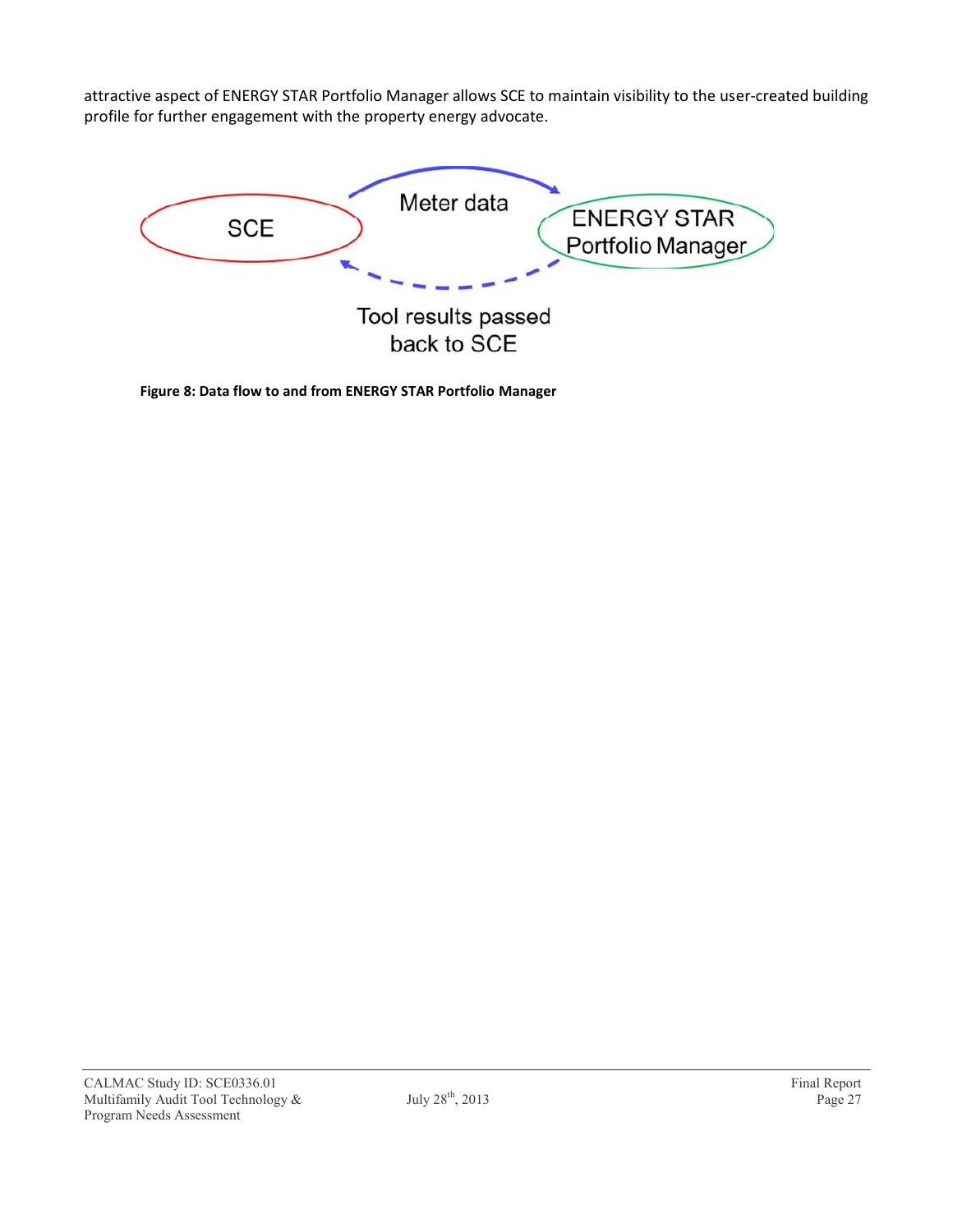## **Recommendations**

Based on the capabilities of available software and identified multifamily market segment needs, the evaluation team recommends enhancements to existing functionality as well as adding completely new functionality. Key recommendations include:

- 1. Enhance and develop Southern California Edison's Energy Advisor software tool, a component of the Universal Audit Tool; specifically:
	- Enhance the existing Home Energy Advisor software to better serve tenants
	- Develop a new Multifamily Property Energy Advisor software tool
- 2. Develop a multifamily Property Owner Portfolio process as a program process
- 3. Enhance integration with ENERGY STAR Portfolio Manager

### **Energy Advisor**

The SCE Energy Advisor offering is currently made up of the Home Energy Advisor and the Business Energy Advisor online software tools. The utility currently contracts these software tools from a service provider, and these tools are intended to provide SCE customer self-help resources to manage energy consumption. Though in simplified form, these self-help tools do assist the utility customer in the identified key process steps for energy management projects.

As there are not readily available alternatives that provide self-help functionality tailored to the multifamily market in the broad market or within the current SCE infrastructure, software development will need to occur to provide the desired functionality. Traditional self-help audit software packages are not tailored to the multifamily market segment while newer SaaS development focuses primarily on the benchmarking and project tracking process steps. If relying solely on existing tools, resulting gaps for the multifamily market segment is then observed in the auditing, energy analysis, and financial analysis process steps. SoCal Gas recently developed a multifamily tool but obtaining a demonstration of the tool was not feasible within the timeline of this evaluation.

In order to comprehensively address these gaps, enhancements to the Home Energy Advisor should occur and a new MF Property Owner Energy Advisor should be developed.

#### **Home Energy Advisor Software Tool Enhancements**

The Home Energy Advisor Software tool can be further refined to better distinguish between potential users that are single family property owners, multifamily unit owners, and residential tenants. While similar, these three groups generally have distinct priorities as detailed in Figure 9. By tailoring the messaging to these different occupant types, customer engagement can potentially increase.

| <b>Residential Occupant Type</b> | <b>Measure Applicability</b>                                      |
|----------------------------------|-------------------------------------------------------------------|
| Single family property owners    | Building shell, appliance, lighting loads, plug loads, behavioral |
| Multifamily unit owners          | Appliances, lighting loads, plug loads, behavioral                |
| Residential tenants              | Lighting loads, plug loads, behavioral                            |

#### **Figure 9: Measure applicability based on residential occupant type**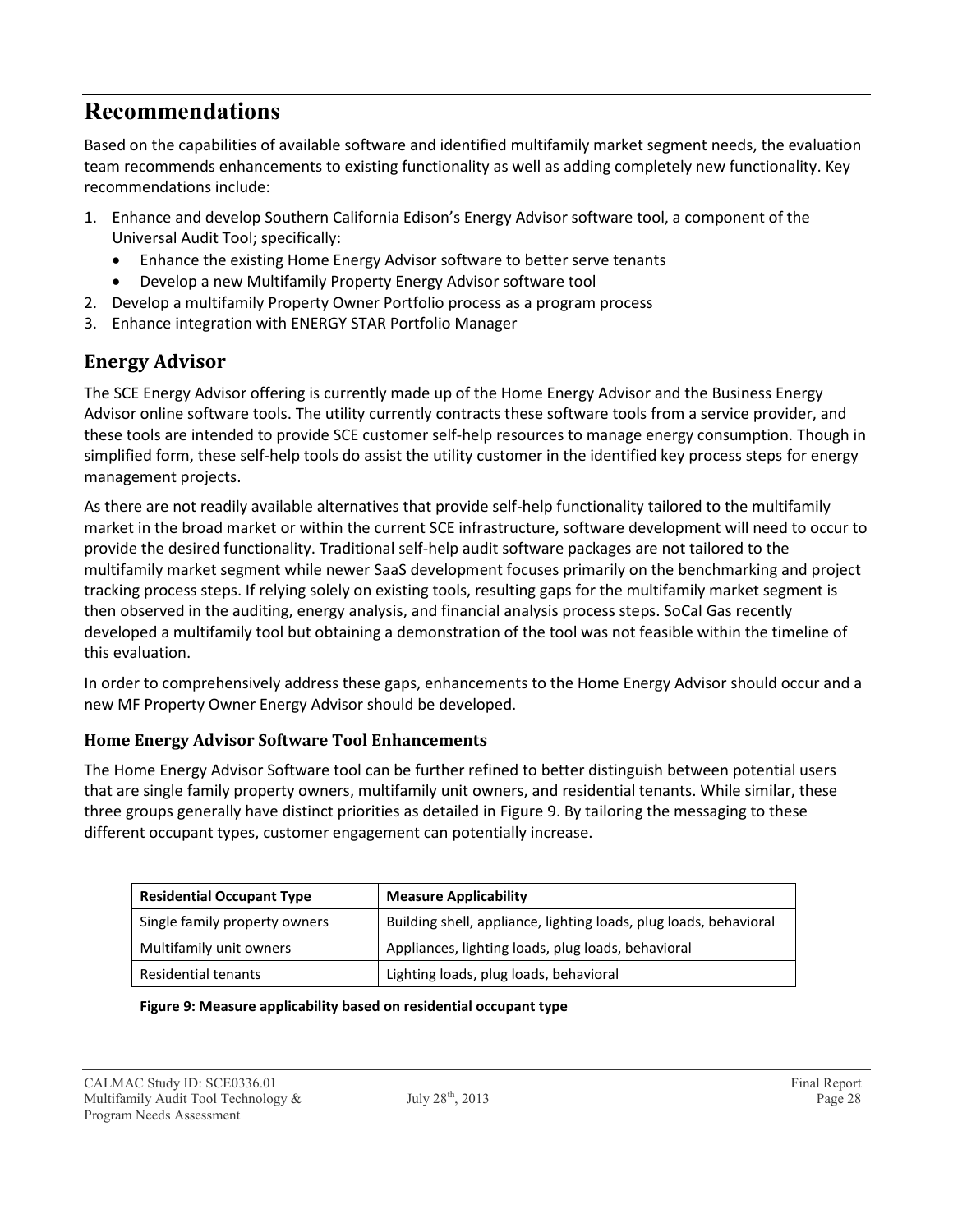#### **MF Property Owner Energy Advisor Software Tool Development**

Distinct from the previous three residential occupant types are multifamily property owners and managers. Because this group is also different from both residential and business customers, the evaluation team recommends developing a unique Energy Advisor Tool. This tool would be an additional offering similar to that of the existing Business Energy Advisor and Home Energy Advisor tools. Initial focus will be on serving a single property and provide information at the measure level. A number of specific measures would be required and will include measures tailored to multifamily properties such as pool pumps, on-site laundry, and parking lot lighting. The tool would be designed to meet the immediate need of a casual user by providing quantified information on measure and behavioral recommendations. As this is intended as a self-help tool, it is recommended that it not attempt to address the more advanced concepts associated with the whole building approach or the multiple account and multiple property portfolio benchmarking approach.

### **MF Property Owner Portfolio Process**

To guide customers that require additional services beyond what is provided via the Energy Advisor series of tools, the evaluation team recommends the development of a multifamily property owner portfolio process, which will take advantage of the utility's existing plans for the development of a single point of contact role and help direct specific customers through the identified energy management project process steps.

The multifamily property owner portfolio process will identify and employ an Energy Advocate within the building owner's or manager's organization.

As discussed earlier, benchmarking is a valuable engagement and prioritization step, but it can be difficult to establish in the multifamily market segment because of the privacy and aggregation complexities associated with the release of building level energy use data. Energy Advocates will need to understand the value of benchmarking and the best strategies for conducting one. How a benchmark is carried out may vary depending on the priorities communicated by the Energy Advocate. As an example of the possible tradeoffs, Rule 15/15 may provide a simplified way to gain access to user data, but use of CISR forms can provide a more detailed data set for zone analysis within a property.

Whether the Energy Advocate decides to ultimately use ENERGY STAR Portfolio Manager for benchmarking, Energy Advocates will be encouraged to take advantage of its functionality for reasons further discussed in the next section.

After a benchmark has been established, the single point of contact can provide guidance to the Energy Advocate on how to perform the additional steps in the process that were described earlier, that typically include auditing, energy analysis, financial analysis, and implementation and tracking. Again, the approach to these steps will vary depending on the technical capabilities of the Energy Advocate and existing software infrastructure within the customer's organization.

The implementation team, including the property manager or owner, Energy Advocate, and the single point of contact will have many resources available to them. These various tools and resources can be discussed with property owners and managers.

Options available through utility programs may be appropriate to complete some of these steps. Where utility programs do not provide the level of service necessary to fulfill the needs of the given customer, additional information can be provided on market, or fee-for-service, resources including those offered by SaaS providers, HERS Raters and Green Physical Needs Assessments.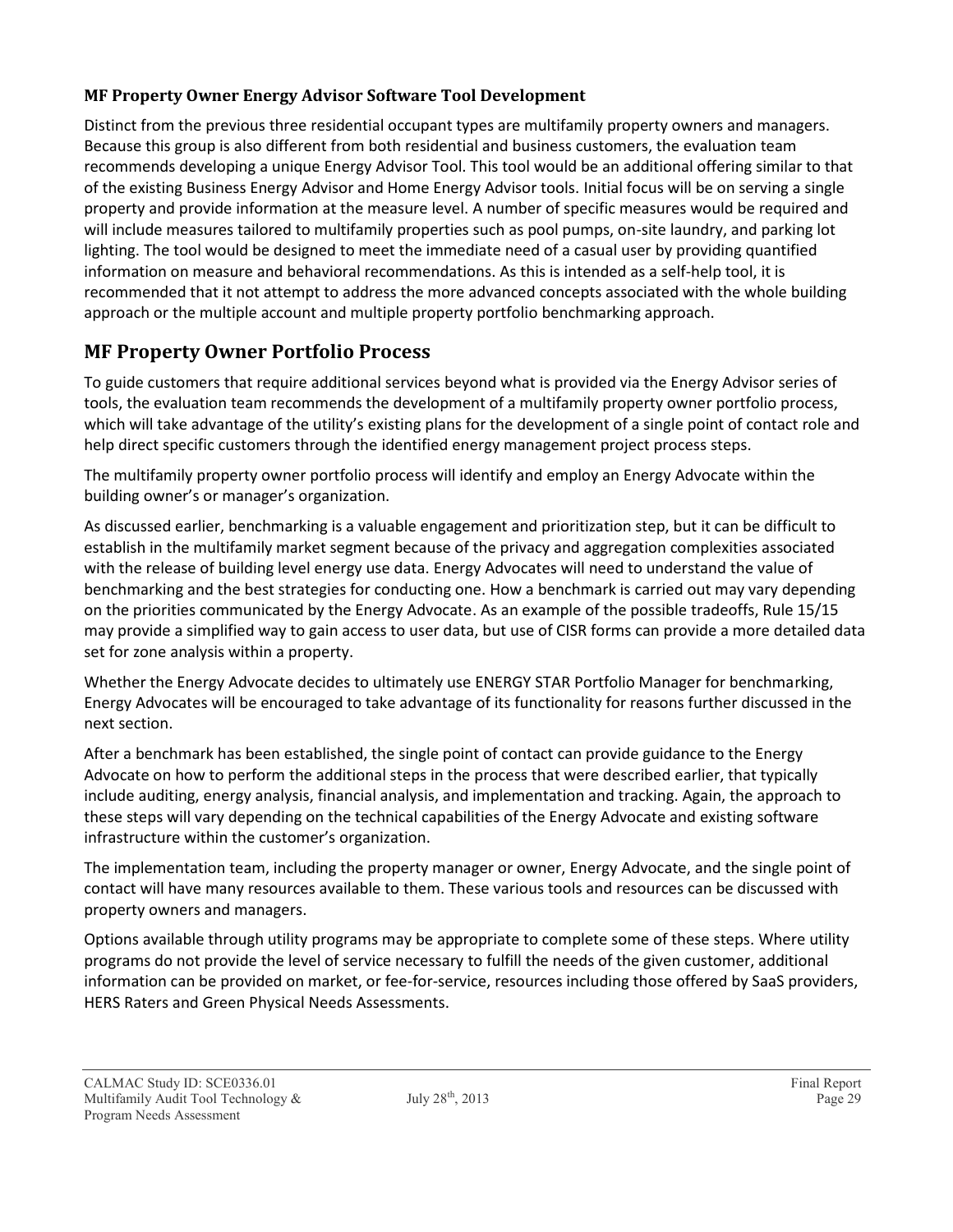The table in Figure 10 below provides a review of the energy management project process steps as well as resources that might help facilitate the step.

| <b>Process Step</b>            | <b>Utility</b><br><b>Resources</b> | <b>ENERGY STAR</b><br><b>Portfolio</b><br><b>Manager</b> | <b>SaaS</b> | <b>HERS</b><br>Rater | <b>SaaS with Building</b><br><b>Science Support</b> |
|--------------------------------|------------------------------------|----------------------------------------------------------|-------------|----------------------|-----------------------------------------------------|
| Benchmarking                   |                                    | x                                                        | x           |                      | x                                                   |
| Auditing                       | X                                  |                                                          |             | x                    | x                                                   |
| <b>Energy Analysis</b>         | X                                  |                                                          |             | X                    | x                                                   |
| <b>Financial Analysis</b>      | X                                  |                                                          |             | x                    | x                                                   |
| Implementation and<br>Tracking |                                    |                                                          | X           |                      | Χ                                                   |

**Figure 10: Multifamily property energy management project process steps and resources**

### **ENERGY STAR Portfolio Manager**

The position of ENERGY STAR Portfolio Manager in the market and its ability to offer a standard data platform that enables third party tools points to further development of the already existing utility relationship. A recent SCE enhancement to the process includes the ability of the utility to release customer usage information associated with multi dwelling residential rates. Future enhancements should include the distribution of property profile and benchmark information within the utility from the corporate office out to account representatives acting as the newly created single point of contact.

Benefits of enhancing the current functionality include the ability of the utility to leverage a free nationally available tool to facilitate benchmarking properties with multiple meters and account holders. Performing this function is currently not possible through the Energy Advisor tools that provide benchmarking services for single account properties. Building this functionality into Energy Advisor would require significant software and programmatic process development while still not providing as much functionality as is offered by ENERGY STAR Portfolio Manager.

By focusing on ENERGY STAR Portfolio Manager as a platform to distribute customer energy usage information, the utility enables customers to take advantage of services available in the market while at the same time controlling administrative cost associated with release of the data. Release of data would be done following an established process, in a standard format, and to a single entity. Many providers of SaaS tools are already familiar with securing energy usage data from ENERGY Star Portfolio Manager. In the complex multifamily property environment, the utility would benefit from ENERGY STAR Portfolio Manager's ability to act as an account aggregator where other more simplified energy use data requests can take advantage of upcoming Green Button functionality.

The other concrete benefit is the value of the property profile and resulting benchmarking information that is available through ENERGY STAR Portfolio Manager. Access to this information would not be directly available to the utility if users went straight to SaaS providers since these providers would be under no obligation to share the information and would likely not volunteer it due to customer privacy concerns.

The concurrent development of the ENERGY STAR Portfolio Manager functionality and the single point of contact role are well timed. Property profile information and benchmarks can be made available as utility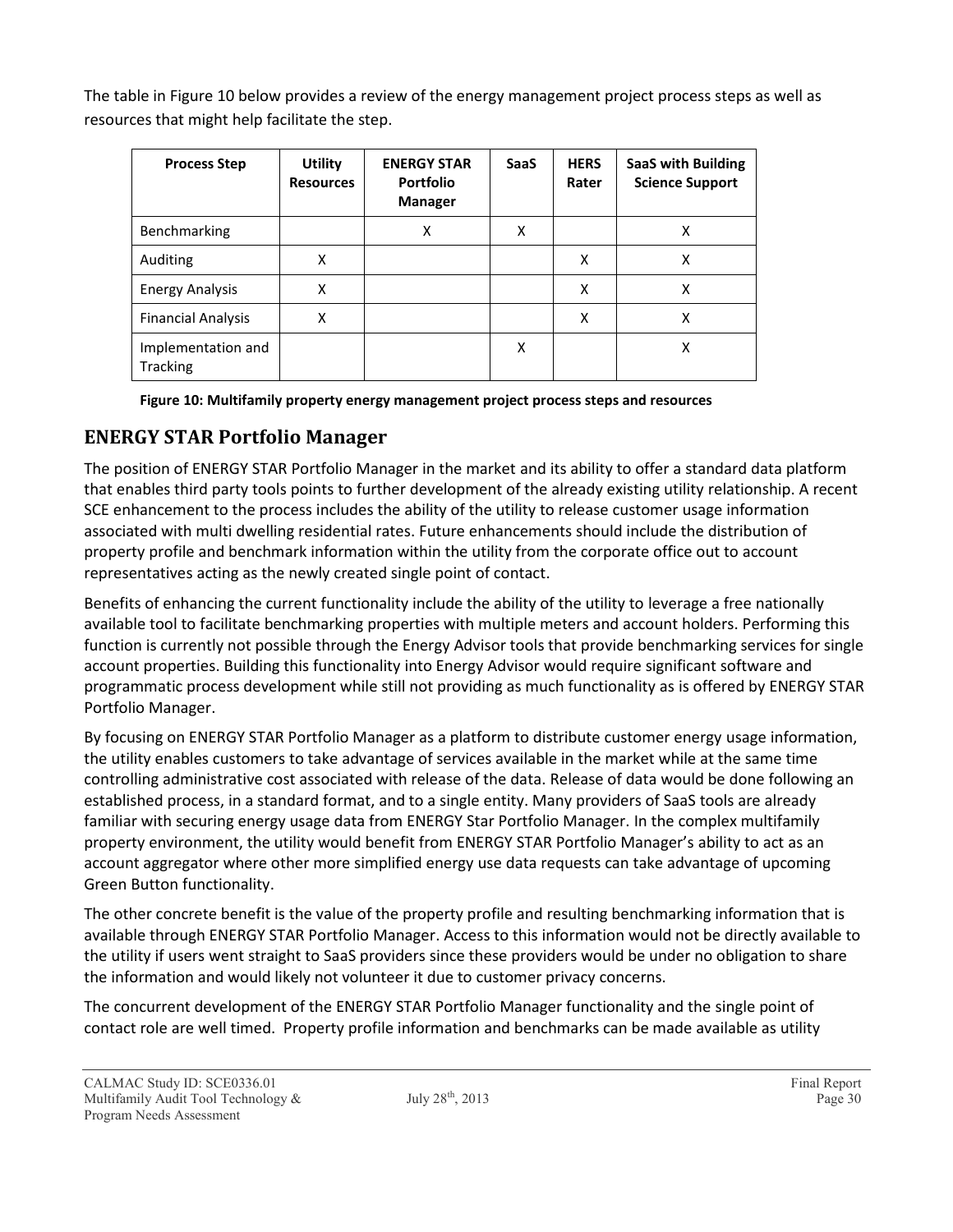representatives are assigned to help interpret the information for each multifamily building owner. Now that the pieces are in place, the infrastructure to distribute the information should be developed.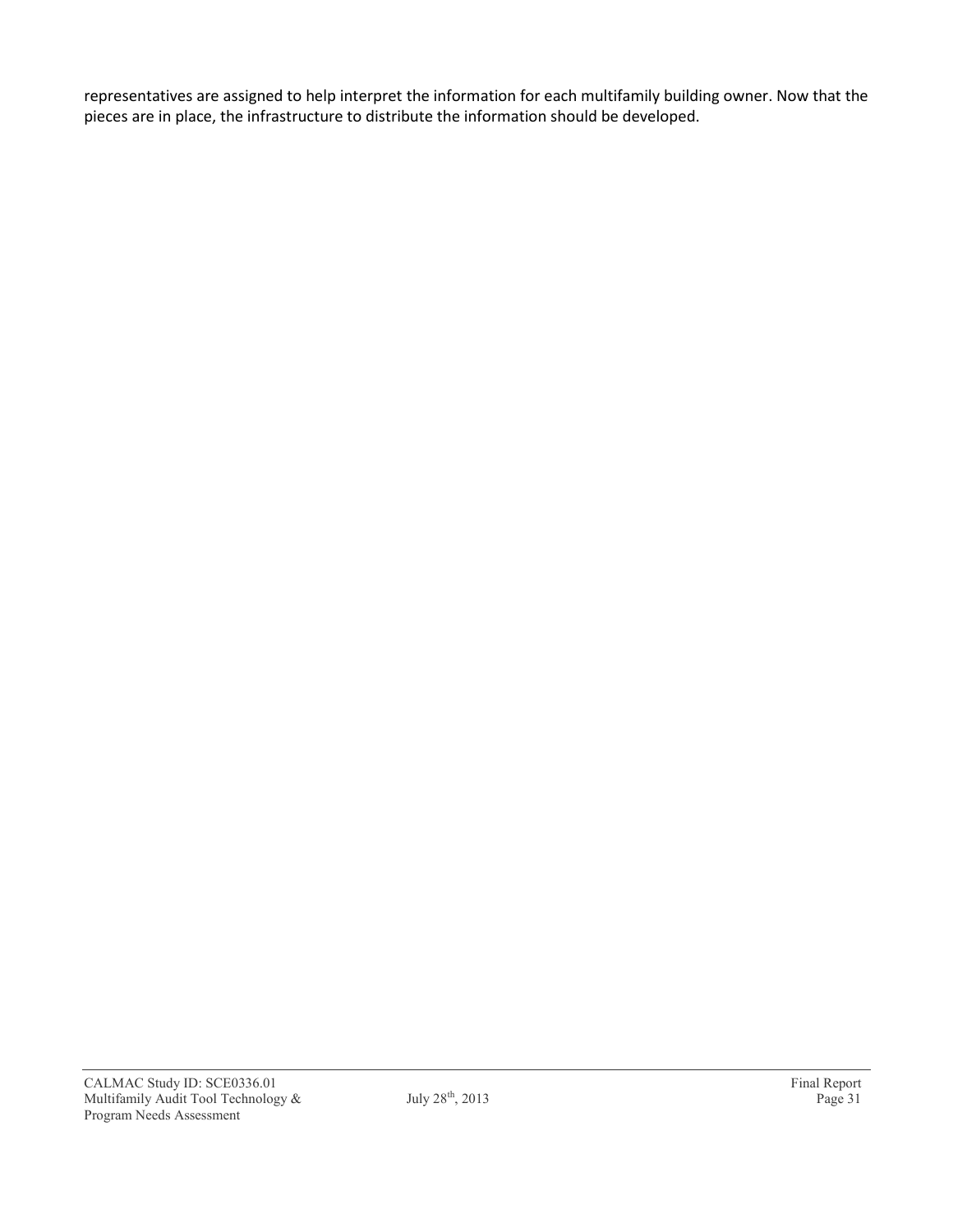## **Appendix A: The Researchable Questions**

Researchable Questions identified in the Scope of Work for this project provided guidance throughout the evaluation process. Part 1 of this project helped clarify basic elements of the study as well as reach common understanding of both utility and non-utility capabilities and structure. Part 2 of the project collected additional detail and provided perspective on implications of the new and clarified information.

#### **1) Property size and target tenants:**

#### **a. What are the MF-audit tool needs for different size property owners/managers?**

Through various interactions with stakeholders over the course of the evaluation period, the evaluation team helped clarify and build consensus on what functionality an "audit tool" actually possessed. In order to help clarify the possible expectations of a MF audit tool, the team defined energy management project process steps that included benchmarking, auditing, energy analysis, financial analysis, and implementation and tracking capabilities. While some stakeholders defined an audit tool as being more similar to that of the traditional self-help audit tools, other stakeholders defined an audit tool as being more similar to that of the functionality seen in SaaS tools.

From one perspective, both small and large customers can benefit from tools that support a high-level measure approach or whole-building approach and selecting the correct tool is more a question of the level of engagement and sophistication for a particular user rather than the size of the user. Key observations include:

- While both small and large property owners/managers can benefit from the accessibility of self-help audit tools, larger property owners are likely more aware of more advanced tools and familiar with consultants or contractors and, as a result, may be less inclined to find and use self-help tools.
- Larger property owners/managers can likely realize increased benefits from benchmarking services that, among other common benefits, help prioritize investment opportunities across multiple properties within a managed portfolio.
- Regardless of size, customers seeking more advanced goals associated with the whole building approach would likely need the support of a variety of professional level software tools.
- Currently, the utility can release aggregate energy usage for properties with 15 or more meters and where no single customer representing more than 15% of the total building consumption by leveraging Rule 15/15. This may simplify customer usage data access issues for properties that meet the criteria.

#### **b. What is the role of HERS Raters and their tools in the context of multi-family market?**

Through the course of the evaluation, additional clarity was obtained as to the current and potential role of HERS Raters. HERS policy regarding multifamily properties is still under development and there is no established policy development timeline. HERS has historically served the single family residential market. Three HERS Providers have been authorized by the California Energy Commission and together they oversee a broader number of HERS Raters. (Two of the three are approved for new construction, two of the three for residential alterations and additions.) HERS Raters contract directly with residential customers or property representatives. While each of the three HERS Providers independently maintain an electronic repository for HERS reports, these reports are generally saved in flat PDF formats and are not publically available. Analysis performed by HERS Raters is done in software that is oriented towards professional users and so is not easily transferrable to the broader market.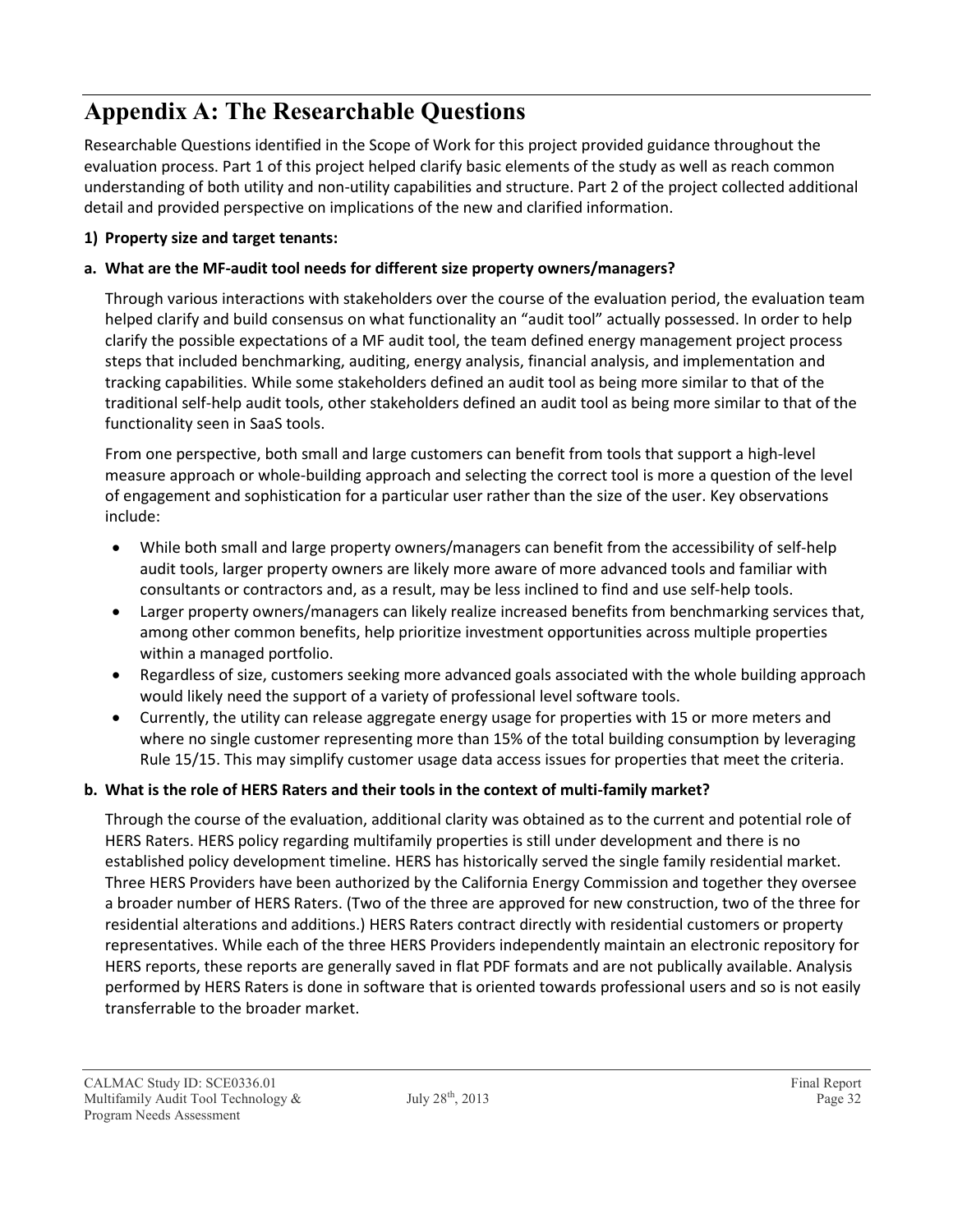Under current market conditions, HERS Raters are seen as a future fee-for-service resource to owners and managers of multifamily property specifically oriented toward the auditing, energy analysis and financial analysis energy management project process steps. While some HERS Raters do currently serve multifamily properties, additional HERS policy development should occur prior to the utility relying on this as a broadly available service. With a stronger policy in place, the utility could be more secure in recommending the HERS system to multifamily property actors since the HERS output, as it relates to the multifamily market segment, would be better defined. Systematic sharing of reports between the utilities and HERS Providers is not currently done and would require regulatory intervention if deemed warranted.

#### **c. Who will actually use this tool?**

Different users are expected to use the multiple software resources envisioned by this report and basic computer literacy would be required. Distinct user objectives and potential user groups include those that are interested in:

- Self Help Measure and Behavioral Approach (Energy Advisor Series)
	- o Owners
	- o Managers
	- o Tenants
- Portfolio Approach (ENERGY STAR Portfolio Manager)
	- o Owners
	- o Managers
	- o Energy Advocate
- Portfolio Approach (SaaS tools)
	- o Owners
	- o Managers
	- o Energy Advocate
	- o Consultants (may include HERS Raters)
	- o Contractors
	- o Financial Institutions
- Whole Building Approach (Professional Building Modeling Tools)
	- o Utility contractor
	- o Consultants (may include HERS Raters)
	- o Contractors
	- o Financial Institutions

For all but the first tool, a casual user would likely not dedicate sufficient time to navigate the functionality of a sophisticated tool, which is just one reason why energy advocates will in many cases be needed to facilitate the process. This advocate will either work with software tools directly or through utility staff, consultants, or contractors. The advocate will then present to owners or managers the outputs from the benchmarking or auditing tools.

Our observations indicate some users would benefit from a simple, easy-to-use benchmarking tool, one that is at least as friendly to use as ENERGY STAR Portfolio Manager, although for some, the use of even this tool will be a challenge. The coordination necessary to deal with the multi-meter, multi-account-holder privacy and data aggregations issues in the multifamily market will be a barrier. While the utility may make some programmatic resources available, this barrier may limit benchmarking activities for a subset of users.

#### **d. How would they use this tool and why? What are the benefits for them?**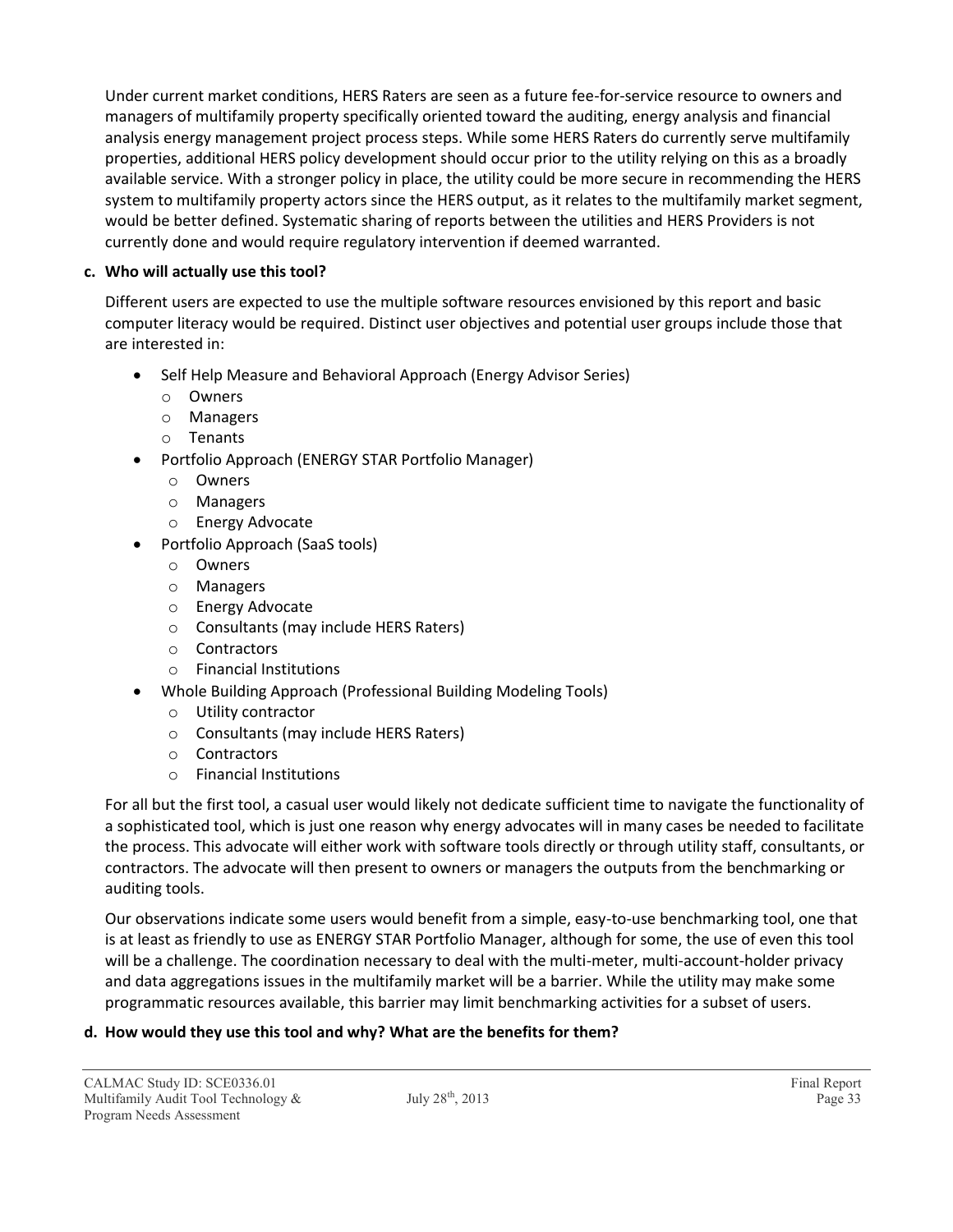The evaluation team envisions the use of multiple programmatic and software tools to meet the multifamily market segment needs. MF actors may directly interact with self-help tools similar to the Energy Advisor series of tools that SCE currently makes available to the residential and commercial market sector. They may interact with ENERGY STAR Portfolio Manager for basic benchmarking capabilities directly or through an Energy Advocate while they may choose to secure more advanced benchmarking and project tracking functionality through fee-for-service SaaS tools. Use of more advanced modeling software tools can then be accessed through utility services, consultants, contractors, or HERS Raters.

For each class of tool, we have identified the key benefits.

*Self Help Measure and Behavioral Approach (Energy Advisor Series)*

- Ease of use
- Saving calculations for specific measures
- Common area measures specific to the multifamily market segment
- Receive orientation to more advanced energy management approaches

#### *Portfolio Approach (ENERGY STAR Portfolio Manager)*

- Use of national standard tool
- No cost to user
- Indirect cost to utility to facilitate energy use data transfer
- Define building portfolios
- Associate multiple meters to a property
- Benchmark properties
- Prioritize investments across properties
- Automated data link for transferring customer energy usage consumption
- Receive energy use intensity per property
- Receive ENERGY STAR score (anticipated)
- Easily transfer monthly energy use consumption data to SaaS provider

#### *Portfolio Approach (SaaS tools)*

- Energy efficiency measure prioritization
- Post installation monitoring
- Access to building science professionals (optional and varies between providers)

#### *Whole Building Approach (Professional Building Modeling Tools)*

- Identify building envelope measures
- Increased accuracy on savings and cost estimates for recommended measures

#### **2) Scope of the tool, needs, and configuration options**

#### **a. Is this an energy audit tool or is this a energy usage monitoring tool?**

Key stakeholders had different visions on the necessary tools to serve the multifamily market segment, and as the approaches were not mutually exclusive, it was determined that each could likely be pursued. A simplified self-help audit tool that is readily accessible to a broad proportion of the market segment is intended to facilitate measure and behavior-based activities and introduce more complex objectives. To actually meet the more complex objectives, the utility expressed a desire for tools that focus on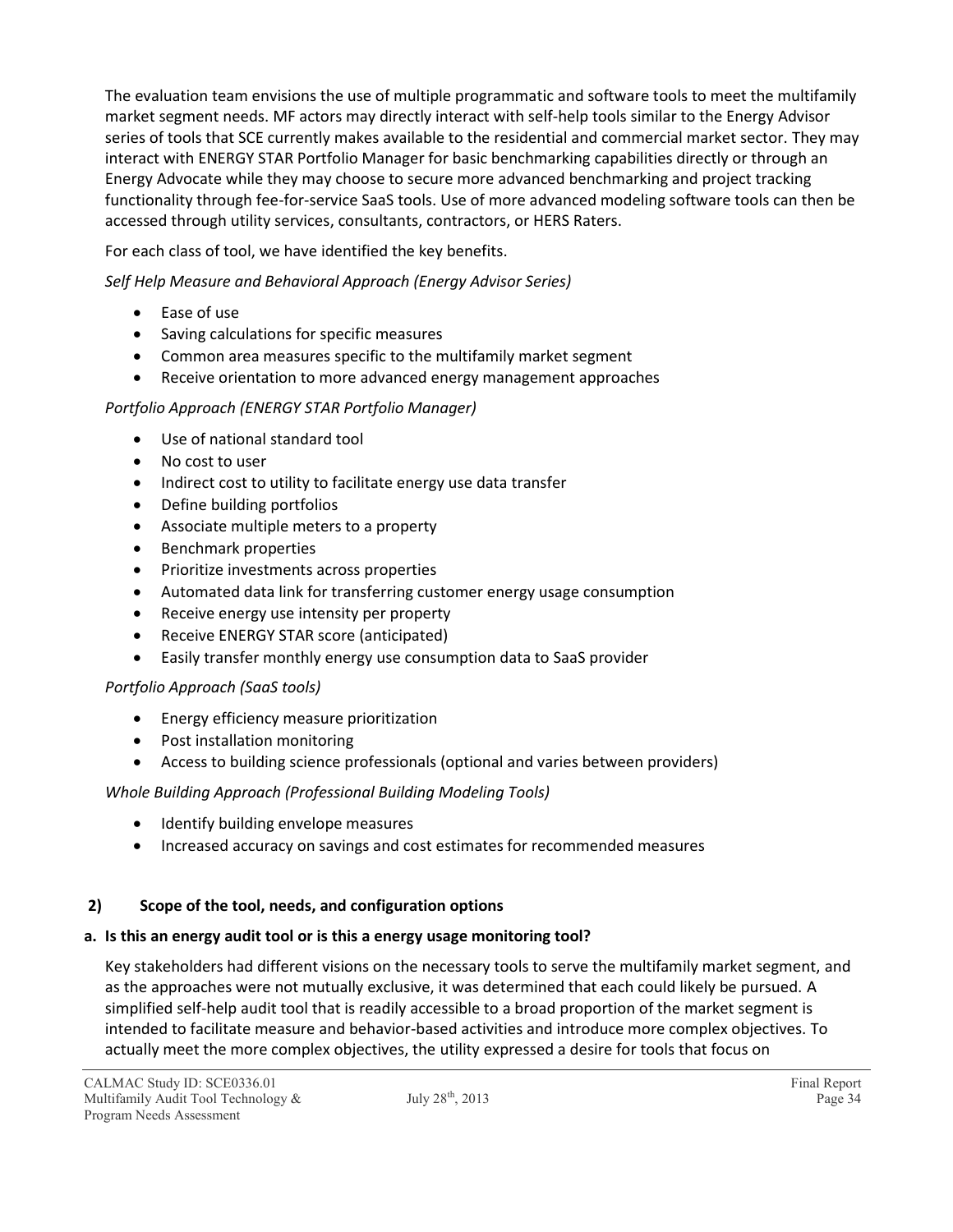benchmarking and energy usage monitoring instead of an audit tool. An energy monitoring tool can be used to prioritize limited audit resources whether provided by the utility or property representative. More advanced audit tools are too complex for the basic user but provide the appropriate resource for the professional user.

As the evaluation progressed, the need for a self-help auditing tool and a benchmarking tool were solidified. The complexity and diversity of needs also pointed to a more flexible process that helped multifamily actors identify and secure the appropriate programmatic or software resource.

#### **b. What are the EE/DR/Solar/IDSM, etc. needs?**

In addition to energy efficiency objectives, any developed multifamily self-help audit tool should also include information on demand response and solar opportunities. Within this format, demand response recommendations are likely to focus on behavioral opportunities. These opportunities may include suggestions such as to common area lighting control, HVAC set points, and time-of-use considerations for appliances. Existing solar calculators developed for the residential and commercial market sectors should be easily transferrable for use in the multifamily market sector.

For whole building efforts, the multifamily market segment can provide significant opportunities for both demand response and solar opportunities. Evaluating these opportunities was seen as outside of the scope of software solutions and seen as more effectively being addressed through programmatic constructs. Demand response program implementers should be engaged to determine minimum loads shifts that would be desirable for formal participation in the programs. Formal participation in demand response programs comes at an administrative cost for both the customer and the utility and better understanding the value proposition from both the customer and utility perspectives would facilitate whether formal IDSM activity should be encouraged.

#### **c. What are the data and IT needs to support benchmarking interfaces to meet requirements and to evolve with requirements?**

Providing access to customer energy usage information to outside parties and distributing benchmarking results to internal utility actors are two areas that warrant ongoing attention to support benchmarking activities.

#### Access to customer energy usage information

Access to customer energy usage information is vital to benchmarking and the functionality associated with most SaaS tools. The utility is faced with two barriers associated with meeting this data need: customer privacy and multi-customer usage aggregation. These barriers are similar to multi-tenant commercial properties.

As described more fully in the body of the report, the utility can currently rely on Rule 15/15 and CISR forms to avoid privacy concerns that would otherwise restrict the release of customer energy usage data. Rule 15/15 deems the privacy is sufficiently protected if there are 15 or more associated meters and none of the meters make up more than 15 percent of the aggregated usage. This will be a valuable tool for properties with 15 or more meters; CISR forms are most likely to only be used with smaller properties due to the administrative burden that they impose as they require each account holder to provide written release of energy usage information to an identified third party (utility, account holder, third party actor.) While these mechanisms provide the ability to release what is otherwise considered private information, they are imperfect mechanisms that do not eliminate privacy requirements from being an active barrier.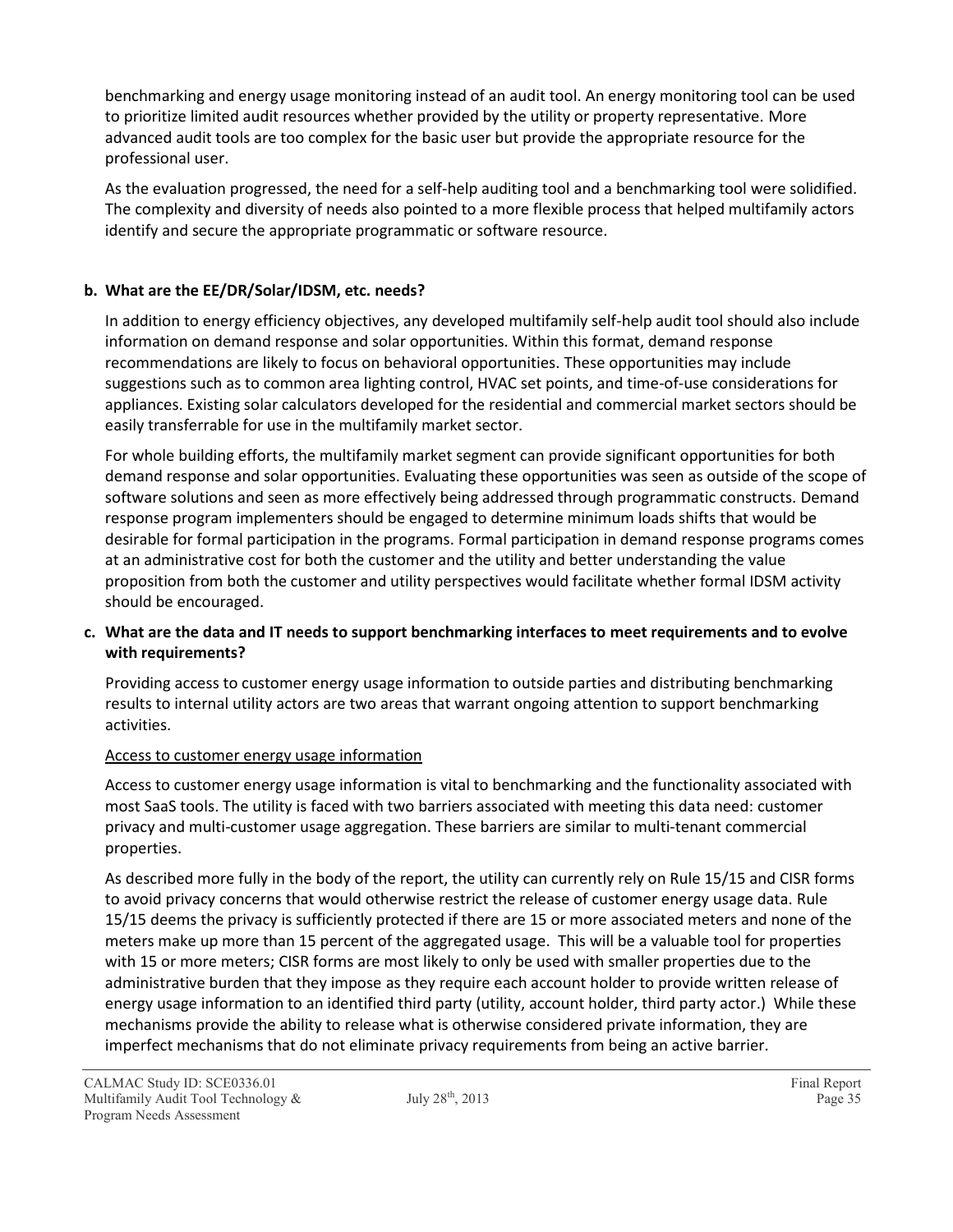Multi-customer energy usage data integration is also a barrier. Within its current data systems, the utility does not have a building or property level field as part of the account record. This means that a unique identifier for a given building does not exist to associate multiple accounts or meters to a physical building. As such, a mechanism to identify meters that are associated with a single property is necessary prior to being able to aggregate the building level data.

While multiple providers can provide this service, ENERGY STAR Portfolio Manager provides distinct advantages due to its market position, existing data portals with the utility, and its ability to pass data to third party SaaS providers with appropriate customer authorization. Additional benefits include utility access granted to building profile information that is created within ENERGY STAR Portfolio Manager and reduced administrative burden realized by dealing with a single entity as opposed to multiple market actors. A limitation is that ENERGY STAR Portfolio Manager imports monthly data. While many benefits are available with monthly usage data, access to hourly or daily data provides distinct advantages that can enable additional functionality in a subset of SaaS tools.

#### Distribution of benchmarking results to internal utility actors

As mentioned, ENERGY STAR Portfolio Manager provides the utility any building profile information associated with customers that take advantage of automatic benchmarking functionality. Due to the low volume of data that is currently being transferred, this benchmark and building profile information is received at the utility corporate office but is not parsed out by market segment or distributed to program staff. At the time that this opportunity was communicated by SCE, it was also expressed that they were open to distribution of the data once a better understanding of what the actual data request consisted of.

#### **d. Can these capabilities be configurable in a single tool? If yes, how? If not, how can the various tools with these capabilities be integrated in to a useful toolbox?**

As described throughout this report, the identified key process steps that are applicable to energy management projects are not configurable within a single tool while also still meeting measure approach, whole building approach, and portfolio approach objectives. Even if such an all-inclusive tool existed, it would require a high level of utility program funding to make the tool available and a high level of involvement from a trained energy advocate to actually use the tool. While a single tool would not be able to meet the needs, a combination of enhancements to existing functionality as well as the addition of new functionality would meet the needs.

The below table provides a summary that can meet the objectives.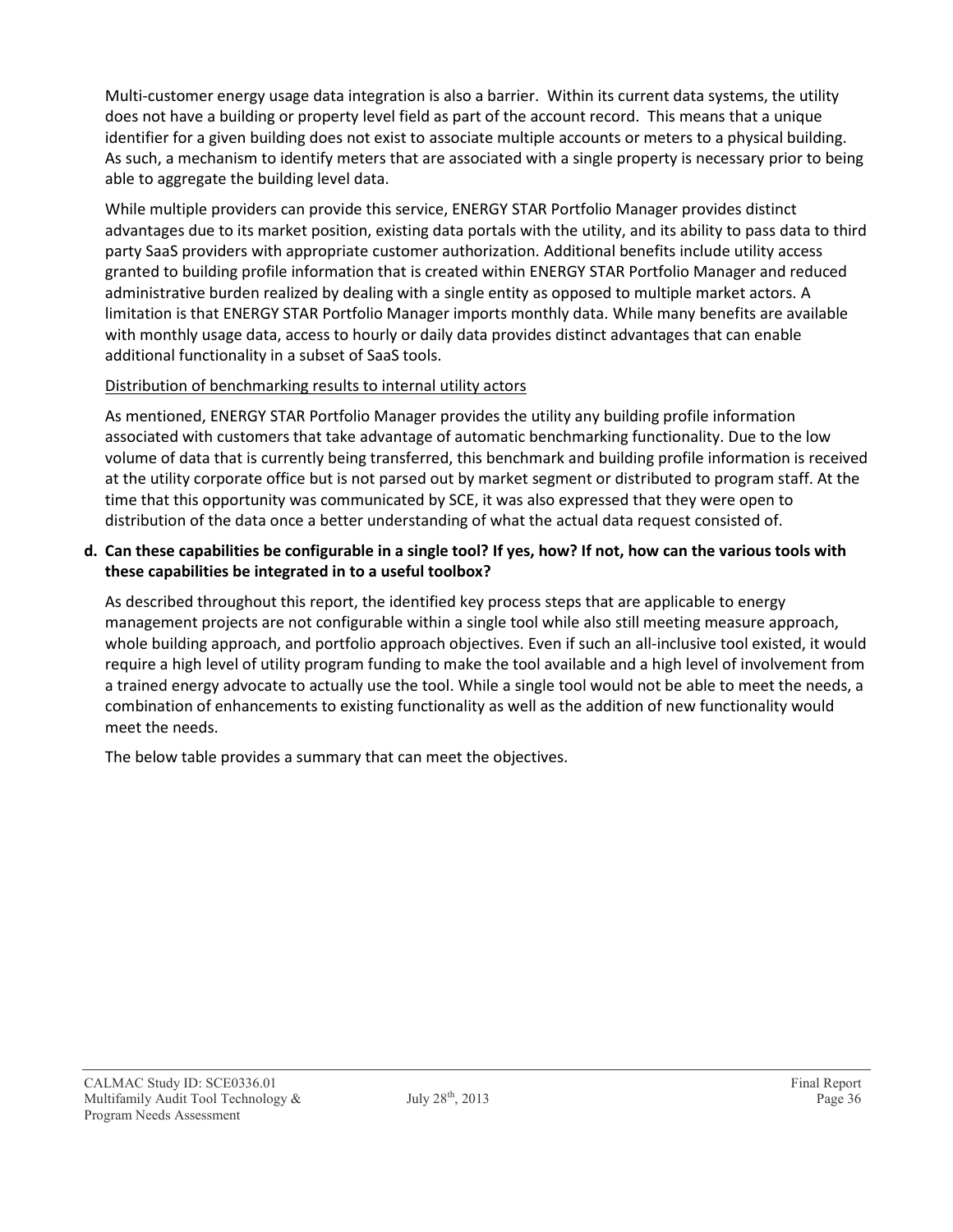| <b>User Segment</b>                                 | <b>Primary Tool</b>                                                                                                                                                   | <b>Program Interface</b>                                                                 | <b>Outcome or Results;</b><br><b>Comments</b>                                                                  |
|-----------------------------------------------------|-----------------------------------------------------------------------------------------------------------------------------------------------------------------------|------------------------------------------------------------------------------------------|----------------------------------------------------------------------------------------------------------------|
| <b>MF</b> tenants                                   | <b>Residential Universal Audit</b><br>Tool (UAT) Module - home-<br>owner configuration<br><b>Enhanced Home Energy</b><br><b>Advisor to better serve MF</b><br>tenants | <b>Home Energy Advisor</b><br>(existing software)                                        | Survey with suggestions<br>for low- or no-cost<br>actions for hardware and<br>behavior; on-going<br>engagement |
| <b>MF</b> property<br>owners<br>(common area)       | <b>Property Owner UAT</b><br>Module                                                                                                                                   | <b>MF Property Owner</b><br><b>Energy Advisor (new)</b><br>software)                     | <b>Recommendations based</b><br>on data input; multi-<br>tenant usage data<br>unavailable                      |
| <b>MF</b> property<br>owners<br>(comprehensive)     | <b>ENERGY STAR Portfolio</b><br><b>Manager</b> using property-<br>level data (DOE)                                                                                    | <b>MF Property Owner</b><br><b>Portfolio Process</b><br>(program process)                | Identifies appropriate<br>software and program<br>resources based on<br>project needs                          |
| Utility consultants,<br>contractors, HERS<br>Raters | Standard available software<br>tools (e.g., eQuest,<br>EnergyPro, etc. energy and<br>financial analysis, tracking)                                                    | EUC-MF add-on<br>program service (for<br>fee) to support energy<br>audit, modeling, etc. | Detailed facility analysis;<br>strategy for upgrades,<br>change of energy use<br>patterns, etc.                |
| Small commercial<br>businesses                      | <b>Commercial UAT by</b><br>segment                                                                                                                                   | <b>Business Energy Advisor</b><br>(existing software)                                    | Recommendations based<br>on data input                                                                         |

#### **e. How can this tool help property owners/managers prioritize their investment and/or rank their expected returns on the investment?**

ENERGY STAR Portfolio Manager provides basic benchmarking services. Whether for a single facility or a portfolio of facilities, understanding relative and gross energy usage and cost provides a basis for making strategic business decisions such as determining which measures to implement or properties to attend to first. The various tools reviewed in our investigation suggest that these are core functionalities to this class of software. While there are specific advantages and disadvantages to each tool, they all do well at providing the necessary information to make informed decisions.

For owners or managers of broad building portfolios, it is recommended to assess capabilities of any internal software tools that may be available and as necessary augment those tools with fee-for-service SaaS tools. While they provide better service, specific SaaS tools may fit specific users better than others, given the diverse need of the potential users. The research direction of this study did not allow for further evaluation of which SaaS tool had the broadest applicability.

#### **3) What are the available MF-tools in the market place, including the ARRA funded Compass Multi-Family Portfolio Tracker and recently released HERS Rater tool?**

#### **a. What tools are available commercially? How do they work? What do they support?**

Commercially available tools primarily support benchmarking of facilities, defining of projects and monitoring of performance of implemented projects. Most do not support actual identification or analysis of potential projects. (These are identified from an audit and data analysis. For these tasks, there are load calculation tools like Energy Pro or WrightSoft.)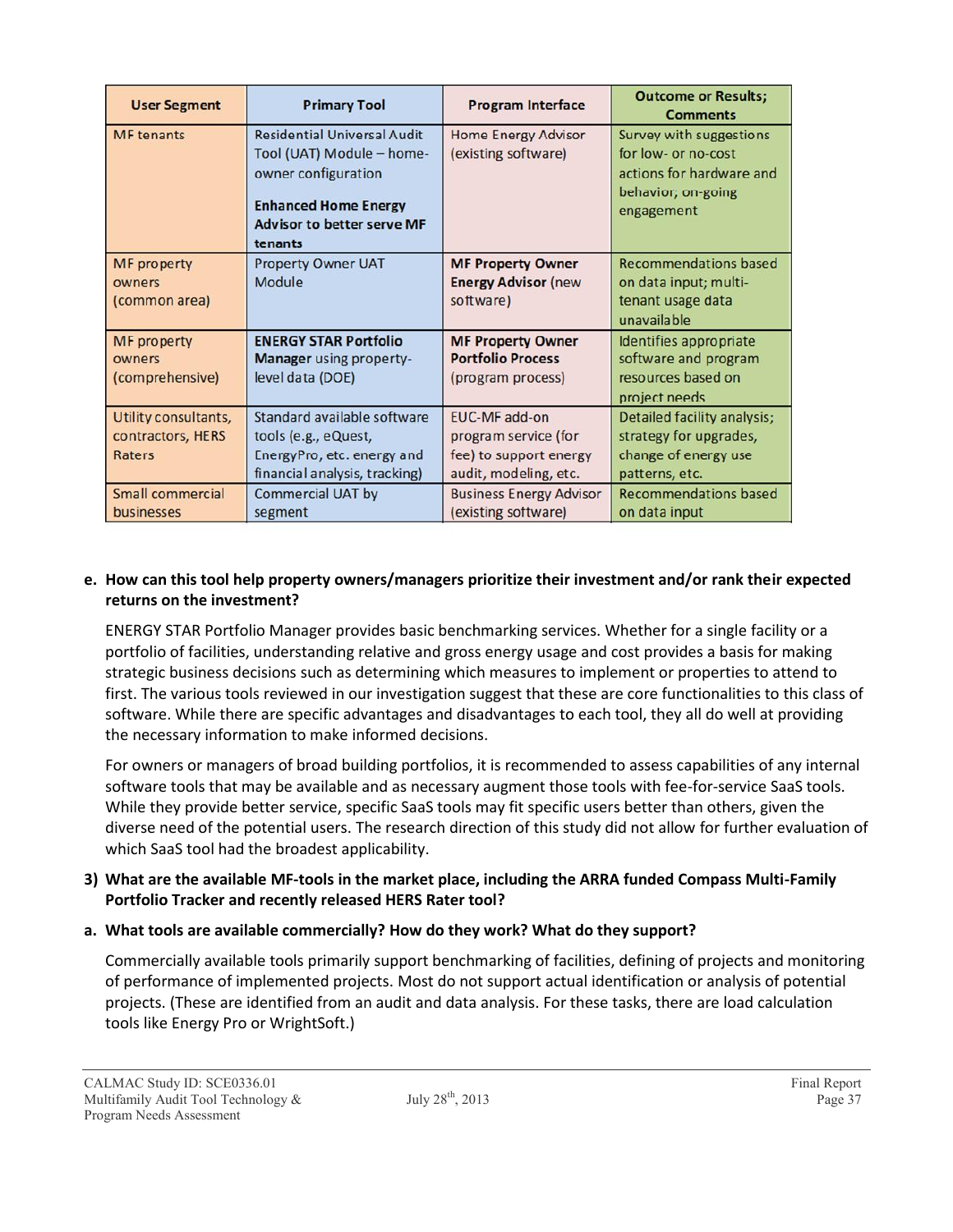We have identified some commercially available tools that can be used to perform different process steps that are applicable to energy management projects. Some of these tools (or tool boxes) address more than one of the five process steps.

#### **b. How would the ARRA funded MF-audit tool compare against these commercially available products?**

The tool used in support of the ARRA funded program is actually a "commercially available tool." There is not a set of open source tools that were developed for this market. The tool used in the ARRA program has a program administrative focus that is not seen in the other commercially available tools.

This specifically refers to the Compass tool. We have provided some information about this tool and how it compares with some of the other commercially available products. The Compass tool is a very complex and sophisticated set of functions that is suited to incentive application fulfillment processes. Also, the Compass tool provides functions that, if implemented, would require the utility to overhaul their operations.

#### **4) How can customer needs be matched to available capabilities?**

The ability of a tool to meet user needs is based on its capabilities and what needs the tool is trying to serve. A tool that meets all possible needs can be expected to come at a very high development cost and ongoing administrative cost.

#### **a.i.1 Can the available capabilities meet the needs, specifically of low income properties**?

As described by the Multifamily Subcommittee of the California Home Energy Retrofit Coordinating Committee, five of six of the identified needs of this sub-segment are the same as the general segment with the exception of the availability and access to financing. As such, a set of tools that meet the needs of the general market will provide significant value to the low income sub-segment. It is recommended that development at this time focus on delivering value to the entire market and once that is provided then focus on augmenting those services to address the one specific need of the low-income submarket.

#### **a.i.2 Can the available capabilities meet the needs, specifically large and diverse properties**?

While a pure software solution is not likely, significant value can be provided through pairing a strategic energy efficiency program design with an appropriate, limited software solution as well as integration with the single point of contact. Our current findings seem to indicate combined programmatic and software availabilities do meet the needs if deployed as envisioned.

#### **a.ii.1 Can the available capabilities meet the needs, specifically of HERS Raters? What is their role and how do they fit in this?**

HERS raters have access to and currently use professional software that enables their efforts in the residential sector.

Within the existing utility program and HERS system designs, there is not currently a strong enough value proposition from either the utility or HERS Rater perspective to justify robust coordination at this time. A higher level of coordination may become more applicable with the development of HERS multifamily policy but there is no set timeline associated with that development. Once a multifamily HERS procedure is established, there may be the opportunity to identify specific HERS raters that focus on the MF segment. These raters can then be targeted by utility programs.

#### **b. What are the gaps? Which gap needs to be filled?**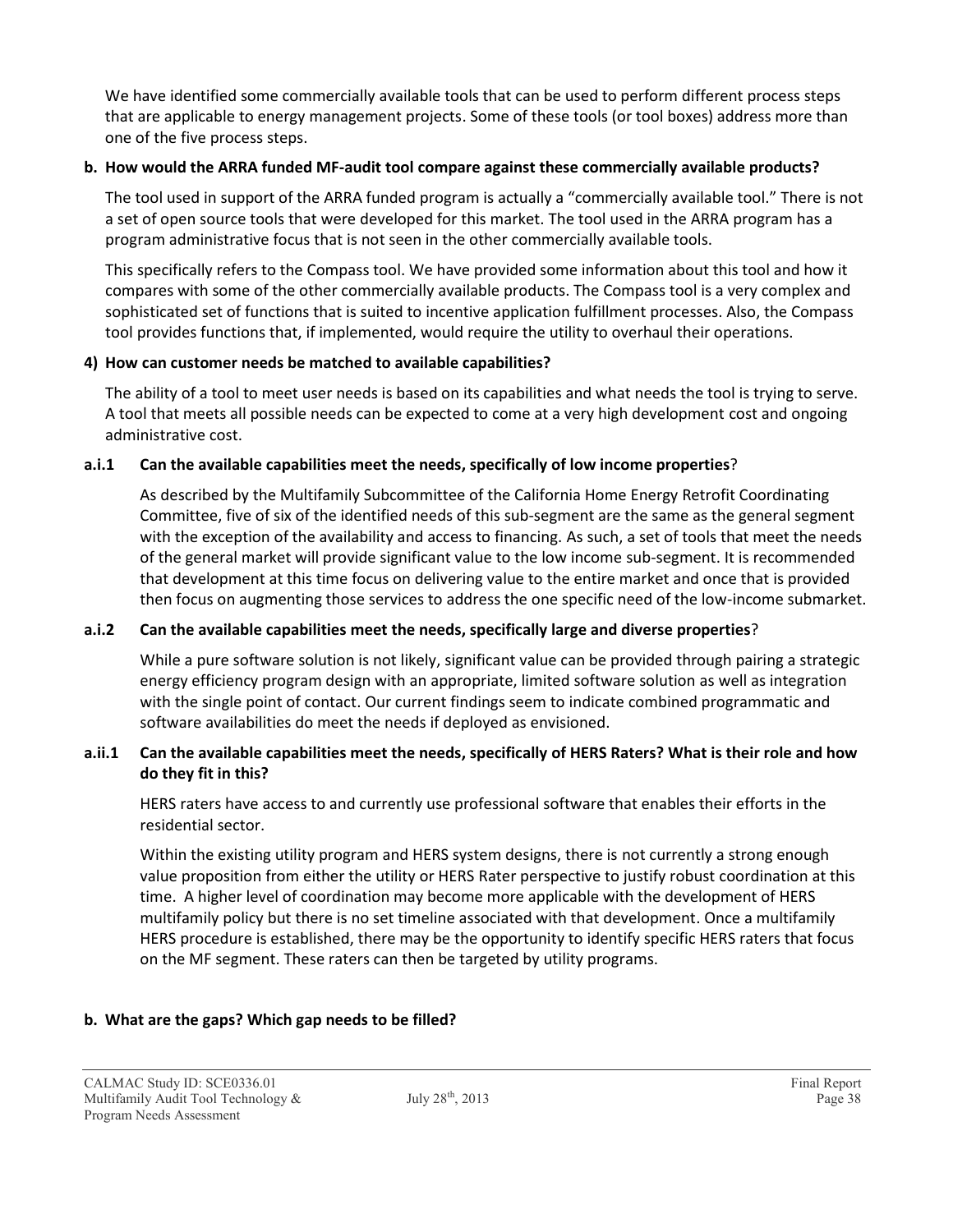Gaps of the current offering include the inability to benchmark multifamily properties due primarily to the data aggregation barrier and the absence of an accessible self-help measure auditing tool. These gaps would be reduced through the implementation of the recommendations in this report however they will continue to be ongoing challenges. While a strategy to mitigate the data aggregation has been developed, it still requires a motivated energy advocate to take action that may be considered administratively burdensome. At one level, this is a challenge, but it also provides indication as to their willingness to take meaningful action to address energy management issues. Once a self-help measure auditing tool is established, making the availability of that tool known to the target market actor may be a challenge. An ongoing gap will likely be the ability to address the needs of the underserved members of this market, which are most often the smaller single facility owners who may have minimal computer skills.

#### **c. When can we make these capabilities available?**

Self Help Measure and Behavioral Approach (Energy Advisor Series): SCE is currently negotiating with the current provider of the Home Energy Advisor and Business Energy Advisor tool with revised tools scheduled to be available by early 2013. Multifamily elements will follow the updates to the base components and are scheduled to be available in the fourth quarter of 2014.

Portfolio Approach (ENERGY STAR Portfolio Manager): ENERGY STAR Portfolio Manager can currently be used to establish energy use intensity (EUI) values for commercial properties. SCE is currently testing procedures for release of multifamily residential energy use information to ENERGY STAR Portfolio Manager. Once this functionality is confirmed, ENERGY STAR Portfolio Manager can be used to establish EUI values for multifamily properties. SCE has a goal of benchmarking 100 multifamily properties through ENERGY STAR Portfolio Manager in 2013 using "automated benchmarking" that transfers customer energy usage data directly from the utility to ENERGY STAR Portfolio Manager.

Once a sufficient number of multifamily benchmarks have been created, distribution of ENERGY STAR Portfolio Manager information from SCE corporate office out to SCE Account Representatives or assigned Single Point of Contacts will be explored. Establishing this data flow is targeted for the first quarter of 2014.

Whole Building Approach (MF Property Owner Portfolio Process) is currently undergoing a 20 property pilot with initial results anticipated for late 2013 or early 2014. A longer term program process that then incorporates lessons from the pilot will then be developed.

**5) A list of recommendations for the Universal Audit Tool for future development and integration actions. To complete this task, discussion with the current tool developer.**

Due to ongoing contract negotiations between SCE and their supplier, the evaluation team was asked not to pursue this question.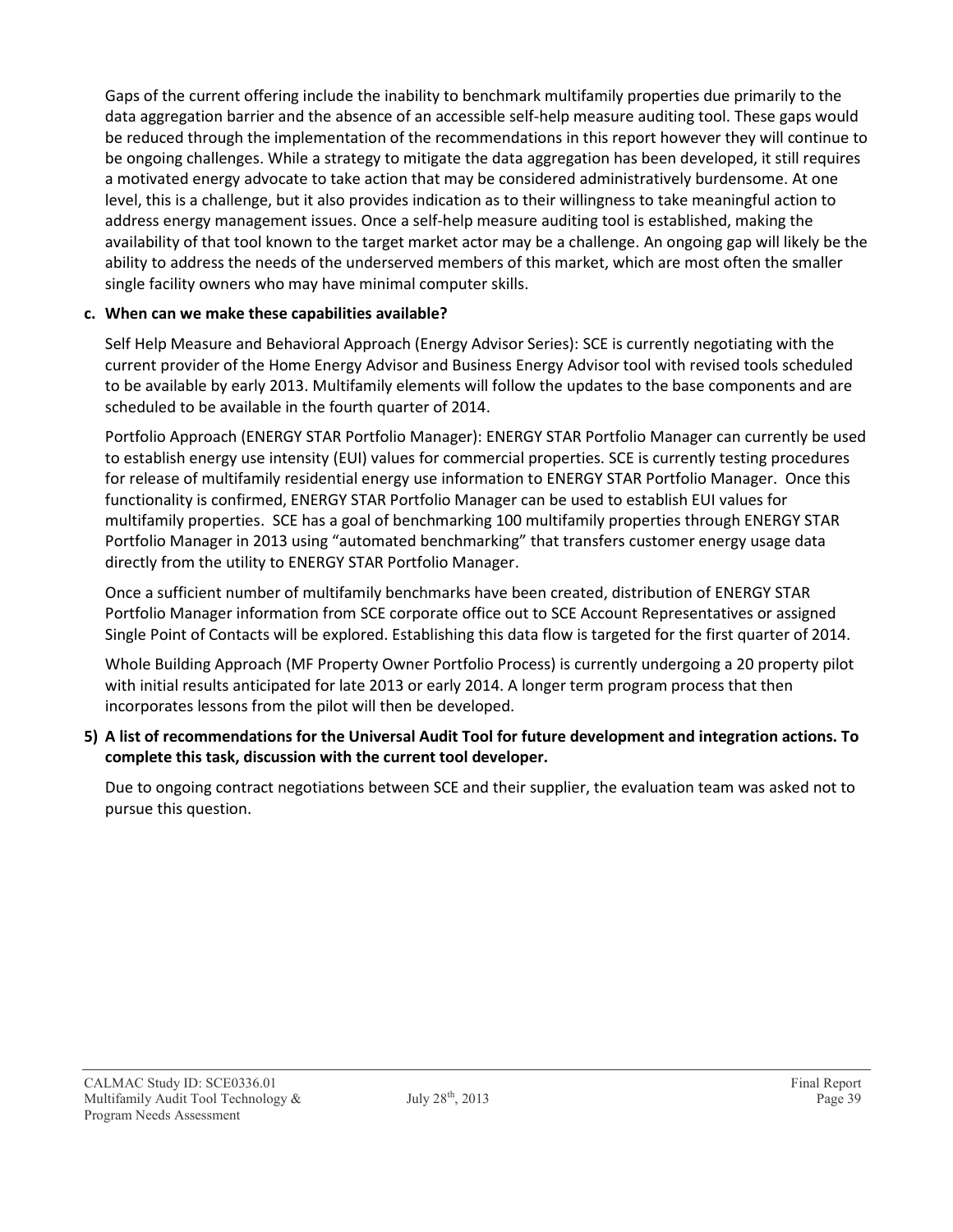## **Appendix B: Targeted Tool Research Findings**

It currently appears that the ENERGY STAR Portfolio Manager is the "hub" through which the rest of the tools pass. That is, utility data is entered into ENERGY STAR Portfolio Manager, which then can be exported to populate other market-ready tools. Below we present characteristics of several benchmarking and audit tools:

- ENERGY STAR Portfolio Manager developed by the EPA and DOE
- Building Performance Compass, Energy Benchmarking Tool for Multifamily and Commercial Buildings by Performance Systems Development
- EnergyScoreCards by Bright Power
- Universal Audit Tool and SCE's Business Energy Advisor (by C3)
- Home Energy Rating System (HERS)
- WegoWise
- American Utility Management Statistical Comparison of Relative Efficiency (AUM SCORE)
- First Fuel Building Energy Analytics
- Open Studio
- Other general online benchmarking and audit tools

### **ENERGY STAR Portfolio Manager**

The Environmental Protection Agency's (EPA) ENERGY STAR Portfolio Manager is an online energy management and tracking tool. In simple terms, this program allows building owners to track a building's energy (electricity, natural gas, or other energy sources) and water consumption, identify energy efficiency investment priorities, and verify improvements over time. ENERGY STAR Portfolio Manager is a widely used commercial building benchmarking tool that can be applied to a variety of purposes. An ENERGY STAR Portfolio Manager update was implemented on July 17, 2013.

The features that the literature emphasizes are ENERGY STAR Portfolio Manager's ability to identify underperforming buildings, verify efficiency improvements, and receive EPA recognition (an ENERGY STAR Rating) "for superior energy performance."

For multifamily facilities, it can be used to manage energy usage to help control energy consumption and operating costs, and to establish an energy management program that includes benchmarking energy performance to track improvements over time.

This tool will likely see an increase in interest when the California Commercial Building Energy Use Disclosure Program (AB 1103) takes effect. (The initial compliance date for this law has been extended to September 1<sup>st</sup>, 2013.) With any whole-building commercial real estate transaction (sale, lease, or financing), this bill requires building owners to benchmark their facility using ENERGY STAR Portfolio Manager, then to release to parties involved the data and ratings for the previous 12 months. Also, AB 1103 requires electric or gas utilities in California to maintain their customer's energy use data in a format compatible for uploading into ENERGY STAR Portfolio Manager. The major utilities have automated the uploading process and some utilities also have tools to receive data back from ENERGY STAR Portfolio Manager, such as facility square footage, ratings, and EUIs, so that in the future they can help their clients with their efficiency-improvement projects.

Note that while multifamily properties are not among the building types that can receive an ENERGY STAR Benchmark Rating, using ENERGY STAR Portfolio Manager multifamily properties can currently calculate energy use intensity (EUI) values. (EUI is a useful tool in comparing relative efficiency of facilities in an owner's portfolio; an ENERGY STAR Rating is comparable to a peer benchmark.) According to the EPA website, "Multifamily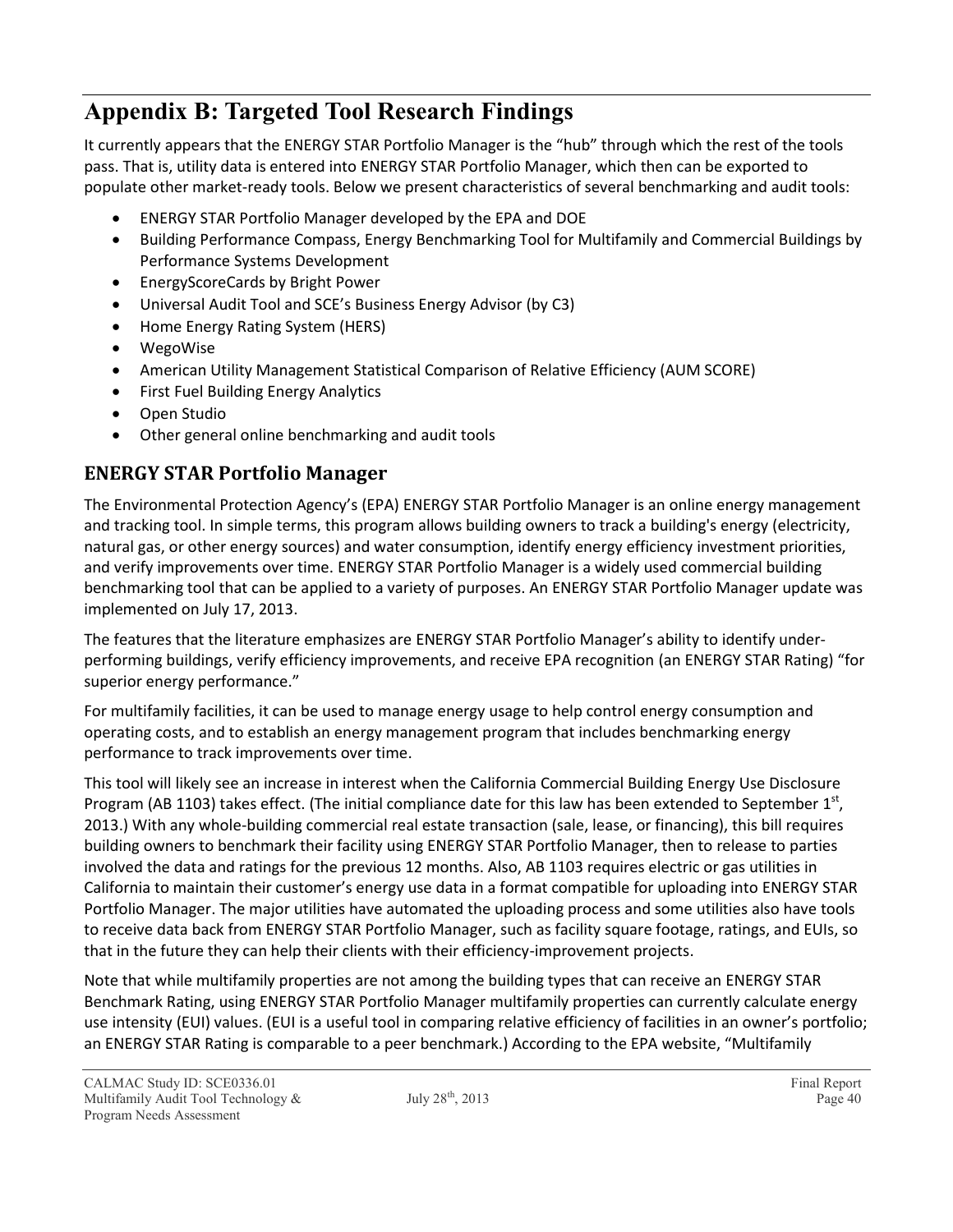housing communities can use ENERGY STAR Portfolio Manager to track weather-normalized energy use intensity (EUI), energy costs, greenhouse gas emissions, and water consumption."

ENERGY STAR Portfolio Manager is intended for comparing one building to other similar buildings and is not intended for use to evaluate projects at a given facility. ENERGY STAR Portfolio Manager also allows users to "connect" with utility billing systems to automatically receive energy usage data and to transfer data from ENERGY STAR Portfolio Manager to third party tools such as Compass and EnergyScoreCards.

The ASW Team anticipates that further research will be needed to discover possible future enhancements to ENERGY STAR Portfolio Manager that will benefit and be usable by the multifamily segment as well as data platforms being developed such as the Standard Energy Efficiency Data (SEED) Platform.

### **Building Performance Compass**

The Building Performance Compass, Energy Benchmarking Tool for Multifamily and Commercial Buildings (also called Building Performance Compass—Software for Energy Efficiency Program Optimization) is a tool developed by Performance Systems Development (PSD) and was used in California for programs funded by the American Recovery and Reinvestment Act (ARRA). Compass is a robust multi-faceted tool that focuses on program administration and is described as "software for energy efficiency program optimization."

The Compass software is an integrated web-based platform that can be used to manage the myriad data types needed for energy efficiency programs. We consider the Compass program as a "tool box" that can provide organization to a set of external (such as engineering analyses, etc.) and online tools.

It is an administration management tool that enables building owners to input their building information for analysis, allows energy consultants to submit improvements, measures, and analysis, and lets program managers track project progress. Compass supports a variety of program types including home performance, direct install, benchmarking, multifamily, and commercial. Compass is able to accept input data from a variety of software sources in a variety of data formats, and has benchmarking capability. Compass is fully integrated with ENERGY STAR Portfolio Manager and can facilitate workflow management and post-retrofit savings tracking.

Compass is primarily seen as a tool that might be offered through or sponsored by the utility—that is, the utility or some other organization might pay for use of the tool so that they can facilitate incentive fulfillment and the customer base will have access at no cost to them. This approach is from the perspective of using the tool's administration functionality.

Alternatively, to use this software, customers register an account with Performance Systems Development and then purchase the software through the online store. PSD anticipates making a version of the software available to large portfolio owners or managers.

#### **Software Features**

The Building Owner Mode begins with an initial assessment, which compares energy information for each of the customer's buildings to help the customer identify the best candidates for an energy audit.

- Once the user has begun the audit process, the Compass software also allows the user to track predicted versus actual savings starting with the first post-retrofit energy bill. This part of the program compares the user's monthly demand to show the actual energy savings relative to the predictions made during the energy audit.
- This program also allows audit consultants to import energy models from other programs such as Energy Pro and eQuest. In addition, Excel spreadsheets may be uploaded or downloaded as both .xls and .csv file types. The Consultant Mode can also perform failure analysis on data uploaded by the consultant.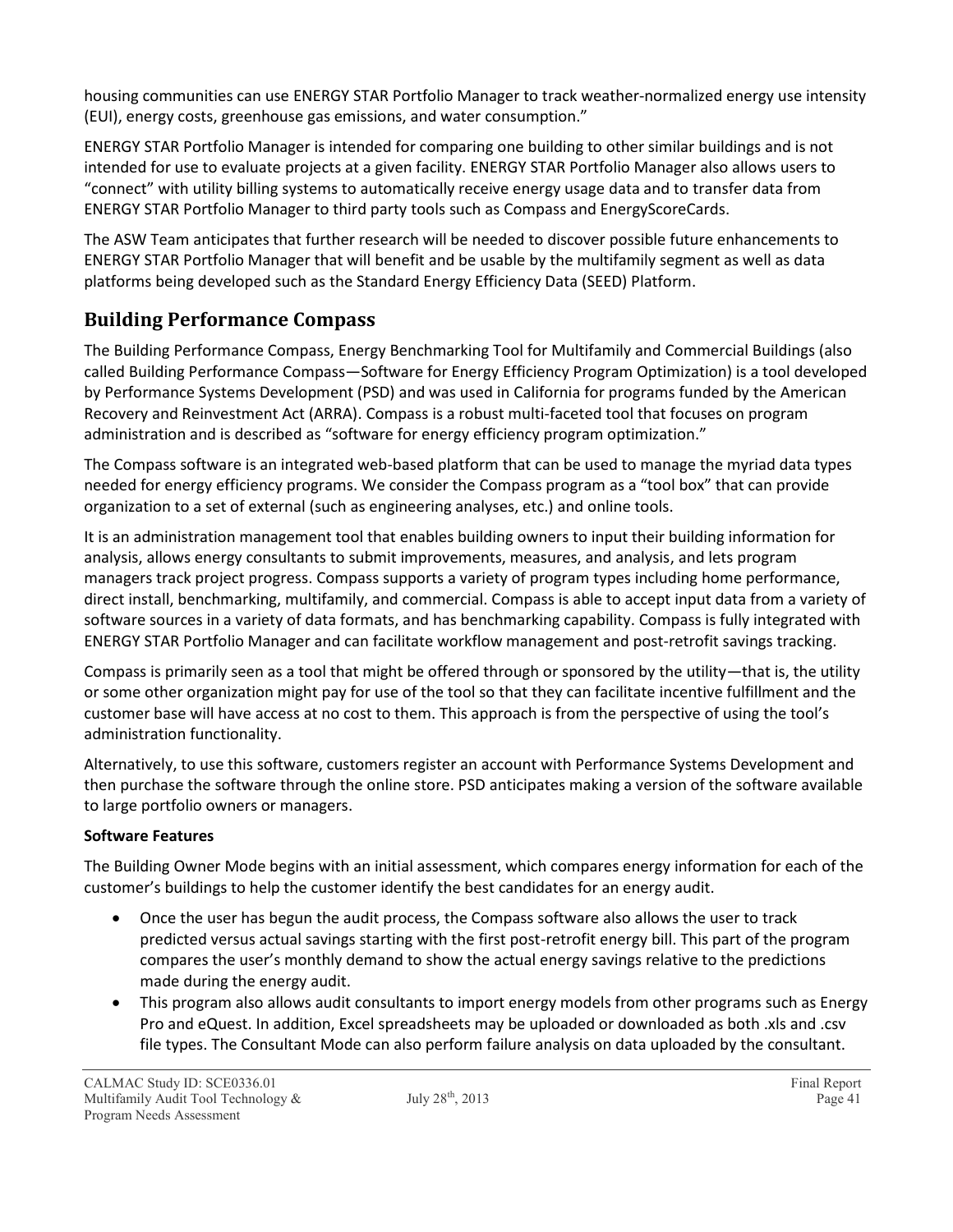The Administration Mode is intended for use by the utility to keep track of projects as they progress through the program.

- This part of the program allows for a great deal of customization to meet the utility's specific needs. The utility can set up access for users to perform QA reviews, approve/reject project proposals.
- This part of the program can interact with Customer Relationship Management (CRM) systems as well. (The CRM is a utility tracking system.)

This program lets you define multiple levels of user groups:

- Examples of user groups include property representatives, energy consultants, utility administrative staff, utility account managers, financial institution managers, HERS Raters, etc.
- User groups are enabled with various levels of functionality as well as access to appropriate subsets of property level information.

This program also lets you manage multiple processes:

- Multiple processes can be created and managed concurrently with each process engaging actors from various user groups; supporting documents can be uploaded.
- Multiple processes might include facilitating two separate applications for different incentive programs.
- Once defined by the administrator, processes are facilitated by user dashboards and email communications. These help facilitate projects by defining required next steps by specific users.

While multiple user groups are engaged in fulfilling a given process, the functionality is intended to facilitate program administration instead of facilitating property-manager-level process flows. As examples, the processes facilitate application submittals, inspection scheduling, and payment processing. However, it does not enable items such as project evaluation, procurement, and commissioning.

While process flows focus on program administration, Compass does provide access to a multi-facility benchmarking.

- Benchmarks can be performed within a given owner's portfolio of buildings, within a single facility for different time periods, and against an anonymous peer set.
- The peer set can be created by seeding the database, through growth as participation increases, or by synthetic modeled analysis based on energy standards or codes.
- Each of these methods for establishing a peer set offer advantages and disadvantages.

At the moment, single and multi-family analyses are not available because the utility-ENERGY STAR Portfolio Manager interface, the current mechanism to acquire customer usage data, does not recognize residential tariffs, which is an issue that the utility will need to resolve. We need to examine both the functionality of the tool itself as well as the availability of the data that the tool can process. The tool can perform the functions if it is provided the appropriate data.

Compass does provide the ability to save audit and savings estimate documents, but it is not intended as an audit engine. If an engineering analysis of an efficiency measure is performed, Compass can accept the predicted savings, etc., but Compass does not itself facilitate the engineering analysis.

Compass is compatible with modeling programs including Performance Systems Development 's TREAT and eQUEST, and possibly EnergyPro.

Targeted Retrofit Energy Analysis Tool (TREAT) is energy audit software used for comprehensive energy analysis and building modeling and is intended for professional users. TREAT is home energy audit software that claims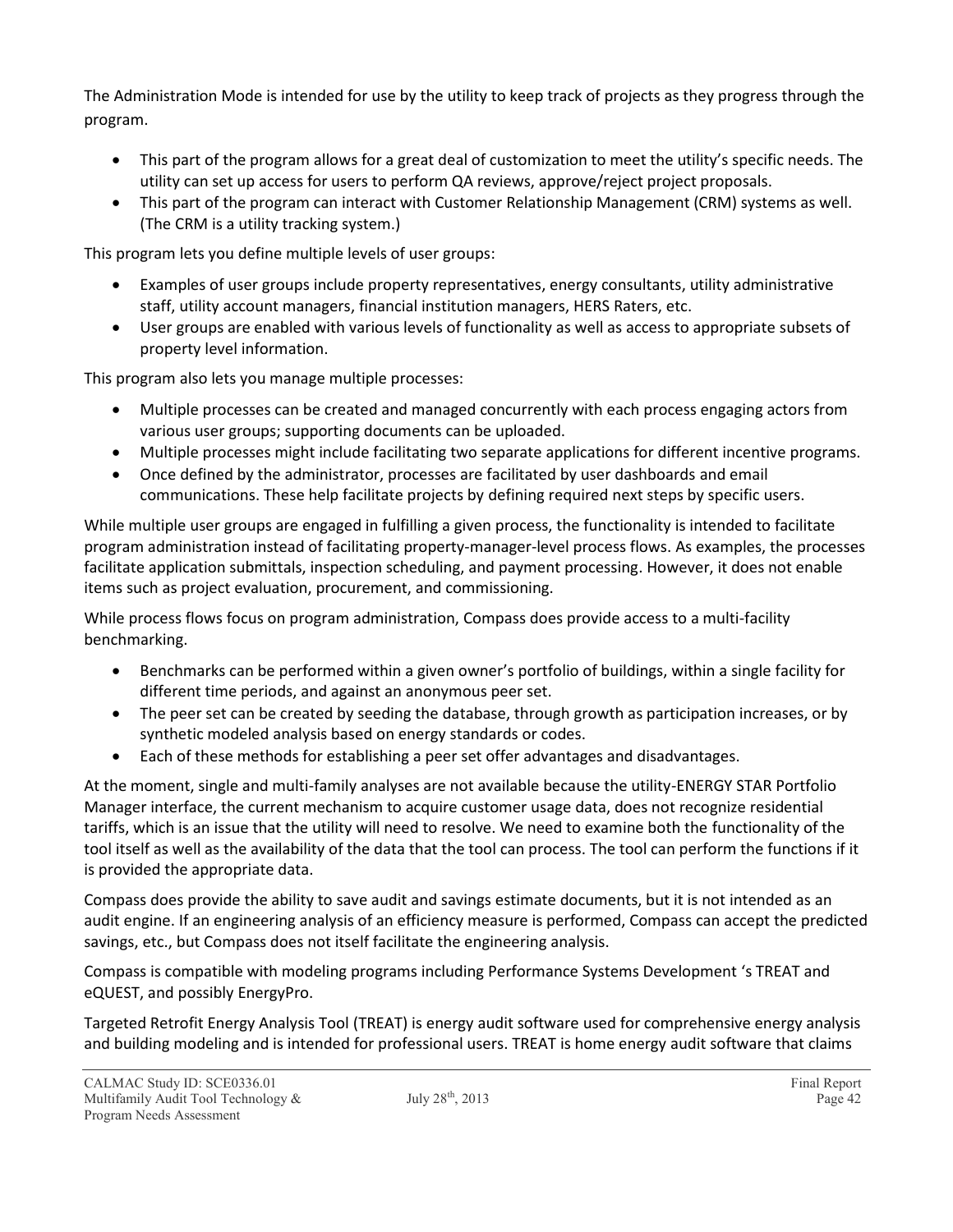to be "the only energy audit software approved by the DOE for all residential housing types – including multifamily." TREAT features onboard SUNREL energy modeling (also PSD software), dynamic links to local weather logs, and energy savings reports to ensure that projected energy savings are reliable.

In April 2012, the statewide IOUs multifamily program team attended a debriefing hosted by the Heschong Mahone Group (HMG), PSD Consulting and other third parties to demonstrate the capabilities of the Compass tool. At this session several apparent drawbacks were identified:

- The Compass tool offers features that may be obsolete due to expiration of the ARRA funds (i.e., Funding Finder feature used to match ARRA funding sources with needs)
- It appears to have features so complex that its use many be limited to a special set of property owners or managers, perhaps the larger and more sophisticated accounts
- It has other tool design features that would require modification and assessment such as provision for data base inputs, etc. before such a tool could be deployed by the program teams.

Because of this relationship and training requirements for advanced functions, Compass is best suited for users managing a large portfolio of buildings or a single facility that is very closely managing their energy usage. Representatives of a single building who are looking for a quick analysis or advice would not be well served by this tool.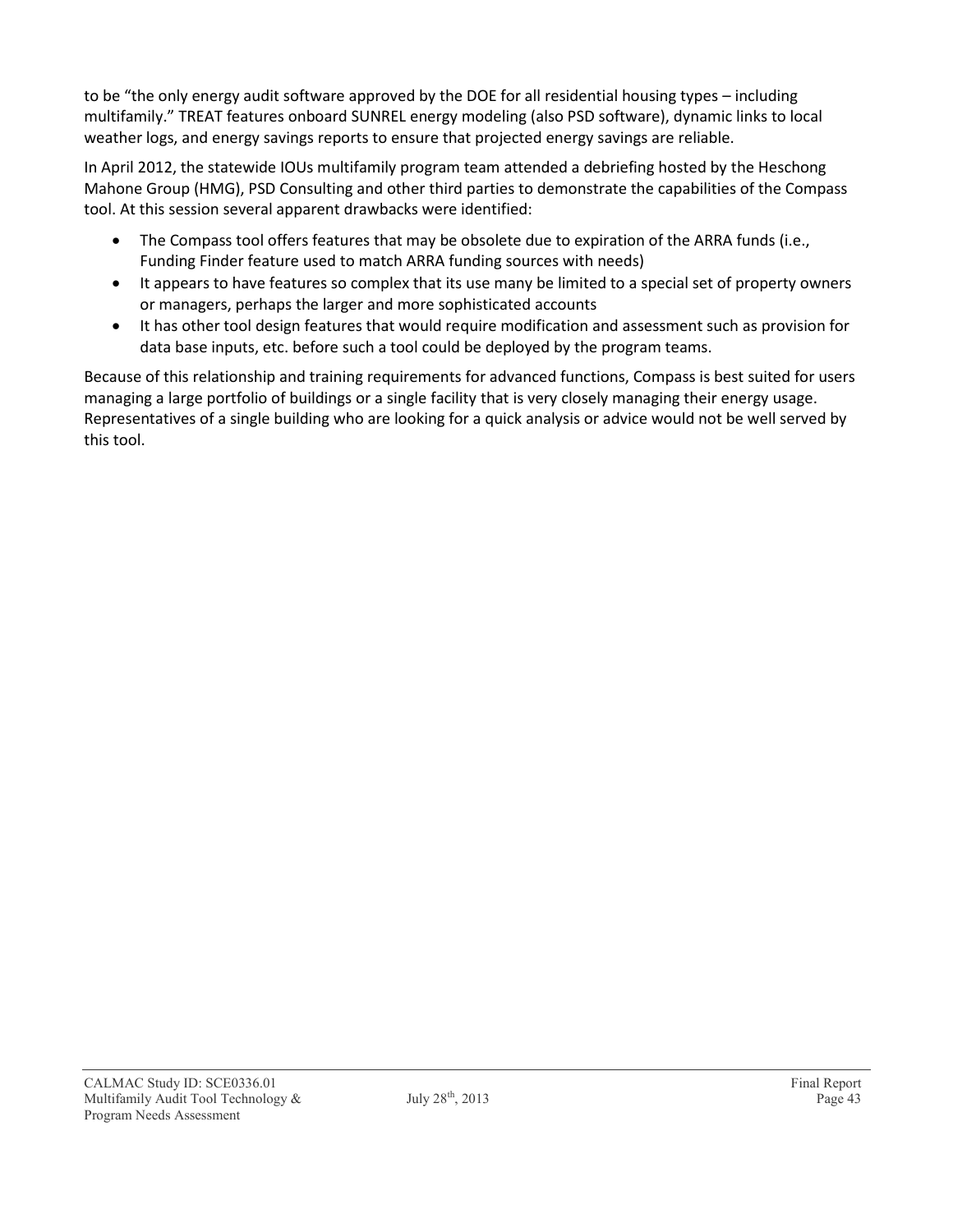In the table below are key characteristics, features, and associated functionality of the Compass software.

| <b>Compass Summary</b>            |                                                                                                                                                                                                                                                |  |
|-----------------------------------|------------------------------------------------------------------------------------------------------------------------------------------------------------------------------------------------------------------------------------------------|--|
| <b>Characteristic</b>             | <b>Comments</b>                                                                                                                                                                                                                                |  |
| Program Management                | Strong functionality; a robust program encompassing a wide<br>range of functions<br>Can establish and manage multiple utility process flows<br>Users are granted role-based functionality and access to<br>customer information                |  |
| Project Management                | Defines projects at the facility level and through utility lens<br>$\bullet$<br>Facilitates process steps with multiple users through active email<br>$\bullet$<br>communication and through dashboard<br>Permits document upload<br>$\bullet$ |  |
| Benchmarking                      | Robust benchmarking ability<br>$\bullet$<br>Flexible in establishing peer dataset, but data set can be<br>$\bullet$<br>improved                                                                                                                |  |
| <b>Funding Finder</b>             | Not incorporated within the tool itself<br>$\bullet$<br>Requires knowledgeable energy advisors<br>Views Energy Upgrade California's Funding Finder as an entry<br>$\bullet$<br>point to tool operation                                         |  |
| Auditing and Savings<br>Estimates | Does not have calculation engine built in<br>May interact with Energy Pro and TREAT that require trained<br>users<br>Can compare base case versus retrofit if given measure level<br>savings figures                                           |  |
| <b>IDSM</b>                       | Able to create distinct process flows for each IDSM element<br>$\bullet$                                                                                                                                                                       |  |
| <b>Primary Users</b>              | Utility program management staff<br>$\bullet$<br>Energy advisor (utility or non-utility)<br>$\bullet$                                                                                                                                          |  |
| <b>Supported Users</b>            | Property owners and managers<br>$\bullet$<br>Consultants and others                                                                                                                                                                            |  |
| Small / Large Distinction         | None<br>$\bullet$                                                                                                                                                                                                                              |  |
| Approach to market                | Utility partner<br>٠<br>Large property owner (In development)<br>$\bullet$                                                                                                                                                                     |  |
| Cost                              | To use this software, the user must register an account with<br>$\bullet$<br>Performance Systems Development, and then purchase use of<br>the software through the online store. Pricing TBD.                                                  |  |

#### Other software features include:

- Hosted, web-based solutions with security features
- Reports available as Adobe Acrobat PDF files
- Ability to integrate with customer's internal program tracking databases
- Integrated help desk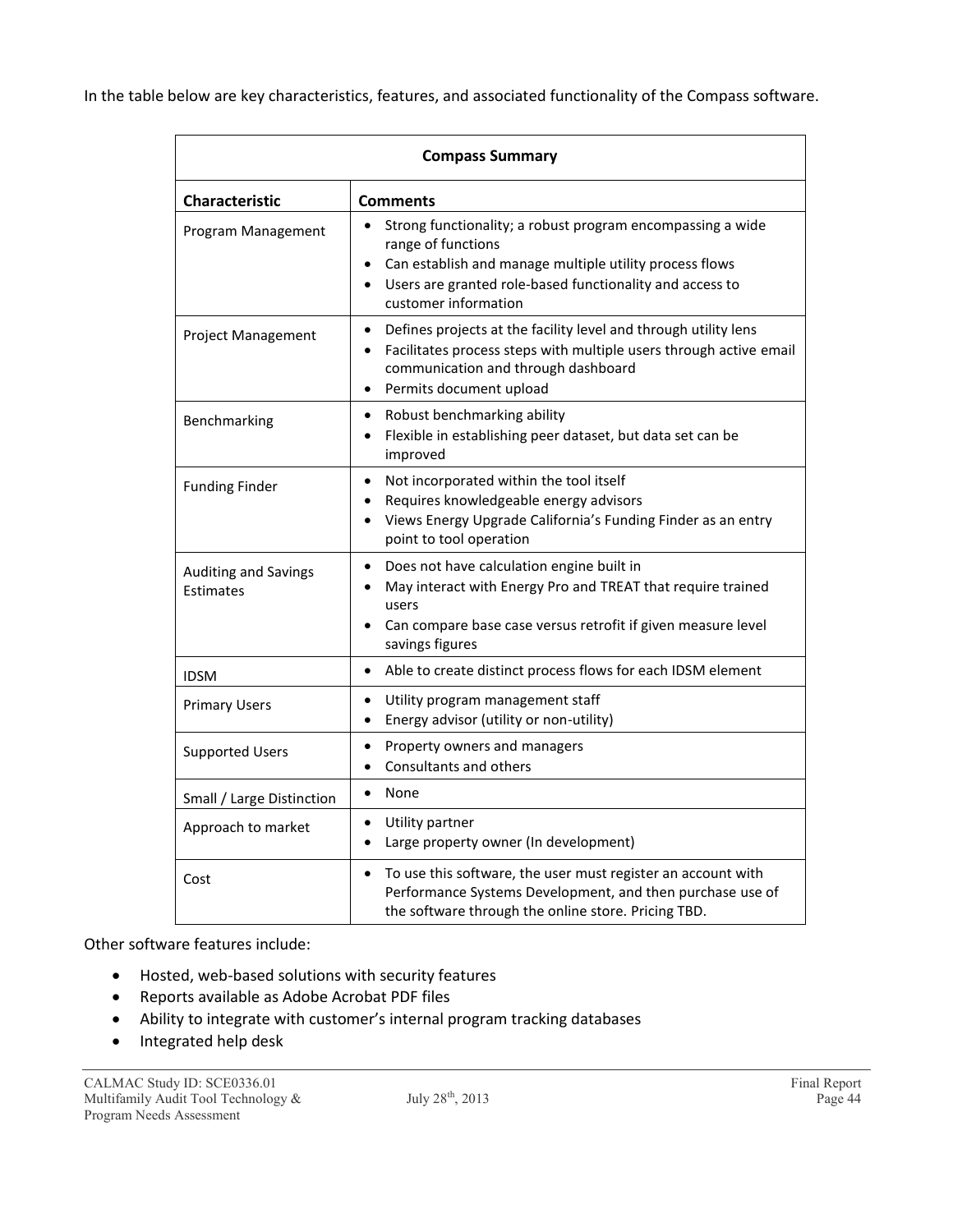### **EnergyScoreCards**

EnergyScoreCards is an online energy management and benchmarking tool for multi-tenant buildings offered by Bright Power. It is designed to track building energy consumption over time to give building owners insight into how their properties use energy, energy costs, and how their performance compares to similar properties. EnergyScoreCards supports financial planning for energy improvements, can organize energy and water usage data, and can track the progress of energy efficiency projects.

Its benchmarking functionality analyzes utility bills, local weather data, and basic property information to create a Property ScoreCard which summarizes annual utility expenditures, and provides letter grades (A through D) to indicate how a property compares to other similar properties.

Some key EnergyScoreCards features include:

- Benchmarking functionality
- ENERGY STAR Portfolio Manager integration
- Multiple levels of user groups can be defined
- Automatic utility bill retrieval (where online utility bill access is available)
- Energy efficiency retrofit project tracking and recordkeeping
- Analysis of pre- and post- retrofit building performance
- Scoring for buildings (whether or not tenant utility bill data is available)
- Carbon footprint calculator
- Analysis capabilities that are compliant with International Performance Measurement and Verification Protocol (IPMVP) Option C
- Financial forecasting tools
- Can upload documentation in support of defined projects
- User groups have access to the same functionality but can view different subsets of properties depending on their role
- Potential measures can be structured to indicate applicable programs. (For example, if weather stripping is the measure, unique listings can be created for each program so that the user is aware of the various incentive offers that can assist them with weather stripping.)

Features EnergyScoreCards does not have:

- Program administration functionality
- Funding Finder functionality
- Measure level calculation tool

The available multi-facility benchmark improves on the functionality offered through ENERGY STAR Portfolio Manager. Bright Power claims their EnergyScoreCards provide "more useful and informative analysis than what is provided through standard Portfolio Manager benchmarking."

- Benchmarks can be displayed across any number of metrics while comparing facilities within a given owner's portfolio of buildings and easily compares weather corrected performance of selected facilities in separate time periods.
- EnergyScoreCards provides each facility a letter grade compared to an anonymous peer set, which is based on other facilities within the system. The peer set population is currently estimated at four thousand facilities and two hundred and fifty thousand units.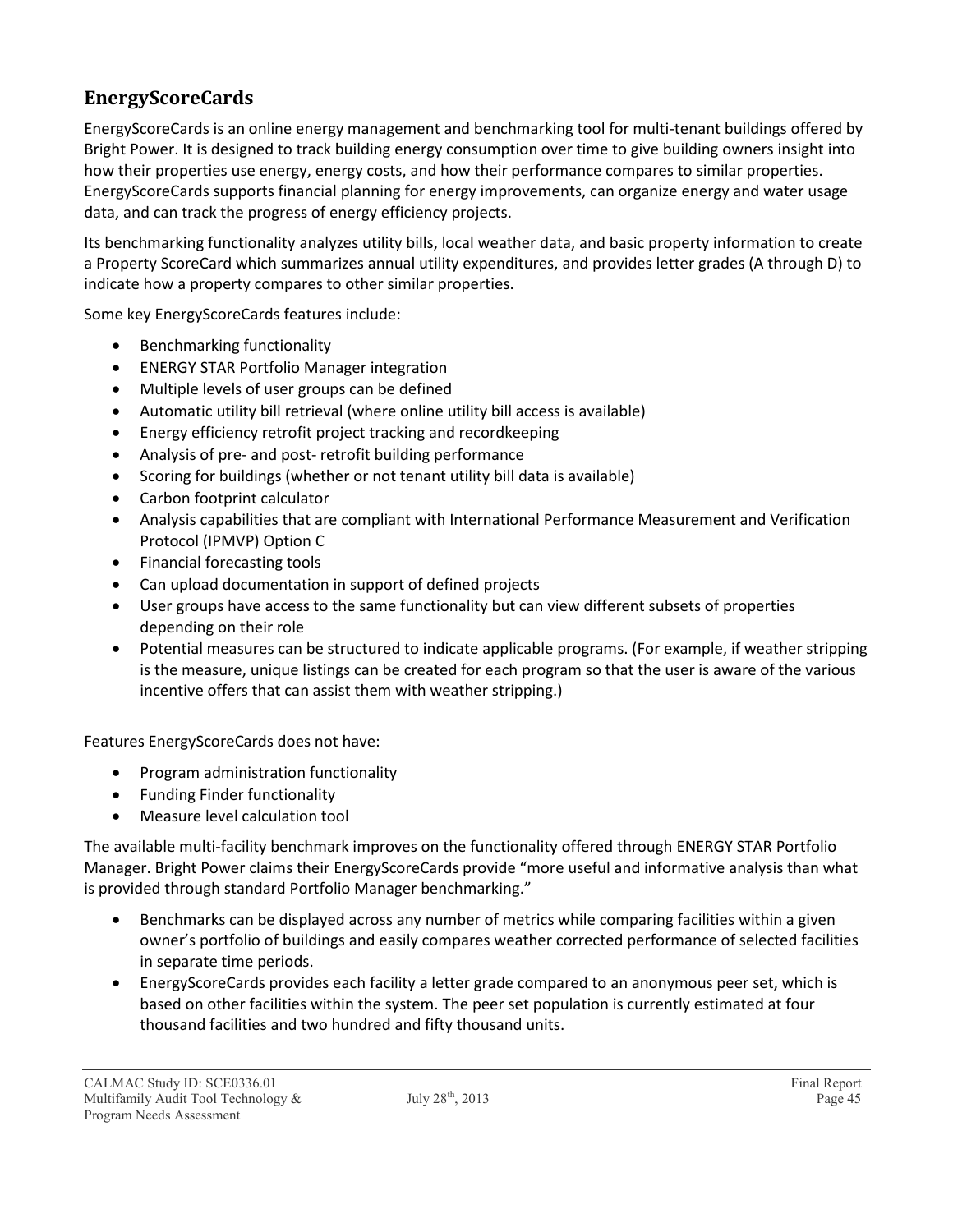While the peer set cannot be filtered by the users, Bright Power has separated buildings into a handful of categories based on the distribution of tenant and owner financial responsibility.

EnergyScoreCards does provide the ability to save audit and savings estimate documents but is not intended as an audit engine.

Through use of both letter grades and energy use intensity (EUI) metrics, EnergyScoreCards is usable by both basic and sophisticated users. Its range of capabilities is beneficial to sophisticated users, and basic users can also benefit from using this tool if they also work with an energy advocate.

- As an example, the letter grade for weather dependent electric consumption is separate from the proportion of energy consumption attributed to that category.
- While a facility may have a poor grade, it may be in a category that has relatively small impact on overall consumption. Making this connection may be easy for an energy advocate but not apparent to the basic user.
- Some functionality is also likely to be beyond the first-time user's understanding. Overall the system provides digestible feedback to basic users while also maintaining value to the more sophisticated ones.

EnergyScoreCards has been applied in a variety of applications.

- Individual property owners have used the tool both voluntarily and in response to mandatory reporting requirements (such as in the New York area). Of these users, Bright Power estimates that seventy-five percent used the tool voluntarily.
- Additionally, EnergyScoreCards has been used in limited roles by financial clients such as Bank of America and JP Morgan.
- This tool is being used in a utility-level effort in the Midwest.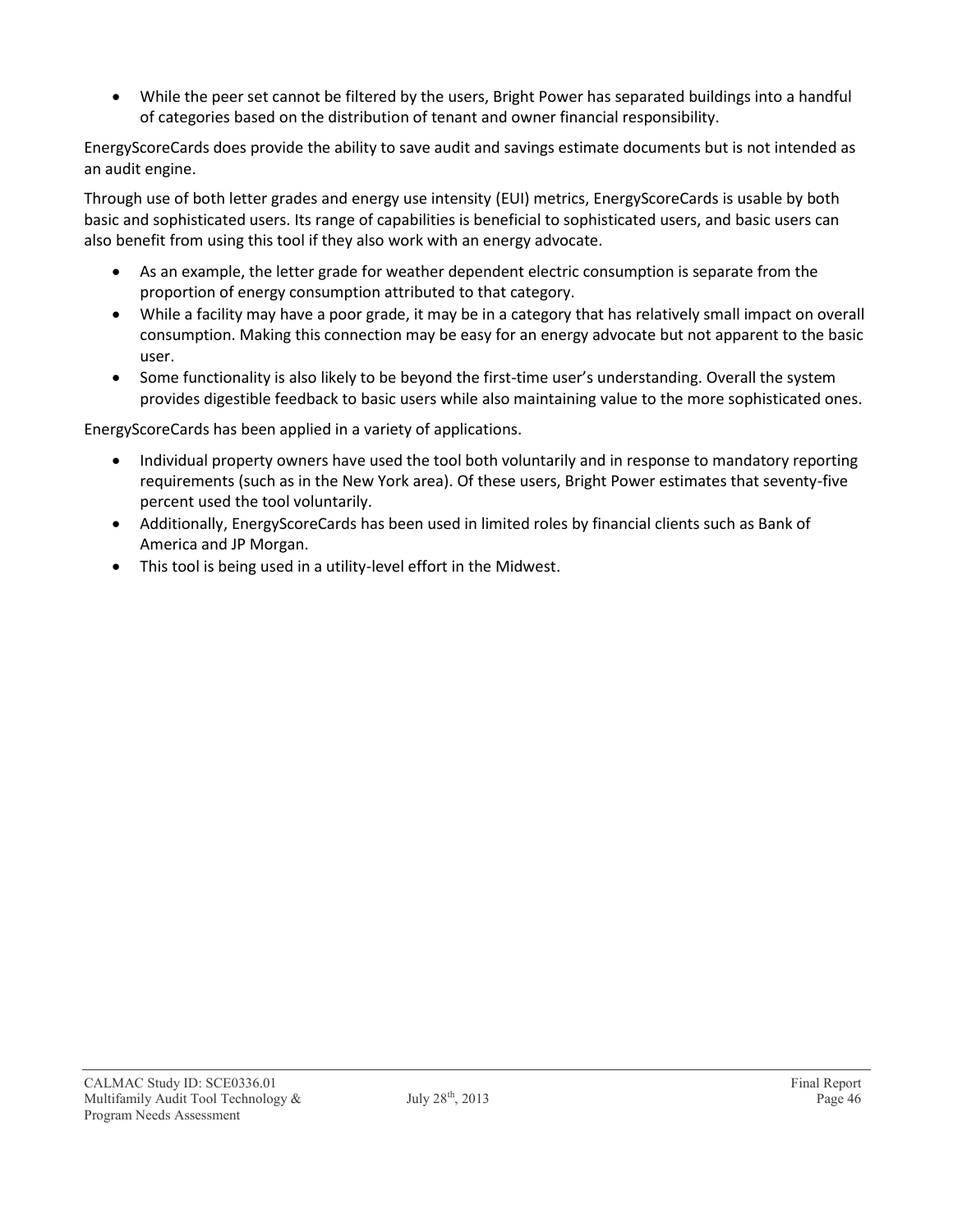A summary of key characteristics of EnergyScoreCards is provided in the below table.

| <b>EnergyScoreCards Summary</b> |                                                                                                                                                                                                       |  |  |
|---------------------------------|-------------------------------------------------------------------------------------------------------------------------------------------------------------------------------------------------------|--|--|
| <b>Characteristic</b>           | <b>Comments</b>                                                                                                                                                                                       |  |  |
| Program Management              | Not specifically supported<br>$\bullet$<br>Users granted access to customer information                                                                                                               |  |  |
| <b>Project Management</b>       | Defines projects at the facility level<br>$\bullet$<br>Records line item project detail<br>Allows for document upload<br>$\bullet$                                                                    |  |  |
| Benchmarking                    | Robust benchmarking ability<br>$\bullet$<br>Data set is not robust; can be improved<br>$\bullet$                                                                                                      |  |  |
| <b>Funding Finder</b>           | Not incorporated within the tool itself<br>$\bullet$<br>Requires knowledgeable energy advocate<br>$\bullet$<br>Can support project through creation of intelligent<br>naming conventions for measures |  |  |
| Auditing and Savings Estimates  | Does not have calculation engine built in<br>$\bullet$<br>Can forecast usage if given measure level savings<br>information                                                                            |  |  |
| <b>IDSM</b>                     | Nominal support<br>$\bullet$                                                                                                                                                                          |  |  |
| <b>Primary Users</b>            | Property owners and managers<br>$\bullet$<br>Energy advocate (non-utility)<br>Single point of contact (utility)                                                                                       |  |  |
| <b>Supported Users</b>          | Others<br>$\bullet$                                                                                                                                                                                   |  |  |
| Small / Large Distinction       | Provide letter grade and Energy Use Index (EUI)<br>$\bullet$                                                                                                                                          |  |  |
| Approach to Market              | Direct to market<br>$\bullet$<br>Financial institution partner<br>٠<br>Utility partner                                                                                                                |  |  |
| Cost                            | A subscription service for about \$500 per year                                                                                                                                                       |  |  |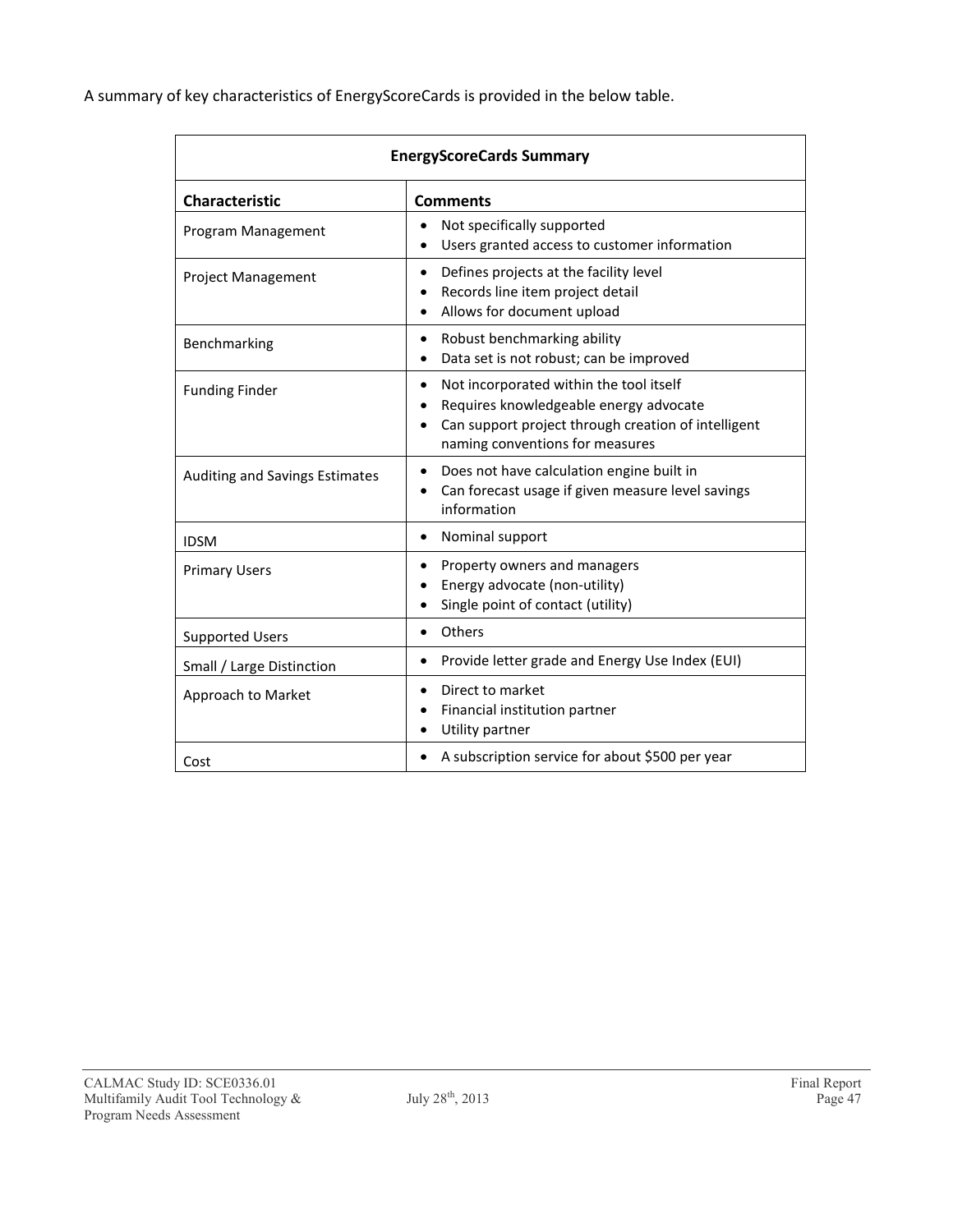### **Universal Audit Tool and SCE's Energy Advisor Tools**

The Universal Audit Tool (UAT) is a collection of all of the online audit tools that SCE puts into service and software tools that the utilities have been assigned by the CPUC to create and integrate. These tools are made available by the utility to their customers as free, online applications.

The two main software tools that currently reside under the UAT umbrella are:

- Business Energy Advisor
- Home Energy Advisor

The Energy Advisor series of software tools is designed to provide accessible information to online users in a self-help format. SCE describes Energy Advisor as a set of tools that helps SCE customers find ways to save energy, see where they are using energy most, and learn about other SCE programs that help them save on energy costs. These tools are more user-friendly and provide information in a simplified form through the use of algorithm-based savings calculations that focus on specific measures within individual properties. Using these online programs, users answer questions to get an analysis of energy use, along with customized recommendations for how they can start saving and what to do first. This is in contrast to more advanced tools that apply building simulation models or serve multiple property portfolios but that may not provide the programmatic landscape that the Energy Advisor series provides. Based on data they enter, users can receive customized recommendations, can create a plan for saving energy, and can track savings over time.

SCE is likely to add functionality in the near future that will allow multiple commercial accounts to be aggregated as part of a single analysis. If this is undertaken, further investigation will be needed to determine the ability of the tool to aggregate both commercial and residential accounts, and provide a measure mix that is applicable to the multifamily segment. It is SCE's intent to add to this series of tools so that multifamily specific functionality is created to support common use areas of single facility multifamily properties.

### **Home Energy Rating System**

Because we are considering the HERS framework as a possible research path, we are including the following background information.

HERS Providers are entities that are recognized by the California Energy Commission. The Providers sponsor HERS Raters who conduct efficiency tests in residential and commercial buildings after the installation of certain, code-related equipment, such as new air conditioning system, insulation installations, and more.

The HERS and building code framework distinguishes between low-rise and high-rise buildings.

- Low-rise multifamily buildings, those with three or fewer habitable floors, are predominantly compared against the residential building code (with some system specific exceptions);
- High-rise buildings are treated as commercial buildings.

HERS Raters are independent businesses certified through one of the HERS Providers. They are typically commissioned by a building owner or developer and generate four typical outputs.

- The HERS Index is a score relative to the energy use of a home, on a scale from 0 to 250.
- A HERS Rating Certificate is a label that displays the HERS Index, energy impact, energy efficiency features.
- The HERS Standard Approach Recommendations Report is a single-page report covering recommendations for energy efficiency improvements, energy savings for each improvement, and HERS Index reduction for each improvement.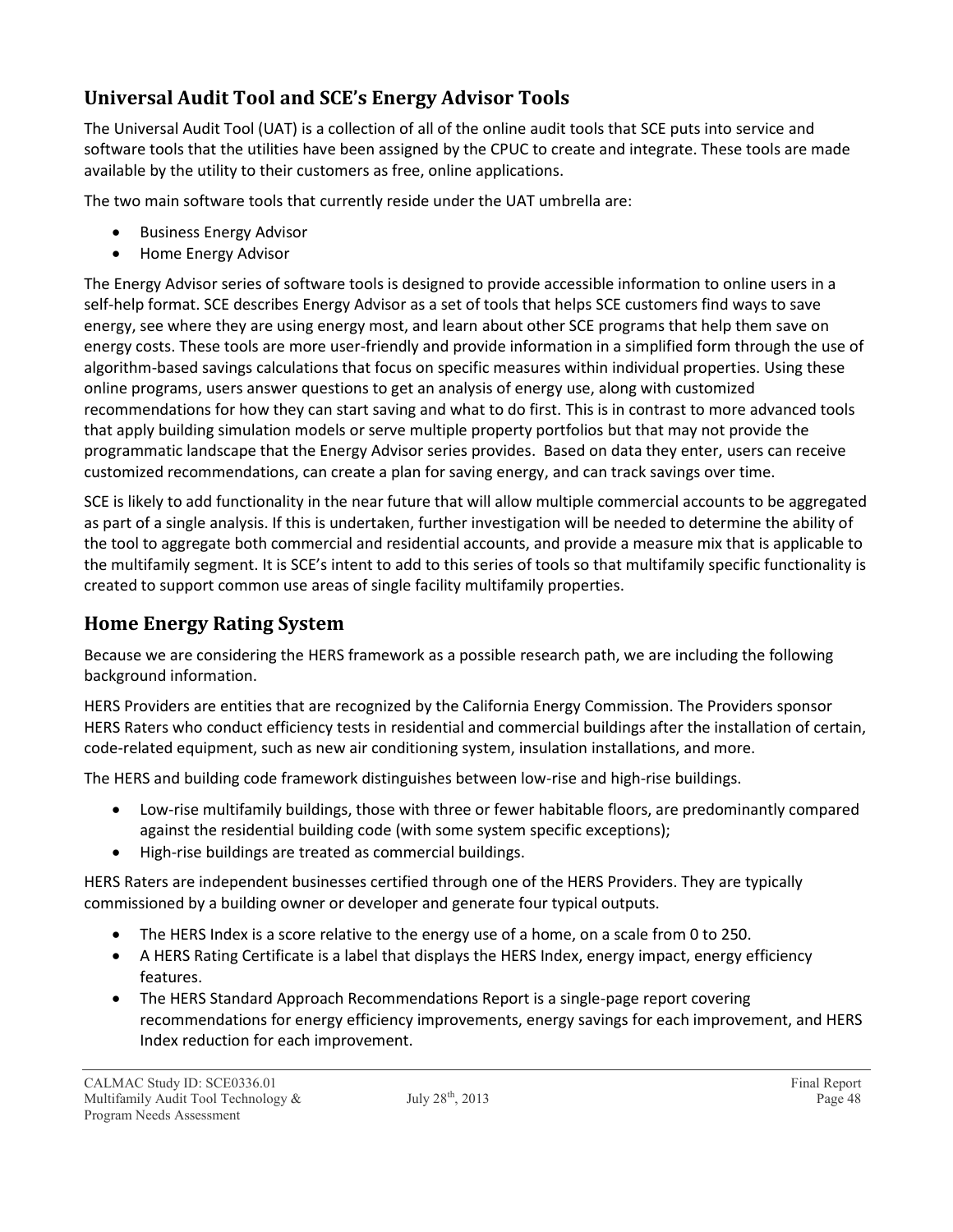The HERS Full Report is not a standard report—it is unique for each building and is assembled by the HERS Rater, and is sometimes 80 pages long. The report is a comprehensive review of the audit and assessment of the building.

Some reports are submitted to the HERS Provider, mostly those for single family buildings. Because there is no official multifamily approach, multifamily outputs typically are not posted.

Each HERS Provider has its own, unique registry (document repository), separate from the other providers. This contains a collection of the registered HERS forms and summary project information. Providers do not share this information and expect utility programs to work with HERS Raters or building owners to gain access to summary data or reports.

Another clearinghouse resource is the California Tax Credit Allocation Committee that collects HERS reports for financing homes that demonstrate reduction in HERS II ratings by 10%. This is mostly applicable to affordable housing homes, as opposed to market rate, and is primarily for single family homes. (Ownership of the actual reports was uncertain but we were able to determine that the report does stay with the property upon sale.)

Approval of HERS rating software is required as part of the approval and certification of a HERS Provider. HERS Providers also are required to certify various levels of staff that support the HERS process. Chapter 8 of the HERS Technical Manual provides a detailed description of the various roles.

Field Verification and Diagnostic Testing Rater and the California Whole House Home Energy Rater are two highlevel roles that support completely separate functions.

- The Field Verification and Diagnostic Testing Raters are involved with establishing compliance with the 2008 Building Energy Efficiency Standards;
- The California Whole-House Home Rater generates recommendations for improvements in existing buildings.

HERS Raters in this area have tended to focus on single family homes rather than multifamily homes, but HERS Providers are working with the California Energy Commission to better align processes to the multifamily sector.

Part of our investigation may be to determine whether HERS auditing or benchmarking is a path that warrants further investigation. We will need to consider the advancement of HERS in the MF context.

Thus far, we have identified three HERS Providers:

- One focuses on new construction; the other two do new construction and existing buildings.
- One is working with the CEC to develop a MF specification or process (the development timeline is vague) but we do know there's a proposal in development. The MF protocols are not yet defined, and it will probably be two to three years until it is finalized.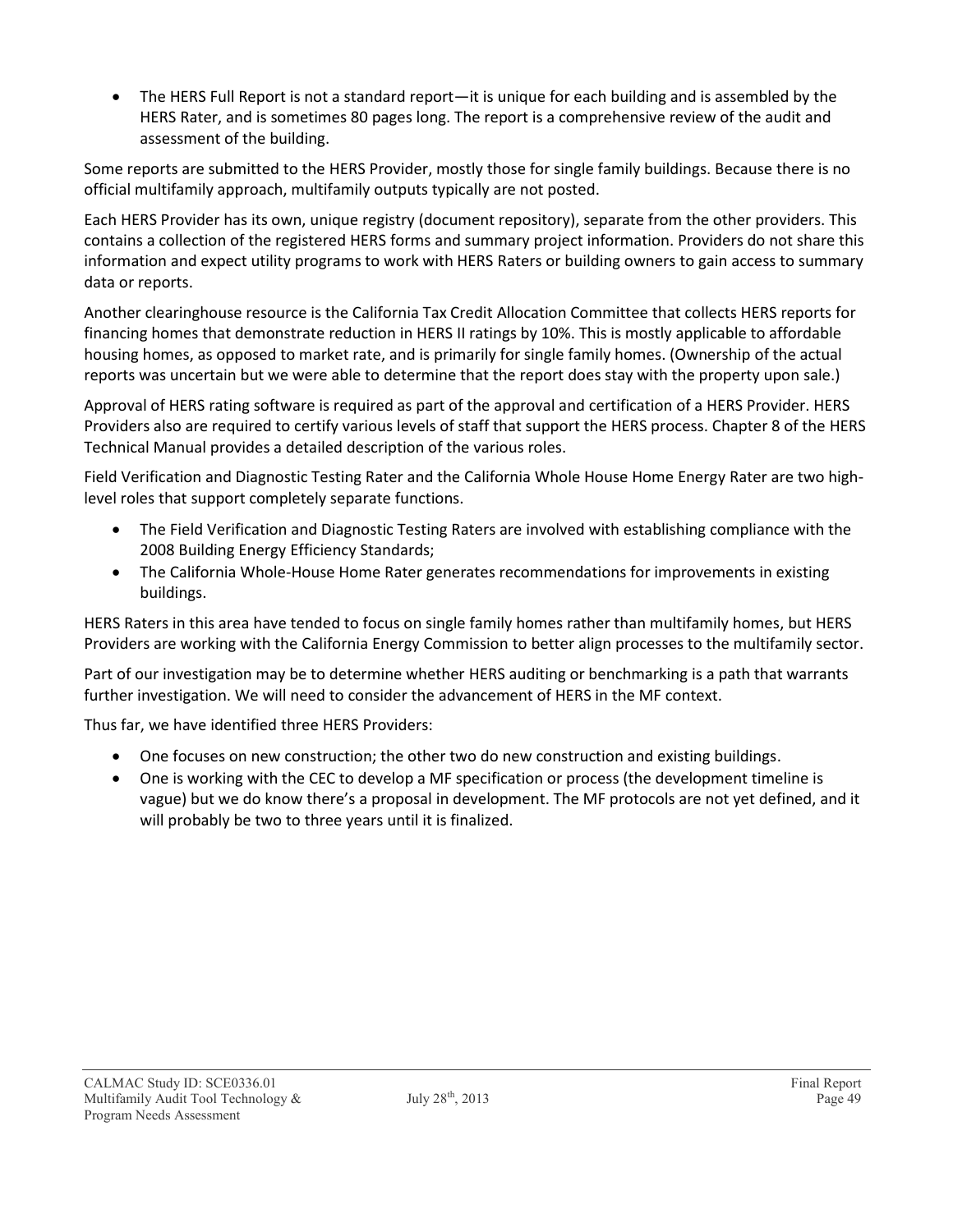## **Appendix C: General Third Party Online Tools**

There are additional audit tools found online worth mentioning that provide core benchmarking functionality as well as other usable features.

The tools of this type that we considered are:

- American Utility Management Statistical Comparison of Relative Efficiency (AUM SCORE)
- WegoWise
- FirstFuel Building Energy Analytics
- Open Studio

### **AUM SCORE**

The American Utility Management Statistical Comparison of Relative Efficiency (AUM SCORE), developed in conjunction with Georgia Tech University, is a benchmarking tool. The creators of this tool made a concerted effort to establish a dataset of multifamily properties by interviewing 300 property owners representing over 2,400 properties.

The top performing facility within a given subset of properties is given a score of 100 and subsequent properties are then compared to that performance. This score is combined with a color coding to easily communicate relative position of a given property within a dataset. It further uses the top performing facility to determine ideal usage for properties in a given dataset. The distinguishing characteristic of AUM SCORE is this statistical approach to benchmarking.

This tool's approach to energy efficiency benchmarking considers properties with similar configurations, geographic regions, property types, and other characteristics to determine energy efficiency among its peer group. Using this tool, owners can compare a property's energy efficiency to other similar properties in their portfolio or in a given region. After benchmarking scores are determined, the tool helps identify potential improvement options. Also, AUM has energy professionals available to provide advice regarding ways to make the properties more energy efficient.

### **WegoWise**

WegoWise is a cloud-based set of tools by WegoWise, Inc. used to track and evaluate the energy and water use in multi-family buildings.

WegoWise can link automatically to a building's utility bills, then display online consumption and costs over time. It also can compare a building's use to other buildings in a portfolio and to other, similar buildings using real-world data from their database of building performance information. WegoWise can let owners or managers know which buildings are performing poorly, annual energy use, and savings that are a result of energy efficiency upgrades. It offers tools for advanced users to create custom benchmarks.

Users can access certain features online at no cost:

- Automatically updated utility data
- Track unlimited number of buildings
- Comprehensive building-level analytics
- Building upgrade tracking and analysis
- Custom benchmarking
- Data exporting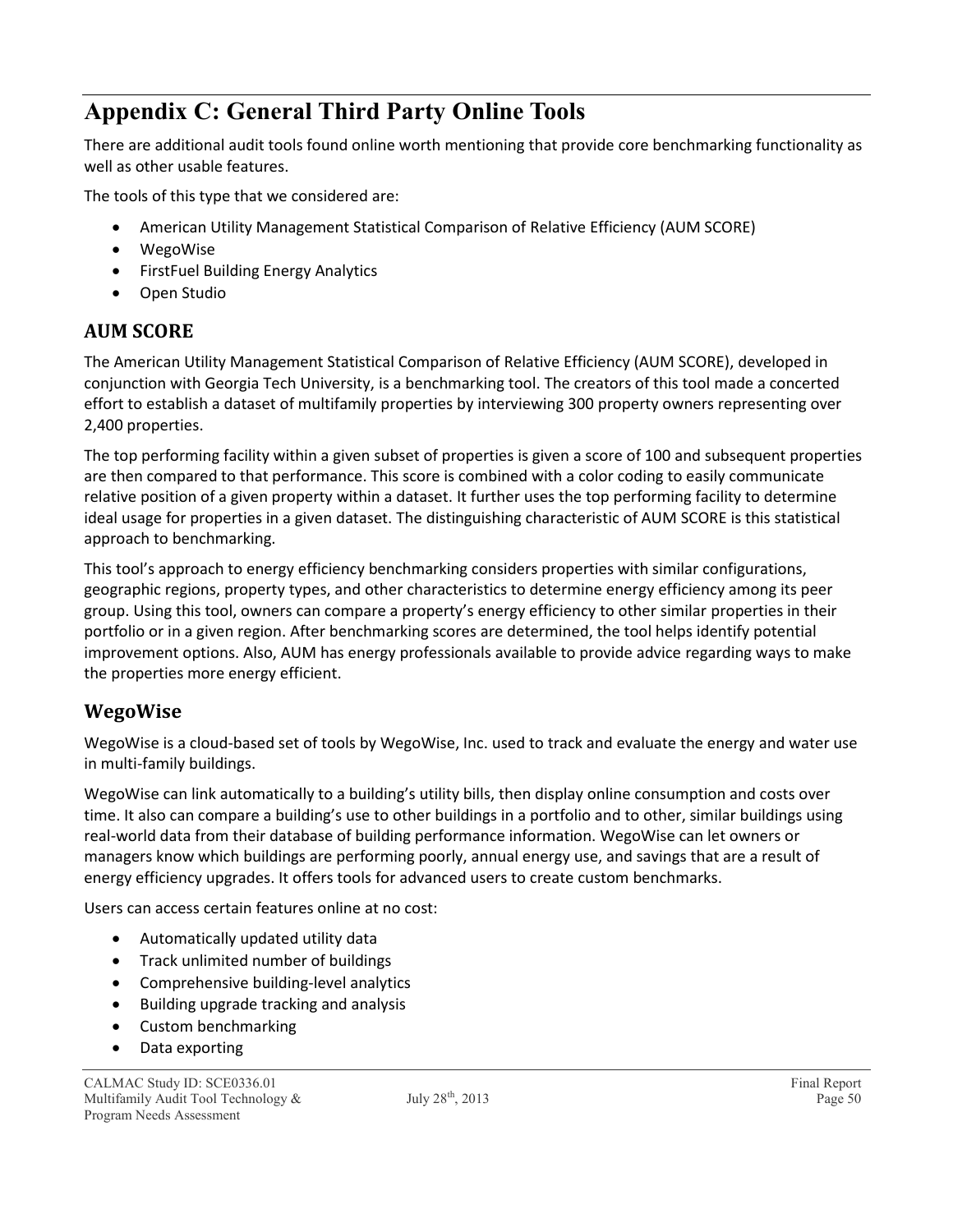• View data shared by other users

For advanced features such as sharing data with others and multi-facility comparisons you pay a fee that starts at five dollars per building per month goes up to \$20 per building per month.

In one data view, it offers a color coded scatter plot of facilities with the X-axis representing relative cost and the Y-axis representing relative efficiency. The source of the dataset used for creating benchmarks was not readily apparent, but WegoWise benchmarks a given facility against both similar buildings and efficient buildings. Further, it has functionality to track the impact of efficiency improvements.

WegoWise provides a way for owners to understand the performance of their entire portfolio. This tool does advanced analysis based on the buildings' physical characteristics and utility data (which is collected automatically if the utility has the capability of providing the data). Monthly energy use data can be passed through to ENERGY STAR Portfolio Manager which can then pass the information and data on to third party.

### **FirstFuel Building Energy Analytics**

FirstFuel Building Energy Analytics provides remote auditing services to a single building or a portfolio of buildings through a combination of software analytics and building science staff.

Building benchmarks are created based on a physical address and access to 15-minute utility data. Building science staff then interprets the information in conjunction with satellite imagery of the individual facility. They coordinate with end use customers to determine low- or no-cost measures as well as investment opportunities.

Initial pricing indicates that the service is made available to customers at \$5,000 to \$7,500 per facility with ongoing monitoring available at an additional \$2,500 annually.

### **Open Studio**

OpenStudio is a free, open-source, whole-building energy simulation software program developed by the National Renewable Energy Laboratory (NREL) and the U.S. DOE. It is a collection of software tools to support whole building energy modeling using EnergyPlus and advanced daylight analysis using Radiance (programs from the SketchUp environment).

OpenStudio adds the building energy simulation capabilities of EnergyPlus to the SketchUp environment. This program models heating, cooling, lighting, ventilation, and other energy flows in buildings.

Using this suite of tools, users can create the building geometry, open and edit existing EnergyPlus input files, run EnergyPlus (and Radiance), and view the results. After the building geometry has been created using SketchUp and the OpenStudio plug-in, there are additional applications to further modify and analyze the building energy model.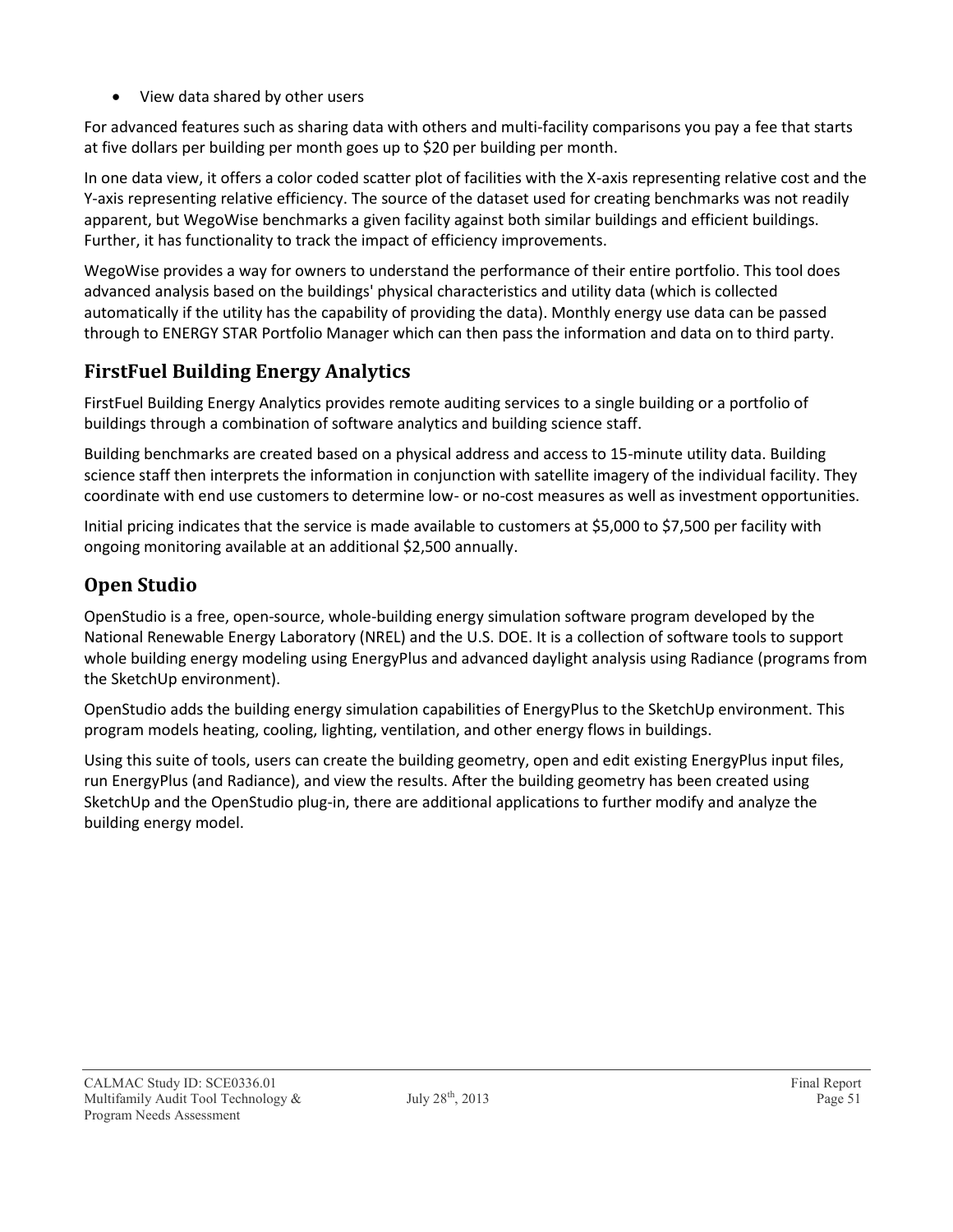## **Appendix D: Summary of Existing Reports**

This appendix presents a summary of some of the publically available reports and documents that can provide interested parties a broader background of the interests of the multifamily market segment.

| <b>File Name</b>                                                            | <b>Document</b>                                                                                                                                                   | ID, If<br><b>Applicable</b> | <b>Type</b>    |
|-----------------------------------------------------------------------------|-------------------------------------------------------------------------------------------------------------------------------------------------------------------|-----------------------------|----------------|
| Advice 2681-E-B                                                             | Advice 2681-E-B                                                                                                                                                   | Advice<br>2681-E-B          | Filing         |
| 2013-2014 EE Application - Exhibit SCE-4A.pdf                               | Customer Energy Efficiency & Solar<br>Division Program Implementation Plans<br>2013-2014                                                                          |                             | Filing         |
| 2013-2014 EE Application - Exhibit SCE-4B.pdf                               | Customer Energy Efficiency & Solar<br>Division Program Implementation Plans<br>2013-2015                                                                          |                             | Filing         |
| HEER_BCE_083012_FINAL                                                       | Program & Technology Review of Two<br>Residential Product Programs: Home<br>Energy Efficiency Rebate (HEER) /<br><b>Business &amp; Consumer Electronics (BCE)</b> | <b>SCE0306</b>              | EM&V           |
| SCE_MFEER_Process_Evaluation_Final_Report                                   | Process Evaluation of Southern California<br>Edison's 2006-2008 Multifamily Energy<br>Efficiency Rebate (MFEER) Program                                           | <b>SCE0279</b>              |                |
| PGE_SCE Combined MFEERP Process Evaluation<br>Findings OUT TO CLIENT 120518 | PGE and SCE Multifamily Energy<br><b>Efficiency Rebate Program Process</b><br><b>Evaluation Findings</b>                                                          | PowerPoint                  | PowerPo<br>int |
| MultiFamily Family Pilot Proposal 10-1-12                                   | Multifamily EE Financing Pilot Proposal                                                                                                                           |                             | Proposal       |
| OBR_PPT_20120912                                                            | Onbill repayment PowerPoint: No Title<br>Page                                                                                                                     | PowerPoint                  | Proposal       |
| Statewide_Benchmarking_Process_Evaluation_R<br>eport_CPU0055                | <b>Statewide Benchmarking Process</b><br><b>Evaluation Volume 1: REPORT</b>                                                                                       | CPU0055.01                  | EM&V           |
| LMT_Workbook_Final_Report_2-24-12                                           | Development of a Lighting Solutions<br>Workbook for the LMT Program                                                                                               | <b>SCE0308</b>              | EM&V           |
| CPUC Rulemaking 94-04-031 Decision 97-10-<br>031October 9, 1997             | CPUC Rulemaking 94-04-031 Decision 97-<br>10-031October 9, 1997                                                                                                   |                             |                |
| CPUC Rulemaking 08-12-009 Decision 11-07-056                                | This decision is available online at<br>http://docs.cpuc.ca.gov/published/FINAL<br>_DECISION/140369.htm                                                           |                             |                |
| MF HERCC_Multifamily Program<br>Design_Final_04112022                       | Improving California's Multifamily<br><b>Buildings: Opportunities and</b><br>Recommendations                                                                      |                             |                |
| 0901_CCAHandbookChapter1                                                    | The CCA Handbook: A Guide to<br>Conducting Business with SCE under<br><b>Community Choice Aggregation</b>                                                         |                             |                |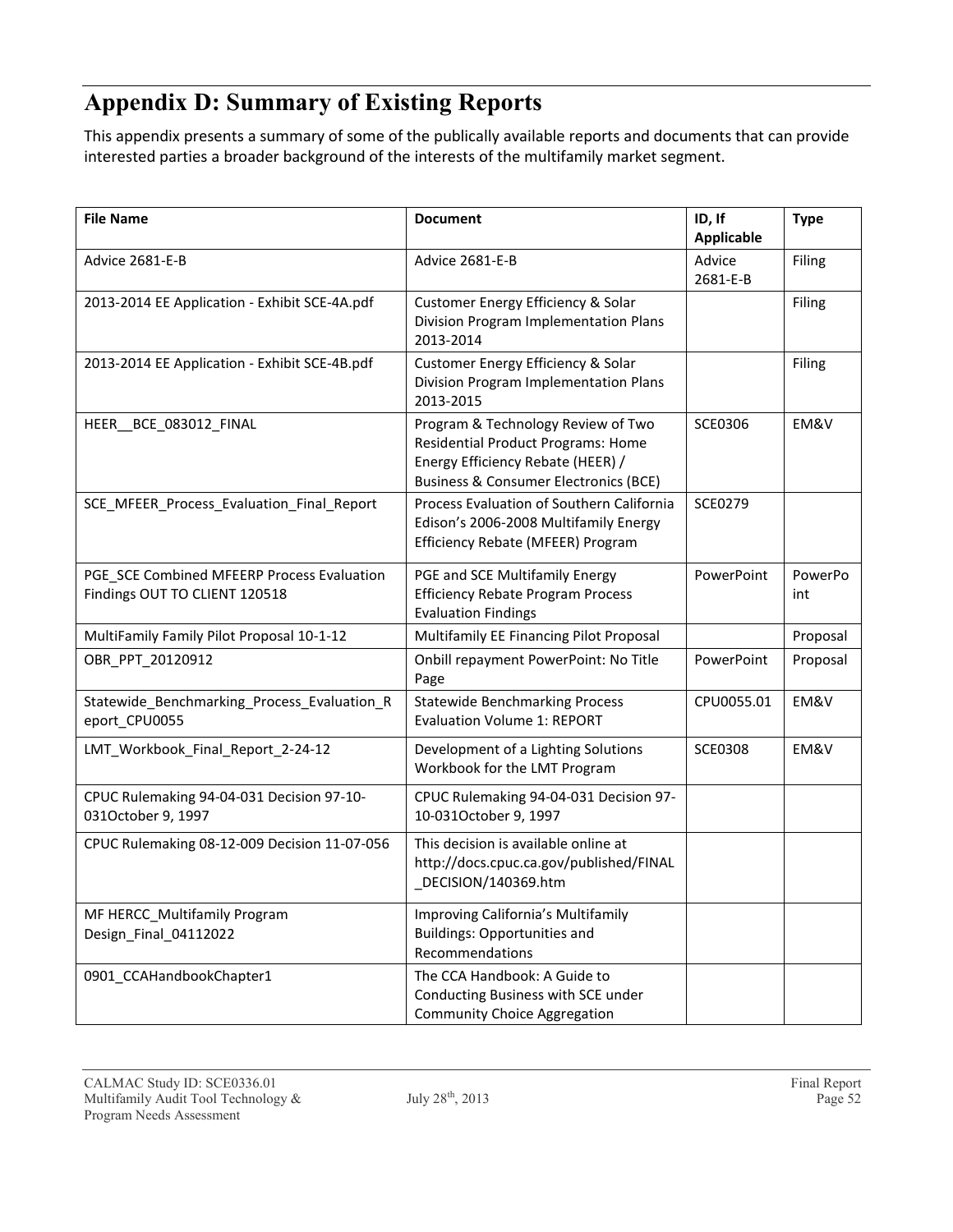**Appendix E: Sample CISR Form**